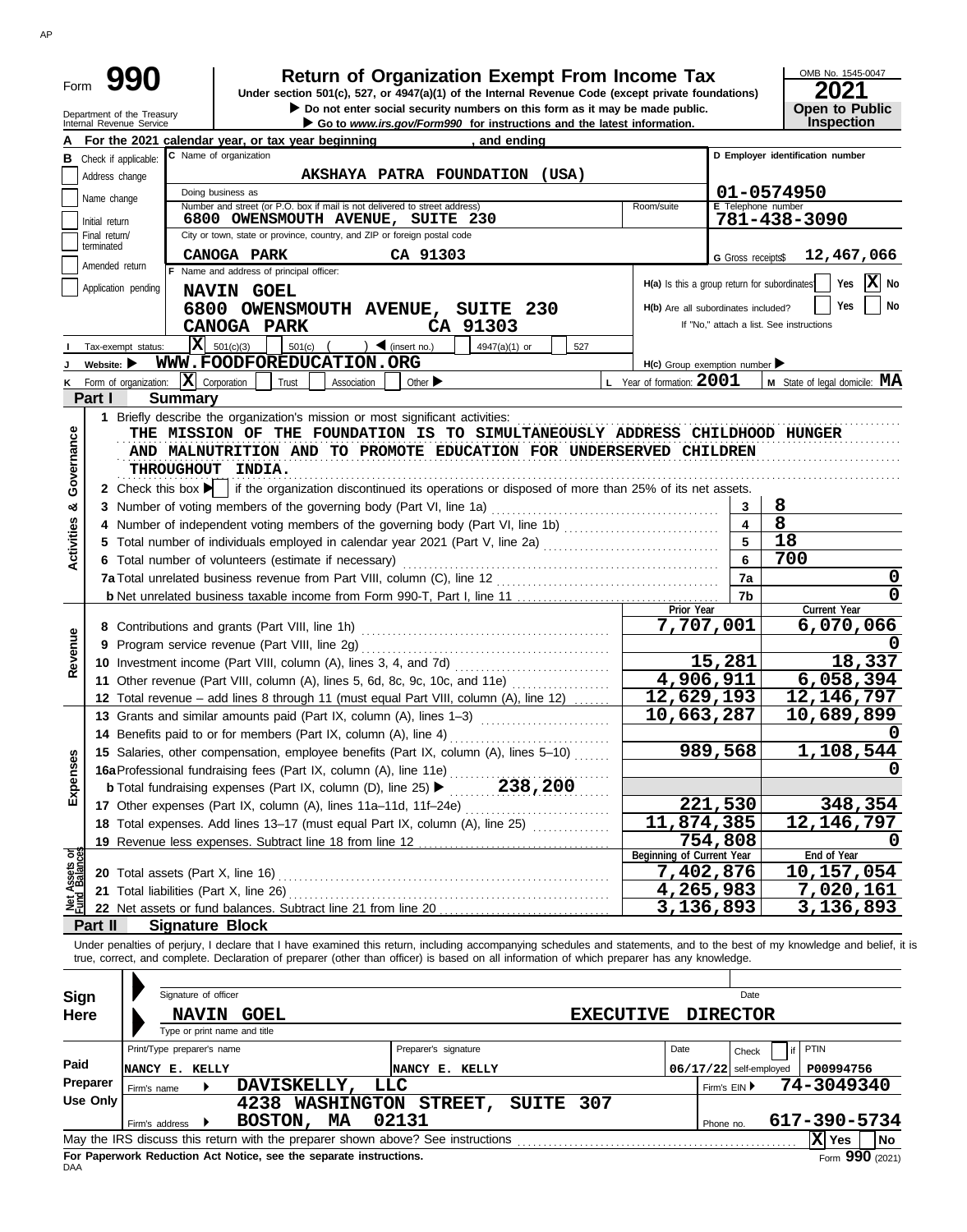| Form 990 (2021) AKSHAYA PATRA FOUNDATION (USA)<br>Part III                                                                                                                                                                                                                                                                                                                                                                                                              | <b>Statement of Program Service Accomplishments</b>                         | 01-0574950                                                                                                                     | Page 2                                                                         |
|-------------------------------------------------------------------------------------------------------------------------------------------------------------------------------------------------------------------------------------------------------------------------------------------------------------------------------------------------------------------------------------------------------------------------------------------------------------------------|-----------------------------------------------------------------------------|--------------------------------------------------------------------------------------------------------------------------------|--------------------------------------------------------------------------------|
| 1 Briefly describe the organization's mission:<br>THE MISSION OF THE FOUNDATION IS TO SIMULTANEOUSLY ADDRESS CHILDHOOD HUNGER<br>AND MALNUTRITION AND TO PROMOTE EDUCATION FOR UNDERSERVED CHILDREN<br>THROUGHOUT INDIA.                                                                                                                                                                                                                                                |                                                                             |                                                                                                                                |                                                                                |
| 2 Did the organization undertake any significant program services during the year which were not listed on the<br>If "Yes," describe these new services on Schedule O.<br>Did the organization cease conducting, or make significant changes in how it conducts, any program<br>3<br>If "Yes," describe these changes on Schedule O.<br>Describe the organization's program service accomplishments for each of its three largest program services, as measured by<br>4 | the total expenses, and revenue, if any, for each program service reported. | expenses. Section 501(c)(3) and 501(c)(4) organizations are required to report the amount of grants and allocations to others, | $\Box$ Yes $\overline{\mathrm{X}}$ No<br>$\Box$ Yes $\overline{\mathrm{X}}$ No |
| 4a (Code: ) (Expenses $$11,182,243$ including grants of $$10,689,899$ ) (Revenue \$<br>AKSHAYA PATRA USA RAISES FUNDS IN THE UNITED STATES FOR THE AKSHAYA PATRA<br>FOUNDATION WHICH FEEDS OVER 1.8 MILLION CHILDREN ON ALL SCHOOL WORKING DAYS<br>IN OVER 19,000 GOVERNMENT SCHOOLS IN INDIA.                                                                                                                                                                          |                                                                             |                                                                                                                                |                                                                                |
| N/A                                                                                                                                                                                                                                                                                                                                                                                                                                                                     |                                                                             |                                                                                                                                |                                                                                |
| 4c (Code: ) (Expenses \$<br>N/A                                                                                                                                                                                                                                                                                                                                                                                                                                         | including grants of \$                                                      | ) (Revenue \$                                                                                                                  |                                                                                |
|                                                                                                                                                                                                                                                                                                                                                                                                                                                                         |                                                                             |                                                                                                                                |                                                                                |
| 4d Other program services (Describe on Schedule O.)<br>(Expenses \$<br>4e Total program service expenses >                                                                                                                                                                                                                                                                                                                                                              | including grants of\$<br>11, 182, 243                                       | (Revenue \$                                                                                                                    |                                                                                |

AP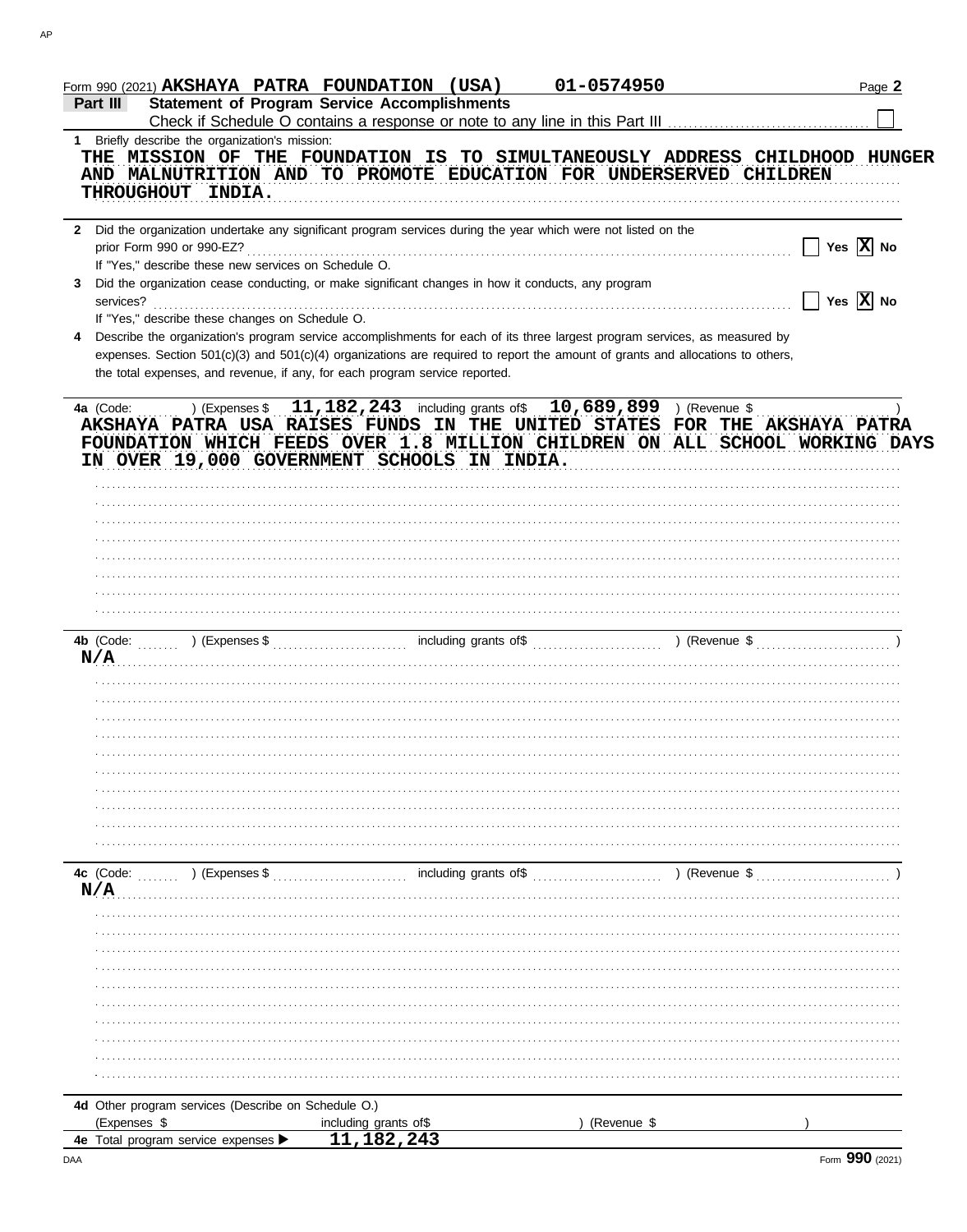## **Part IV Checklist of Required Schedules Form 990 (2021) AKSHAYA PATRA FOUNDATION (USA) 01-0574950** 11-0574950

|          |                                                                                                                                                                                                                                                   |                  | Yes         | No               |
|----------|---------------------------------------------------------------------------------------------------------------------------------------------------------------------------------------------------------------------------------------------------|------------------|-------------|------------------|
| 1        | Is the organization described in section $501(c)(3)$ or $4947(a)(1)$ (other than a private foundation)? If "Yes,"                                                                                                                                 |                  |             |                  |
|          | complete Schedule A                                                                                                                                                                                                                               | 1                | X           |                  |
| 2        | Is the organization required to complete Schedule B, Schedule of Contributors (see instructions)?                                                                                                                                                 | $\mathbf{2}$     | X           |                  |
| 3        | Did the organization engage in direct or indirect political campaign activities on behalf of or in opposition to                                                                                                                                  |                  |             |                  |
|          | candidates for public office? If "Yes," complete Schedule C, Part I                                                                                                                                                                               | 3                |             | x                |
| 4        | Section 501(c)(3) organizations. Did the organization engage in lobbying activities, or have a section 501(h)                                                                                                                                     |                  |             |                  |
|          |                                                                                                                                                                                                                                                   | 4                |             | X                |
| 5        | Is the organization a section $501(c)(4)$ , $501(c)(5)$ , or $501(c)(6)$ organization that receives membership dues,                                                                                                                              |                  |             |                  |
|          | assessments, or similar amounts as defined in Rev. Proc. 98-19? If "Yes," complete Schedule C, Part III                                                                                                                                           | 5                |             | X                |
| 6        | Did the organization maintain any donor advised funds or any similar funds or accounts for which donors                                                                                                                                           |                  |             |                  |
|          | have the right to provide advice on the distribution or investment of amounts in such funds or accounts? If                                                                                                                                       |                  |             | X                |
|          | "Yes," complete Schedule D, Part I<br>Did the organization receive or hold a conservation easement, including easements to preserve open space,                                                                                                   | 6                |             |                  |
| 7        | the environment, historic land areas, or historic structures? If "Yes," complete Schedule D, Part II                                                                                                                                              | 7                |             | X                |
| 8        | Did the organization maintain collections of works of art, historical treasures, or other similar assets? If "Yes,"                                                                                                                               |                  |             |                  |
|          |                                                                                                                                                                                                                                                   | 8                |             | X                |
| 9        | Did the organization report an amount in Part X, line 21, for escrow or custodial account liability, serve as a                                                                                                                                   |                  |             |                  |
|          | custodian for amounts not listed in Part X; or provide credit counseling, debt management, credit repair, or                                                                                                                                      |                  |             |                  |
|          | debt negotiation services? If "Yes," complete Schedule D, Part IV                                                                                                                                                                                 | 9                |             | X                |
| 10       | Did the organization, directly or through a related organization, hold assets in donor-restricted endowments                                                                                                                                      |                  |             |                  |
|          | or in quasi endowments? If "Yes," complete Schedule D, Part V                                                                                                                                                                                     | 10               |             | X                |
| 11       | If the organization's answer to any of the following questions is "Yes," then complete Schedule D, Parts VI,                                                                                                                                      |                  |             |                  |
|          | VII, VIII, IX, or X, as applicable.                                                                                                                                                                                                               |                  |             |                  |
|          | a Did the organization report an amount for land, buildings, and equipment in Part X, line 10? If "Yes,"                                                                                                                                          |                  |             |                  |
|          | complete Schedule D, Part VI                                                                                                                                                                                                                      | 11a              | X           |                  |
|          | <b>b</b> Did the organization report an amount for investments—other securities in Part X, line 12, that is 5% or more                                                                                                                            |                  |             |                  |
|          |                                                                                                                                                                                                                                                   | 11 <sub>b</sub>  |             | X                |
|          | c Did the organization report an amount for investments—program related in Part X, line 13, that is 5% or more                                                                                                                                    |                  |             |                  |
|          |                                                                                                                                                                                                                                                   | 11c              |             | X                |
|          | d Did the organization report an amount for other assets in Part X, line 15, that is 5% or more of its total assets                                                                                                                               |                  |             |                  |
|          |                                                                                                                                                                                                                                                   | 11d              |             | X                |
|          | e Did the organization report an amount for other liabilities in Part X, line 25? If "Yes," complete Schedule D, Part X                                                                                                                           | 11e              |             | X                |
| f        | Did the organization's separate or consolidated financial statements for the tax year include a footnote that addresses<br>the organization's liability for uncertain tax positions under FIN 48 (ASC 740)? If "Yes," complete Schedule D, Part X | 11f              |             | X                |
|          | 12a Did the organization obtain separate, independent audited financial statements for the tax year? If "Yes," complete                                                                                                                           |                  |             |                  |
|          |                                                                                                                                                                                                                                                   | 12a $ $          | X           |                  |
|          | <b>b</b> Was the organization included in consolidated, independent audited financial statements for the tax year? If                                                                                                                             |                  |             |                  |
|          | "Yes," and if the organization answered "No" to line 12a, then completing Schedule D, Parts XI and XII is optional                                                                                                                                | 12 <sub>b</sub>  |             | X                |
| 13       |                                                                                                                                                                                                                                                   | 13               |             | $\mathbf X$      |
| 14a      |                                                                                                                                                                                                                                                   | 14a              |             | $\mathbf X$      |
| b        | Did the organization have aggregate revenues or expenses of more than \$10,000 from grantmaking,                                                                                                                                                  |                  |             |                  |
|          | fundraising, business, investment, and program service activities outside the United States, or aggregate                                                                                                                                         |                  |             |                  |
|          |                                                                                                                                                                                                                                                   | 14b              | X           |                  |
| 15       | Did the organization report on Part IX, column (A), line 3, more than \$5,000 of grants or other assistance to or                                                                                                                                 |                  |             |                  |
|          | for any foreign organization? If "Yes," complete Schedule F, Parts II and IV                                                                                                                                                                      | 15               | $\mathbf X$ |                  |
| 16       | Did the organization report on Part IX, column (A), line 3, more than \$5,000 of aggregate grants or other                                                                                                                                        |                  |             |                  |
|          |                                                                                                                                                                                                                                                   | 16               |             | X                |
| 17       | Did the organization report a total of more than \$15,000 of expenses for professional fundraising services on                                                                                                                                    |                  |             |                  |
|          |                                                                                                                                                                                                                                                   | 17               |             | X                |
| 18       | Did the organization report more than \$15,000 total of fundraising event gross income and contributions on                                                                                                                                       |                  |             |                  |
|          |                                                                                                                                                                                                                                                   | 18               | X           |                  |
| 19       | Did the organization report more than \$15,000 of gross income from gaming activities on Part VIII, line 9a?                                                                                                                                      |                  |             |                  |
|          |                                                                                                                                                                                                                                                   | 19<br><b>20a</b> |             | X<br>$\mathbf X$ |
| 20a<br>b |                                                                                                                                                                                                                                                   | 20b              |             |                  |
| 21       | Did the organization report more than \$5,000 of grants or other assistance to any domestic organization or                                                                                                                                       |                  |             |                  |
|          |                                                                                                                                                                                                                                                   | 21               |             | X                |
|          |                                                                                                                                                                                                                                                   |                  |             |                  |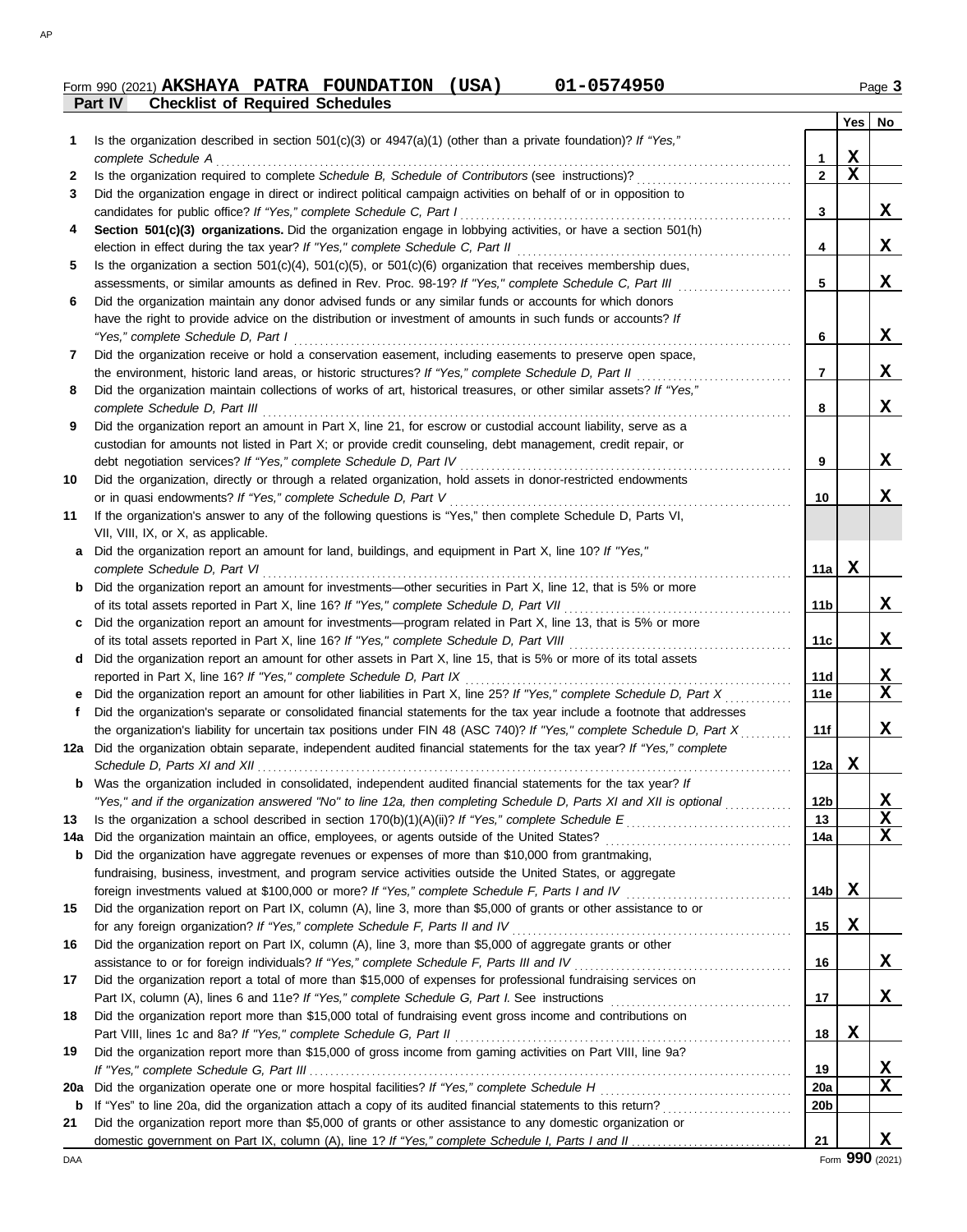### Form 990 (2021) **AKSHAYA PATRA FOUNDATION (USA)** 01-0574950 01-0574950 **Part IV Checklist AKSHAYA PATRA FOUNDATION (USA) 01-0574950**

|       | 01-0574950<br>Form 990 (2021) $AKSHAYA$ PATRA FOUNDATION (USA)                                                |
|-------|---------------------------------------------------------------------------------------------------------------|
|       | <b>Checklist of Required Schedules (continued)</b><br><b>Part IV</b>                                          |
|       |                                                                                                               |
| 22.   | Did the organization report more than \$5,000 of grants or other assistance to or for domestic individuals on |
|       |                                                                                                               |
| 23    | Did the organization answer "Yes" to Part VII, Section A, line 3, 4, or 5 about compensation of the           |
|       | organization's current and former officers, directors, trustees, key employees, and highest compensated       |
|       |                                                                                                               |
| 24a l | Did the organization have a tax-exempt bond issue with an outstanding principal amount of more than           |
|       | \$100,000 as of the last day of the year, that was issued after December 31, 2002? If "Yes," answer lines 24b |
|       |                                                                                                               |
|       |                                                                                                               |
| c     | Did the organization maintain an escrow account other than a refunding escrow at any time during the year     |
|       | to defease any tax-exempt bonds?                                                                              |
| d     | Did the organization act as an "on behalf of" issuer for bonds outstanding at any time during the year?       |
|       |                                                                                                               |

|    | 24a Did the organization have a tax-exempt bond issue with an outstanding principal amount of more than            |                 |            |                                 |
|----|--------------------------------------------------------------------------------------------------------------------|-----------------|------------|---------------------------------|
|    | \$100,000 as of the last day of the year, that was issued after December 31, 2002? If "Yes," answer lines 24b      |                 |            |                                 |
|    | through 24d and complete Schedule K. If "No," go to line 25a                                                       | 24a             |            | X                               |
| b  | Did the organization invest any proceeds of tax-exempt bonds beyond a temporary period exception?                  | 24b             |            |                                 |
| c  | Did the organization maintain an escrow account other than a refunding escrow at any time during the year          |                 |            |                                 |
|    | to defease any tax-exempt bonds?                                                                                   | 24c             |            |                                 |
| d  | Did the organization act as an "on behalf of" issuer for bonds outstanding at any time during the year?            | 24d             |            |                                 |
|    | 25a Section 501(c)(3), 501(c)(4), and 501(c)(29) organizations. Did the organization engage in an excess benefit   |                 |            |                                 |
|    | transaction with a disqualified person during the year? If "Yes," complete Schedule L, Part I                      | 25a             |            | X                               |
| b  | Is the organization aware that it engaged in an excess benefit transaction with a disqualified person in a prior   |                 |            |                                 |
|    | year, and that the transaction has not been reported on any of the organization's prior Forms 990 or 990-EZ?       |                 |            |                                 |
|    | If "Yes," complete Schedule L, Part I                                                                              | 25 <sub>b</sub> |            | X                               |
| 26 | Did the organization report any amount on Part X, line 5 or 22, for receivables from or payables to any current    |                 |            |                                 |
|    | or former officer, director, trustee, key employee, creator or founder, substantial contributor, or 35%            |                 |            |                                 |
|    | controlled entity or family member of any of these persons? If "Yes," complete Schedule L, Part II                 | 26              |            | X                               |
| 27 | Did the organization provide a grant or other assistance to any current or former officer, director, trustee, key  |                 |            |                                 |
|    | employee, creator or founder, substantial contributor or employee thereof, a grant selection committee             |                 |            |                                 |
|    | member, or to a 35% controlled entity (including an employee thereof) or family member of any of these             |                 |            |                                 |
|    | persons? If "Yes," complete Schedule L, Part III                                                                   | 27              |            | x                               |
| 28 | Was the organization a party to a business transaction with one of the following parties (see the Schedule L,      |                 |            |                                 |
|    | Part IV, instructions for applicable filing thresholds, conditions, and exceptions):                               |                 |            |                                 |
| а  | A current or former officer, director, trustee, key employee, creator or founder, or substantial contributor? If   |                 |            |                                 |
|    | "Yes," complete Schedule L, Part IV                                                                                | 28a             |            |                                 |
| b  |                                                                                                                    | 28b             |            | $\frac{\mathbf{X}}{\mathbf{X}}$ |
| c  | A 35% controlled entity of one or more individuals and/or organizations described in line 28a or 28b? If           |                 |            |                                 |
|    | "Yes," complete Schedule L, Part IV                                                                                | 28c             |            |                                 |
| 29 | Did the organization receive more than \$25,000 in non-cash contributions? If "Yes," complete Schedule M           | 29              |            | $\frac{\mathbf{x}}{\mathbf{x}}$ |
| 30 | Did the organization receive contributions of art, historical treasures, or other similar assets, or qualified     |                 |            |                                 |
|    | conservation contributions? If "Yes," complete Schedule M                                                          | 30              |            | $\frac{\mathbf{x}}{\mathbf{x}}$ |
| 31 | Did the organization liquidate, terminate, or dissolve and cease operations? If "Yes," complete Schedule N, Part I | 31              |            |                                 |
| 32 | Did the organization sell, exchange, dispose of, or transfer more than 25% of its net assets? If "Yes,"            |                 |            |                                 |
|    | complete Schedule N, Part II                                                                                       | 32              |            | <u>x</u>                        |
| 33 | Did the organization own 100% of an entity disregarded as separate from the organization under Regulations         |                 |            |                                 |
|    | sections 301.7701-2 and 301.7701-3? If "Yes," complete Schedule R, Part I                                          | 33              |            | X                               |
| 34 | Was the organization related to any tax-exempt or taxable entity? If "Yes," complete Schedule R, Part II, III,     |                 |            |                                 |
|    | or IV, and Part V, line 1                                                                                          | 34              |            | $\frac{\mathbf{X}}{\mathbf{X}}$ |
|    |                                                                                                                    | 35a             |            |                                 |
|    | If "Yes" to line 35a, did the organization receive any payment from or engage in any transaction with a            |                 |            |                                 |
|    | controlled entity within the meaning of section 512(b)(13)? If "Yes," complete Schedule R, Part V, line 2          | 35 <sub>b</sub> |            |                                 |
| 36 | Section 501(c)(3) organizations. Did the organization make any transfers to an exempt non-charitable               |                 |            |                                 |
|    | related organization? If "Yes," complete Schedule R, Part V, line 2                                                | 36              |            | <u>x</u>                        |
| 37 | Did the organization conduct more than 5% of its activities through an entity that is not a related organization   |                 |            |                                 |
|    | and that is treated as a partnership for federal income tax purposes? If "Yes," complete Schedule R, Part VI       | 37              |            | X                               |
| 38 | Did the organization complete Schedule O and provide explanations on Schedule O for Part VI, lines 11b and         |                 |            |                                 |
|    | 19? Note: All Form 990 filers are required to complete Schedule O.                                                 | 38              | X          |                                 |
|    | Statements Regarding Other IRS Filings and Tax Compliance<br><b>Part V</b>                                         |                 |            |                                 |
|    | Check if Schedule O contains a response or note to any line in this Part V                                         |                 |            |                                 |
|    |                                                                                                                    |                 | <b>Yes</b> | No                              |
| 1a | 10<br>Enter the number reported in box 3 of Form 1096. Enter -0- if not applicable<br>1a                           |                 |            |                                 |
| b  | 0<br>Enter the number of Forms W-2G included on line 1a. Enter -0- if not applicable<br>1b                         |                 |            |                                 |
| c  | Did the organization comply with backup withholding rules for reportable payments to vendors and                   |                 |            |                                 |
|    |                                                                                                                    | 1c              | X          |                                 |

**22**

**23**

**Yes No** 

**X**

**X**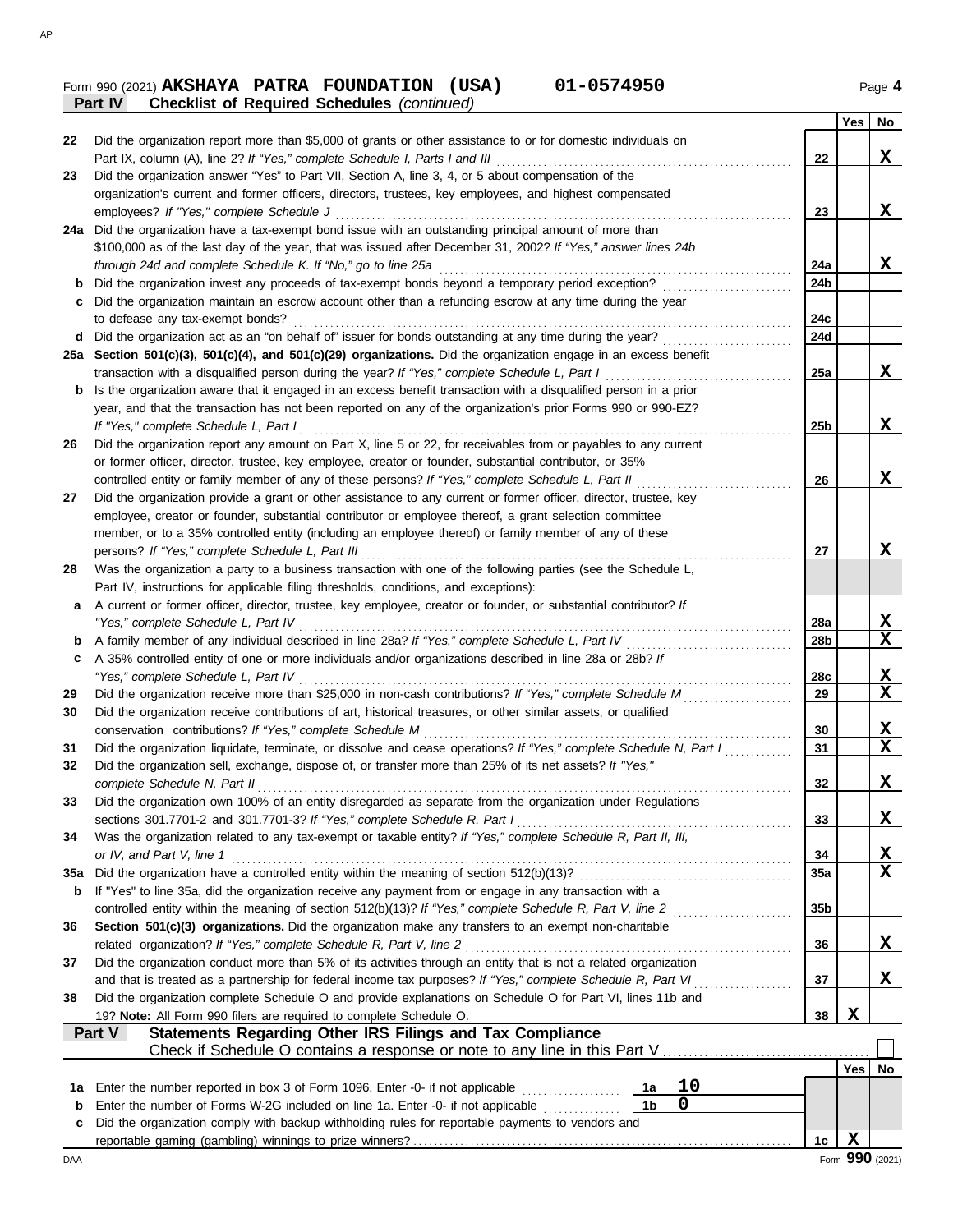|         | 01-0574950<br>Form 990 (2021) AKSHAYA PATRA FOUNDATION (USA)                                                                                                                |                 |                |        | Page 5      |
|---------|-----------------------------------------------------------------------------------------------------------------------------------------------------------------------------|-----------------|----------------|--------|-------------|
|         | Statements Regarding Other IRS Filings and Tax Compliance (continued)<br><b>Part V</b>                                                                                      |                 |                | Yes No |             |
|         | 2a Enter the number of employees reported on Form W-3, Transmittal of Wage and Tax                                                                                          |                 |                |        |             |
|         | Statements, filed for the calendar year ending with or within the year covered by this return                                                                               | 18<br>2a        |                |        |             |
| b       | If at least one is reported on line 2a, did the organization file all required federal employment tax returns?                                                              |                 | 2 <sub>b</sub> | X      |             |
|         | Note: If the sum of lines 1a and 2a is greater than 250, you may be required to e-file. See instructions.                                                                   |                 |                |        |             |
| За      | Did the organization have unrelated business gross income of \$1,000 or more during the year?                                                                               |                 | 3a             |        | X.          |
| b       | If "Yes," has it filed a Form 990-T for this year? If "No" to line 3b, provide an explanation on Schedule O                                                                 |                 | 3 <sub>b</sub> |        |             |
| 4a      | At any time during the calendar year, did the organization have an interest in, or a signature or other authority over,                                                     |                 |                |        |             |
|         | a financial account in a foreign country (such as a bank account, securities account, or other financial account)?                                                          |                 | 4a             |        | X           |
| b       | If "Yes," enter the name of the foreign country ▶                                                                                                                           |                 |                |        |             |
|         | See instructions for filing requirements for FinCEN Form 114, Report of Foreign Bank and Financial Accounts (FBAR).                                                         |                 |                |        |             |
| 5а      |                                                                                                                                                                             |                 | 5a             |        | $\mathbf x$ |
| b       |                                                                                                                                                                             |                 | 5 <sub>b</sub> |        | X           |
| c       | If "Yes" to line 5a or 5b, did the organization file Form 8886-T?                                                                                                           |                 | 5c             |        |             |
| 6a      | Does the organization have annual gross receipts that are normally greater than \$100,000, and did the                                                                      |                 |                |        |             |
|         | organization solicit any contributions that were not tax deductible as charitable contributions?                                                                            |                 | 6a             |        | x           |
| b       | If "Yes," did the organization include with every solicitation an express statement that such contributions or                                                              |                 |                |        |             |
|         | gifts were not tax deductible?                                                                                                                                              |                 | 6b             |        |             |
| 7       | Organizations that may receive deductible contributions under section 170(c).                                                                                               |                 |                |        |             |
| a       | Did the organization receive a payment in excess of \$75 made partly as a contribution and partly for goods                                                                 |                 |                |        |             |
|         | and services provided to the payor?                                                                                                                                         |                 | 7a             |        | X           |
| b       | If "Yes," did the organization notify the donor of the value of the goods or services provided?                                                                             |                 | 7b             |        |             |
| c       | Did the organization sell, exchange, or otherwise dispose of tangible personal property for which it was                                                                    |                 |                |        |             |
|         |                                                                                                                                                                             |                 | 7c             |        | x           |
| d       |                                                                                                                                                                             | 7d              |                |        |             |
| е       | Did the organization receive any funds, directly or indirectly, to pay premiums on a personal benefit contract?                                                             |                 | 7e             |        | x           |
| f       |                                                                                                                                                                             |                 | 7f             |        | X           |
| g       | If the organization received a contribution of qualified intellectual property, did the organization file Form 8899 as required?                                            |                 | 7g             |        | X           |
| h       | If the organization received a contribution of cars, boats, airplanes, or other vehicles, did the organization file a Form 1098-C?                                          |                 | 7h             |        | X           |
| 8       | Sponsoring organizations maintaining donor advised funds. Did a donor advised fund maintained by the                                                                        |                 |                |        |             |
|         |                                                                                                                                                                             |                 | 8              |        |             |
| 9       | Sponsoring organizations maintaining donor advised funds.<br>Did the sponsoring organization make any taxable distributions under section 4966? [[[[[[[[[[[[[[[[[[[[[[[[[[[ |                 | 9a             |        |             |
| a       | Did the sponsoring organization make a distribution to a donor, donor advisor, or related person?                                                                           |                 | 9b             |        |             |
| b<br>10 | Section 501(c)(7) organizations. Enter:                                                                                                                                     |                 |                |        |             |
| a       | Initiation fees and capital contributions included on Part VIII, line 12                                                                                                    | 10a             |                |        |             |
| b       | Gross receipts, included on Form 990, Part VIII, line 12, for public use of club facilities                                                                                 | 10 <sub>b</sub> |                |        |             |
| 11      | Section 501(c)(12) organizations. Enter:                                                                                                                                    |                 |                |        |             |
| a       | Gross income from members or shareholders                                                                                                                                   | 11a             |                |        |             |
| b       | Gross income from other sources. (Do not net amounts due or paid to other sources                                                                                           |                 |                |        |             |
|         | against amounts due or received from them.)                                                                                                                                 | 11 <sub>b</sub> |                |        |             |
| 12a     | Section 4947(a)(1) non-exempt charitable trusts. Is the organization filing Form 990 in lieu of Form 1041?                                                                  |                 | 12a            |        |             |
| b       | If "Yes," enter the amount of tax-exempt interest received or accrued during the year                                                                                       | 12 <sub>b</sub> |                |        |             |
| 13      | Section 501(c)(29) qualified nonprofit health insurance issuers.                                                                                                            |                 |                |        |             |
| а       | Is the organization licensed to issue qualified health plans in more than one state?                                                                                        |                 | 13a            |        |             |
|         | Note: See the instructions for additional information the organization must report on Schedule O.                                                                           |                 |                |        |             |
| b       | Enter the amount of reserves the organization is required to maintain by the states in which                                                                                |                 |                |        |             |
|         |                                                                                                                                                                             | 13 <sub>b</sub> |                |        |             |
| c       | Enter the amount of reserves on hand                                                                                                                                        | 13 <sub>c</sub> |                |        |             |
| 14a     |                                                                                                                                                                             |                 | 14a            |        | x           |
| b       |                                                                                                                                                                             |                 | 14b            |        |             |
| 15      | Is the organization subject to the section 4960 tax on payment(s) of more than \$1,000,000 in remuneration or                                                               |                 |                |        |             |
|         | excess parachute payment(s) during the year?                                                                                                                                |                 | 15             |        | X           |
|         | If "Yes," see instructions and file Form 4720, Schedule N.                                                                                                                  |                 |                |        |             |
| 16      | Is the organization an educational institution subject to the section 4968 excise tax on net investment income?                                                             |                 | 16             |        | X           |
|         | If "Yes," complete Form 4720, Schedule O.                                                                                                                                   |                 |                |        |             |
| 17      | Section 501(c)(21) organizations. Did the trust, any disqualified person, or mine operator engage in                                                                        |                 |                |        |             |
|         |                                                                                                                                                                             |                 | 17             |        |             |
|         | If "Yes," complete Form 6069.                                                                                                                                               |                 |                |        |             |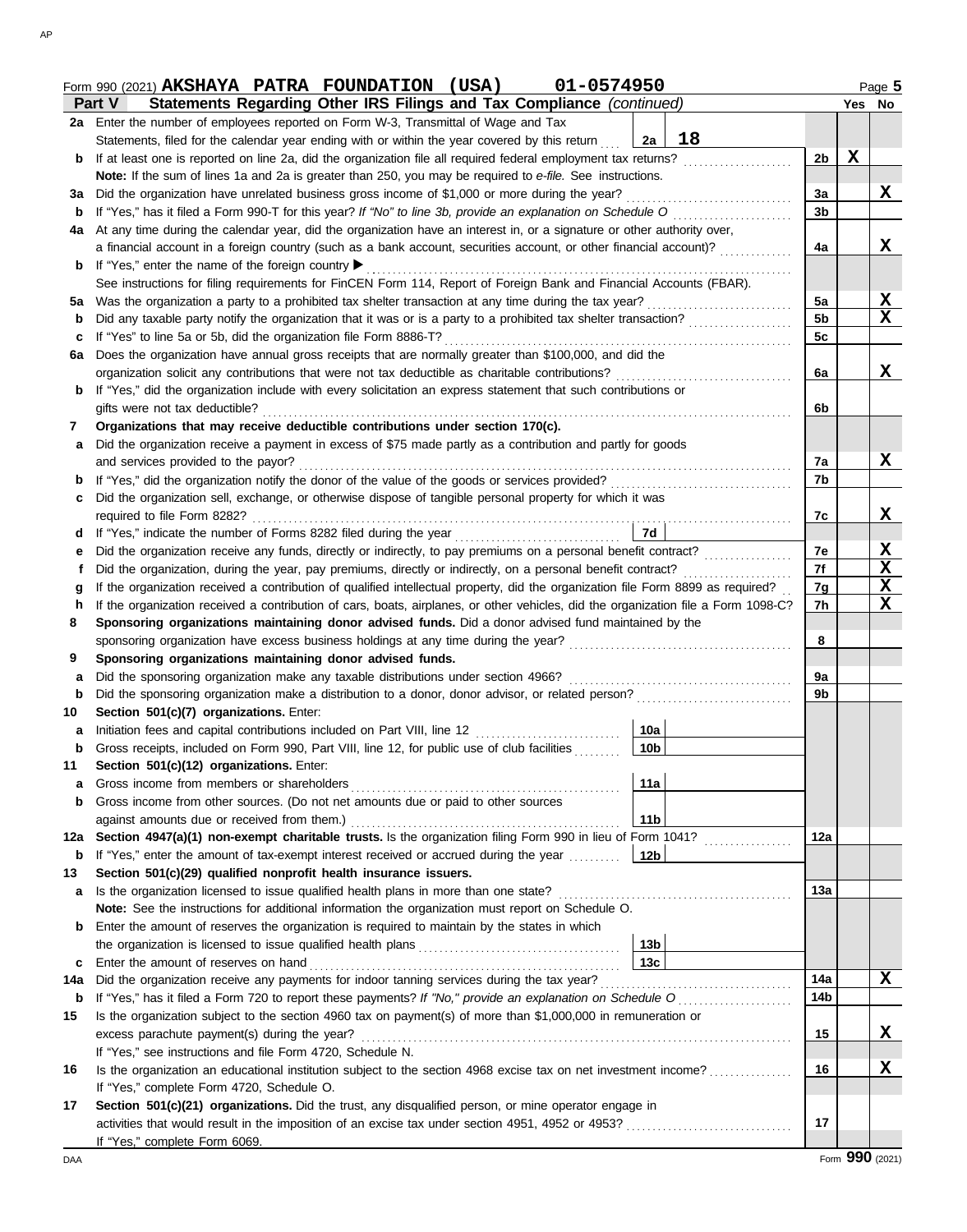## **Form 990 (2021) AKSHAYA PATRA FOUNDATION (USA) 01-0574950** 11-0574950

|--|--|

| Part VI | Governance, Management, and Disclosure For each "Yes" response to lines 2 through 7b below, and for a "No"                |
|---------|---------------------------------------------------------------------------------------------------------------------------|
|         | response to line 8a, 8b, or 10b below, describe the circumstances, processes, or changes on Schedule O. See instructions. |
|         |                                                                                                                           |

|     | Section A. Governing Body and Management                                                                                            |    |   |                 |     |                         |
|-----|-------------------------------------------------------------------------------------------------------------------------------------|----|---|-----------------|-----|-------------------------|
|     |                                                                                                                                     |    |   |                 | Yes | No                      |
|     | 1a Enter the number of voting members of the governing body at the end of the tax year                                              | 1a | 8 |                 |     |                         |
|     | If there are material differences in voting rights among members of the governing body, or                                          |    |   |                 |     |                         |
|     | if the governing body delegated broad authority to an executive committee or similar                                                |    |   |                 |     |                         |
|     | committee, explain on Schedule O.                                                                                                   |    |   |                 |     |                         |
| b   | Enter the number of voting members included on line 1a, above, who are independent                                                  | 1b | 8 |                 |     |                         |
| 2   | Did any officer, director, trustee, or key employee have a family relationship or a business relationship with                      |    |   |                 |     |                         |
|     | any other officer, director, trustee, or key employee?                                                                              |    |   | 2               |     | X                       |
| 3   | Did the organization delegate control over management duties customarily performed by or under the direct                           |    |   |                 |     |                         |
|     | supervision of officers, directors, trustees, or key employees to a management company or other person?                             |    |   | 3               |     | X                       |
| 4   | Did the organization make any significant changes to its governing documents since the prior Form 990 was filed?                    |    |   | 4               |     | $\overline{\mathbf{x}}$ |
| 5   | Did the organization become aware during the year of a significant diversion of the organization's assets?                          |    |   | 5               |     | $\mathbf{x}$            |
| 6   | Did the organization have members or stockholders?                                                                                  |    |   | 6               |     | $\overline{\mathbf{x}}$ |
| 7a  | Did the organization have members, stockholders, or other persons who had the power to elect or appoint                             |    |   |                 |     |                         |
|     | one or more members of the governing body?                                                                                          |    |   | 7a              |     | X                       |
| b   | Are any governance decisions of the organization reserved to (or subject to approval by) members,                                   |    |   |                 |     |                         |
|     | stockholders, or persons other than the governing body?                                                                             |    |   | 7b              |     | X.                      |
| 8   | Did the organization contemporaneously document the meetings held or written actions undertaken during the year by the following:   |    |   |                 |     |                         |
| а   | The governing body?                                                                                                                 |    |   | 8a              | X   |                         |
| b   | Each committee with authority to act on behalf of the governing body?                                                               |    |   | 8b              | X   |                         |
| 9   | Is there any officer, director, trustee, or key employee listed in Part VII, Section A, who cannot be reached at                    |    |   |                 |     |                         |
|     |                                                                                                                                     |    |   | 9               |     | X                       |
|     | Section B. Policies (This Section B requests information about policies not required by the Internal Revenue Code.                  |    |   |                 |     |                         |
|     |                                                                                                                                     |    |   |                 | Yes | No                      |
| 10a | Did the organization have local chapters, branches, or affiliates?                                                                  |    |   | 10a             |     | X                       |
| b   | If "Yes," did the organization have written policies and procedures governing the activities of such chapters,                      |    |   |                 |     |                         |
|     | affiliates, and branches to ensure their operations are consistent with the organization's exempt purposes?                         |    |   | 10 <sub>b</sub> |     |                         |
| 11a | Has the organization provided a complete copy of this Form 990 to all members of its governing body before filing the form?         |    |   | 11a             |     | X                       |
| b   | Describe on Schedule O the process, if any, used by the organization to review this Form 990.                                       |    |   |                 |     |                         |
| 12a | Did the organization have a written conflict of interest policy? If "No," go to line 13                                             |    |   | 12a             |     | X                       |
| b   | Were officers, directors, or trustees, and key employees required to disclose annually interests that could give rise to conflicts? |    |   | 12b             |     |                         |
| c   | Did the organization regularly and consistently monitor and enforce compliance with the policy? If "Yes,"                           |    |   |                 |     |                         |
|     | describe on Schedule O how this was done                                                                                            |    |   | 12c             |     |                         |
| 13  | Did the organization have a written whistleblower policy?                                                                           |    |   | 13              |     | X                       |
| 14  | Did the organization have a written document retention and destruction policy?                                                      |    |   | 14              |     | $\overline{\mathbf{x}}$ |
| 15  | Did the process for determining compensation of the following persons include a review and approval by                              |    |   |                 |     |                         |
|     | independent persons, comparability data, and contemporaneous substantiation of the deliberation and decision?                       |    |   |                 |     |                         |
| a   |                                                                                                                                     |    |   | 15a             | X   |                         |
| b   | Other officers or key employees of the organization                                                                                 |    |   | 15b             |     | X                       |
|     | If "Yes" to line 15a or 15b, describe the process on Schedule O. See instructions.                                                  |    |   |                 |     |                         |
|     | 16a Did the organization invest in, contribute assets to, or participate in a joint venture or similar arrangement                  |    |   |                 |     |                         |
|     | with a taxable entity during the year?                                                                                              |    |   | 16a             |     | X                       |
| b   | If "Yes," did the organization follow a written policy or procedure requiring the organization to evaluate its                      |    |   |                 |     |                         |
|     | participation in joint venture arrangements under applicable federal tax law, and take steps to safeguard the                       |    |   |                 |     |                         |
|     |                                                                                                                                     |    |   | 16 <sub>b</sub> |     |                         |
|     | <b>Section C. Disclosure</b>                                                                                                        |    |   |                 |     |                         |
| 17  | List the states with which a copy of this Form 990 is required to be filed $\blacktriangleright$ MA, NY, CA                         |    |   |                 |     |                         |
| 18  | Section 6104 requires an organization to make its Forms 1023 (1024 or 1024-A, if applicable), 990, and 990-T (section 501(c)        |    |   |                 |     |                         |
|     | (3)s only) available for public inspection. Indicate how you made these available. Check all that apply.                            |    |   |                 |     |                         |

Own website  $\Box$  Another's website  $\boxed{\mathbf{X}}$  Upon request  $\Box$  Other *(explain on Schedule O)* 

**19** Describe on Schedule O whether (and if so, how) the organization made its governing documents, conflict of interest policy, and financial statements available to the public during the tax year.

|  | 20 State the name, address, and telephone number of the person who possesses the organization's books and records |  |  |  |  |  |  |  |  |  |  |  |
|--|-------------------------------------------------------------------------------------------------------------------|--|--|--|--|--|--|--|--|--|--|--|
|--|-------------------------------------------------------------------------------------------------------------------|--|--|--|--|--|--|--|--|--|--|--|

| THE CORPORATION | 6800 OWENSMOUTH AVENUE, STE |  |
|-----------------|-----------------------------|--|
|                 |                             |  |

DAA Form **990** (2021) **CANOGA PARK CA 91303 781-438-3090**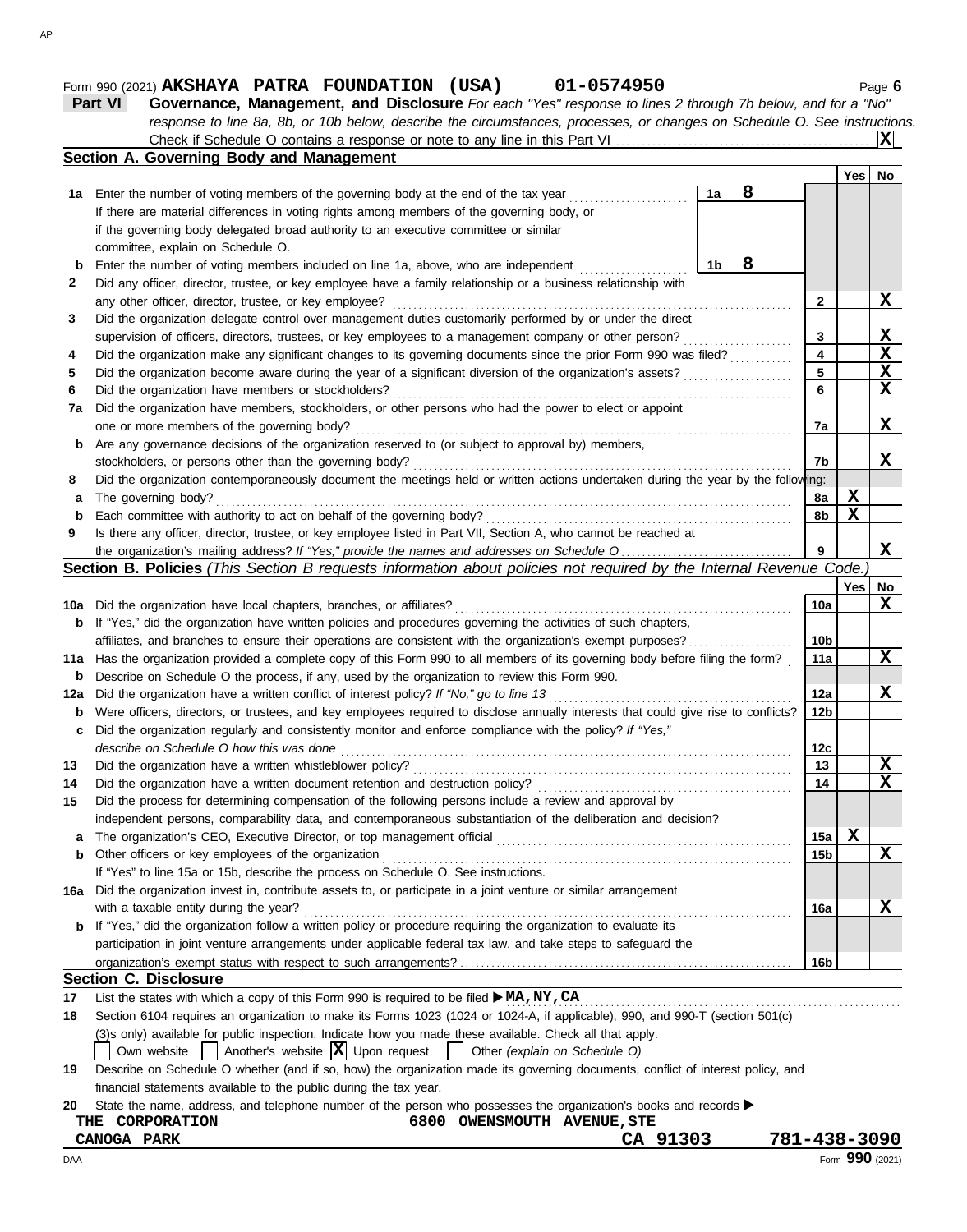**Independent Contractors Part VII Compensation of Officers, Directors, Trustees, Key Employees, Highest Compensated Employees, and**

Check if Schedule O contains a response or note to any line in this Part VII

### **Section A. Officers, Directors, Trustees, Key Employees, and Highest Compensated Employees**

**1a** Complete this table for all persons required to be listed. Report compensation for the calendar year ending with or within the organization's tax year.

■ List all of the organization's **current** officers, directors, trustees (whether individuals or organizations), regardless of amount of the organization Enter -0- in columns (D), (E), and (E) if no compensation was paid compensation. Enter -0- in columns (D), (E), and (F) if no compensation was paid.

● List all of the organization's **current** key employees, if any. See instructions for definition of "key employee."

who received reportable compensation (box 5 of Form W-2, Form 1099-MISC, and/or box 1 of Form 1099-NEC) of more than \$100,000 from the organization and any related organizations. ■ List the organization's five **current** highest compensated employees (other than an officer, director, trustee, or key employee)<br> **•** received reportable compensation (box 5 of Form W-2, Form 1000-MISC, and/or box 1 of

■ List all of the organization's **former** officers, key employees, and highest compensated employees who received more than<br>00,000 of reportable compensation from the organization and any related organizations \$100,000 of reportable compensation from the organization and any related organizations.

■ List all of the organization's **former directors or trustees** that received, in the capacity as a former director or trustee of the<br>enization, more than \$10,000 of reportable compensation from the organization and any r organization, more than \$10,000 of reportable compensation from the organization and any related organizations. See the instructions for the order in which to list the persons above.

Check this box if neither the organization nor any related organization compensated any current officer, director, or trustee. **X**

| (A)<br>Name and title                            | (B)<br>Average<br>hours<br>per week                                         | (C)<br>Position<br>(do not check more than one<br>box, unless person is both an<br>officer and a director/trustee) |                         |         |              |                                 |        | (D)<br>Reportable<br>compensation<br>from the | (E)<br>Reportable<br>compensation<br>from related | (F)<br>Estimated amount<br>of other<br>compensation   |  |
|--------------------------------------------------|-----------------------------------------------------------------------------|--------------------------------------------------------------------------------------------------------------------|-------------------------|---------|--------------|---------------------------------|--------|-----------------------------------------------|---------------------------------------------------|-------------------------------------------------------|--|
|                                                  | (list any<br>hours for<br>related<br>organizations<br>below<br>dotted line) | Individual trustee<br>or director                                                                                  | nstitutional<br>trustee | Officer | Key employee | Highest compensated<br>employee | Former | organization (W-2/<br>1099-MISC/<br>1099-NEC) | organizations (W-2/<br>1099-MISC/<br>1099-NEC)    | from the<br>organization and<br>related organizations |  |
| (1) MADHU PANDIT DASA                            |                                                                             |                                                                                                                    |                         |         |              |                                 |        |                                               |                                                   |                                                       |  |
| <b>CHAIRMAN,</b><br><b>INDIA</b>                 | 2.00<br>0.00                                                                | $\mathbf x$                                                                                                        |                         |         |              |                                 |        | 0                                             | 0                                                 | 0                                                     |  |
| (2) CHANCHALAPATHI                               | <b>DASA</b>                                                                 |                                                                                                                    |                         |         |              |                                 |        |                                               |                                                   |                                                       |  |
| VICE CHAIRMEN, INDIA                             | 2.00<br>0.00                                                                | $\mathbf X$                                                                                                        |                         |         |              |                                 |        | 0                                             | 0                                                 | 0                                                     |  |
| (3) SIVA SIVARAM                                 |                                                                             |                                                                                                                    |                         |         |              |                                 |        |                                               |                                                   |                                                       |  |
| <b>CHAIRMAN</b>                                  | 2.00<br>0.00                                                                | X                                                                                                                  |                         |         |              |                                 |        | 0                                             | 0                                                 | $\mathbf 0$                                           |  |
| "DESH"<br>(4) GURURAJ                            | <b>DESPANDE</b>                                                             |                                                                                                                    |                         |         |              |                                 |        |                                               |                                                   |                                                       |  |
| <b>CHAIRMAN EMERITUS</b>                         | 2.00<br>0.00                                                                | $\mathbf X$                                                                                                        |                         |         |              |                                 |        | 0                                             | 0                                                 | $\mathbf 0$                                           |  |
| (5) SRIVASTAN<br><b>RAJAN</b>                    |                                                                             |                                                                                                                    |                         |         |              |                                 |        |                                               |                                                   |                                                       |  |
| VICE CHAIRMAN                                    | 2.00<br>0.00                                                                | $\mathbf X$                                                                                                        |                         |         |              |                                 |        | 0                                             | 0                                                 | $\mathbf 0$                                           |  |
| V. JAGADEESH<br>$(6)$ B.                         |                                                                             |                                                                                                                    |                         |         |              |                                 |        |                                               |                                                   |                                                       |  |
| <b>DIRECTOR</b>                                  | 2.00<br>0.00                                                                | $\mathbf x$                                                                                                        |                         |         |              |                                 |        | 0                                             | 0                                                 | $\mathbf 0$                                           |  |
| (7) ROOPA MAKHIJA                                |                                                                             |                                                                                                                    |                         |         |              |                                 |        |                                               |                                                   |                                                       |  |
|                                                  | 2.00                                                                        |                                                                                                                    |                         |         |              |                                 |        |                                               |                                                   |                                                       |  |
| <b>DIRECTOR</b><br>RACHANA KULKARNI<br>$(8)$ DR. | 0.00                                                                        | $\mathbf X$                                                                                                        |                         |         |              |                                 |        | 0                                             | 0                                                 | $\mathbf 0$                                           |  |
|                                                  | 2.00                                                                        |                                                                                                                    |                         |         |              |                                 |        |                                               |                                                   |                                                       |  |
| <b>DIRECTOR</b>                                  | 0.00                                                                        | $\mathbf x$                                                                                                        |                         |         |              |                                 |        | 0                                             | 0                                                 | $\mathbf 0$                                           |  |
| (9) NAVIN GOEL                                   |                                                                             |                                                                                                                    |                         |         |              |                                 |        |                                               |                                                   |                                                       |  |
|                                                  | 40.00                                                                       |                                                                                                                    |                         |         |              |                                 |        |                                               |                                                   | 0                                                     |  |
| EXECUTIVE DIRECTOR<br>(10)                       | 0.00                                                                        | $\mathbf x$                                                                                                        |                         |         |              |                                 |        | 0                                             | 0                                                 |                                                       |  |
|                                                  |                                                                             |                                                                                                                    |                         |         |              |                                 |        |                                               |                                                   |                                                       |  |
| (11)                                             |                                                                             |                                                                                                                    |                         |         |              |                                 |        |                                               |                                                   |                                                       |  |
|                                                  |                                                                             |                                                                                                                    |                         |         |              |                                 |        |                                               |                                                   |                                                       |  |
|                                                  |                                                                             |                                                                                                                    |                         |         |              |                                 |        |                                               |                                                   |                                                       |  |

DAA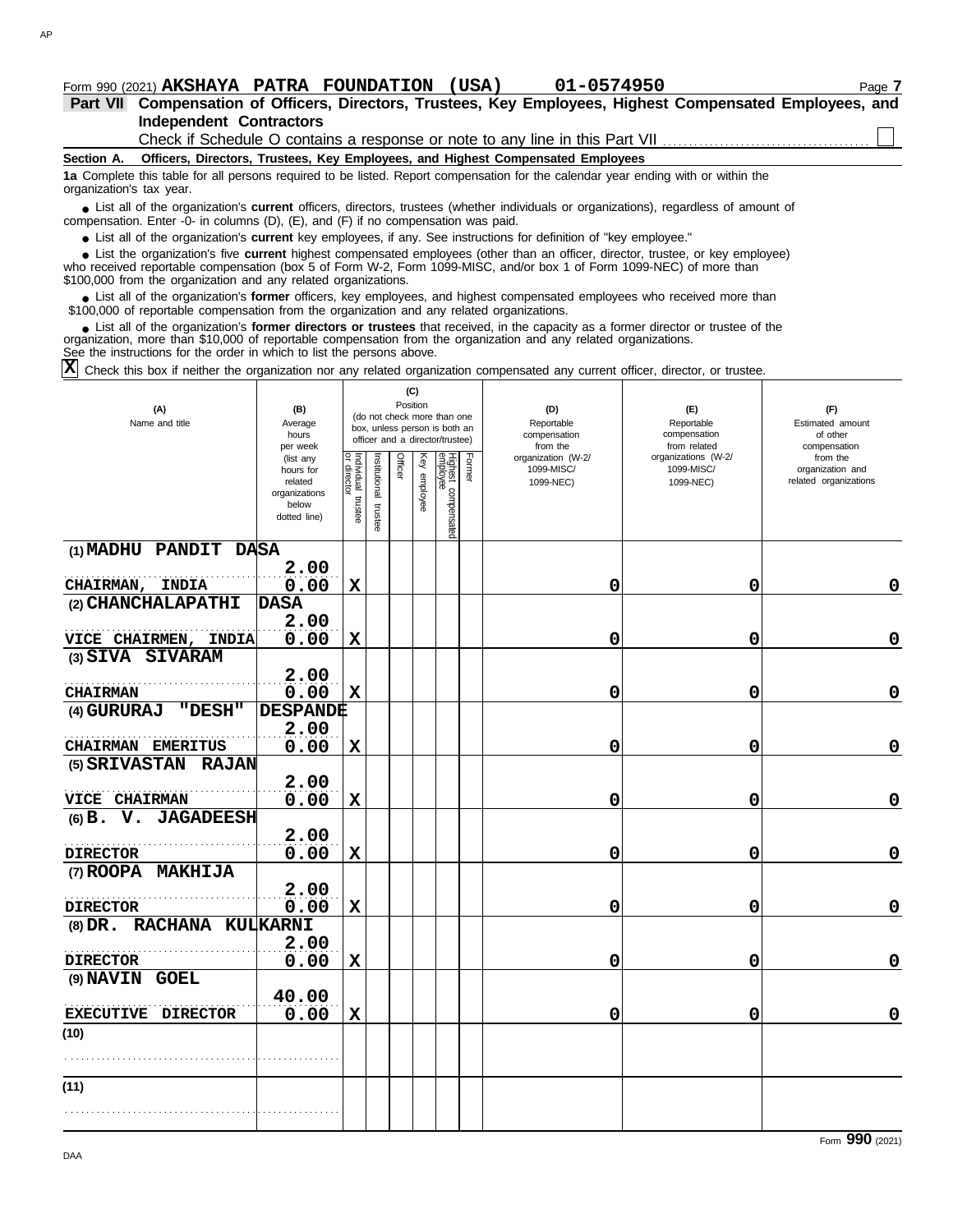| 574050 |  |  |  |
|--------|--|--|--|

|   |                 | Form 990 (2021) AKSHAYA PATRA FOUNDATION                                                                       |                                                                                           |                                   |               |         |                                 |                                                                                                                                    |        | 01-0574950<br>(USA)                                                                                                |                                                                                                                                  |                                                                                                              |                     | Page 8         |
|---|-----------------|----------------------------------------------------------------------------------------------------------------|-------------------------------------------------------------------------------------------|-----------------------------------|---------------|---------|---------------------------------|------------------------------------------------------------------------------------------------------------------------------------|--------|--------------------------------------------------------------------------------------------------------------------|----------------------------------------------------------------------------------------------------------------------------------|--------------------------------------------------------------------------------------------------------------|---------------------|----------------|
|   | <b>Part VII</b> |                                                                                                                |                                                                                           |                                   |               |         |                                 |                                                                                                                                    |        |                                                                                                                    | Section A. Officers, Directors, Trustees, Key Employees, and Highest Compensated Employees (continued)                           |                                                                                                              |                     |                |
|   |                 | (A)<br>Name and title                                                                                          | (B)<br>Average<br>hours<br>per week<br>(list any<br>hours for<br>related<br>organizations | Individual trustee<br>or director | Institutional | Officer | (C)<br>Position<br>Key employee | (do not check more than one<br>box, unless person is both an<br>officer and a director/trustee)<br>Highest compensater<br>employee | Former | (D)<br>Reportable<br>compensation<br>from the<br>organization (W-2/<br>1099-MISC/<br>1099-NEC)                     | (F)<br>Reportable<br>compensation<br>from related<br>organizations (W-2/<br>1099-MISC/<br>1099-NEC)                              | (F)<br>Estimated amount<br>of other<br>compensation<br>from the<br>organization and<br>related organizations |                     |                |
|   |                 |                                                                                                                | below<br>dotted line)                                                                     |                                   | trustee       |         |                                 |                                                                                                                                    |        |                                                                                                                    |                                                                                                                                  |                                                                                                              |                     |                |
|   |                 |                                                                                                                |                                                                                           |                                   |               |         |                                 |                                                                                                                                    |        |                                                                                                                    |                                                                                                                                  |                                                                                                              |                     |                |
|   |                 |                                                                                                                |                                                                                           |                                   |               |         |                                 |                                                                                                                                    |        |                                                                                                                    |                                                                                                                                  |                                                                                                              |                     |                |
|   |                 |                                                                                                                |                                                                                           |                                   |               |         |                                 |                                                                                                                                    |        |                                                                                                                    |                                                                                                                                  |                                                                                                              |                     |                |
|   |                 |                                                                                                                |                                                                                           |                                   |               |         |                                 |                                                                                                                                    |        |                                                                                                                    |                                                                                                                                  |                                                                                                              |                     |                |
|   |                 |                                                                                                                |                                                                                           |                                   |               |         |                                 |                                                                                                                                    |        |                                                                                                                    |                                                                                                                                  |                                                                                                              |                     |                |
|   |                 |                                                                                                                |                                                                                           |                                   |               |         |                                 |                                                                                                                                    |        |                                                                                                                    |                                                                                                                                  |                                                                                                              |                     |                |
|   |                 |                                                                                                                |                                                                                           |                                   |               |         |                                 |                                                                                                                                    |        |                                                                                                                    |                                                                                                                                  |                                                                                                              |                     |                |
|   |                 |                                                                                                                |                                                                                           |                                   |               |         |                                 |                                                                                                                                    |        |                                                                                                                    |                                                                                                                                  |                                                                                                              |                     |                |
|   |                 |                                                                                                                |                                                                                           |                                   |               |         |                                 |                                                                                                                                    |        |                                                                                                                    |                                                                                                                                  |                                                                                                              |                     |                |
|   |                 | 1b Subtotal and the state of the state of the state of the state of the state of the state of the state of the |                                                                                           |                                   |               |         |                                 |                                                                                                                                    |        |                                                                                                                    |                                                                                                                                  |                                                                                                              |                     |                |
|   |                 | Total from continuation sheets to Part VII, Section A                                                          |                                                                                           |                                   |               |         |                                 |                                                                                                                                    |        |                                                                                                                    |                                                                                                                                  |                                                                                                              |                     |                |
|   |                 |                                                                                                                |                                                                                           |                                   |               |         |                                 |                                                                                                                                    |        |                                                                                                                    |                                                                                                                                  |                                                                                                              |                     |                |
| 2 |                 | reportable compensation from the organization $\mathbf{D}$                                                     |                                                                                           |                                   |               |         |                                 |                                                                                                                                    |        | Total number of individuals (including but not limited to those listed above) who received more than \$100,000 of  |                                                                                                                                  |                                                                                                              |                     |                |
|   |                 |                                                                                                                |                                                                                           |                                   |               |         |                                 |                                                                                                                                    |        |                                                                                                                    |                                                                                                                                  |                                                                                                              | Yes                 | N <sub>o</sub> |
| 3 |                 |                                                                                                                |                                                                                           |                                   |               |         |                                 |                                                                                                                                    |        | Did the organization list any former officer, director, trustee, key employee, or highest compensated              |                                                                                                                                  |                                                                                                              |                     |                |
| 4 |                 |                                                                                                                |                                                                                           |                                   |               |         |                                 |                                                                                                                                    |        | For any individual listed on line 1a, is the sum of reportable compensation and other compensation from the        |                                                                                                                                  | 3                                                                                                            |                     | X              |
|   |                 |                                                                                                                |                                                                                           |                                   |               |         |                                 |                                                                                                                                    |        | organization and related organizations greater than \$150,000? If "Yes," complete Schedule J for such              |                                                                                                                                  |                                                                                                              |                     |                |
| 5 |                 |                                                                                                                |                                                                                           |                                   |               |         |                                 |                                                                                                                                    |        | Did any person listed on line 1a receive or accrue compensation from any unrelated organization or individual      |                                                                                                                                  | 4                                                                                                            |                     | X              |
|   |                 |                                                                                                                |                                                                                           |                                   |               |         |                                 |                                                                                                                                    |        |                                                                                                                    |                                                                                                                                  | 5                                                                                                            |                     | X              |
|   |                 | Section B. Independent Contractors                                                                             |                                                                                           |                                   |               |         |                                 |                                                                                                                                    |        |                                                                                                                    |                                                                                                                                  |                                                                                                              |                     |                |
| 1 |                 |                                                                                                                |                                                                                           |                                   |               |         |                                 |                                                                                                                                    |        | Complete this table for your five highest compensated independent contractors that received more than \$100,000 of | compensation from the organization. Report compensation for the calendar year ending with or within the organization's tax year. |                                                                                                              |                     |                |
|   |                 |                                                                                                                | (A)<br>Name and business address                                                          |                                   |               |         |                                 |                                                                                                                                    |        |                                                                                                                    | (B)<br>Description of services                                                                                                   |                                                                                                              | (C)<br>Compensation |                |
|   |                 |                                                                                                                |                                                                                           |                                   |               |         |                                 |                                                                                                                                    |        |                                                                                                                    |                                                                                                                                  |                                                                                                              |                     |                |
|   |                 |                                                                                                                |                                                                                           |                                   |               |         |                                 |                                                                                                                                    |        |                                                                                                                    |                                                                                                                                  |                                                                                                              |                     |                |
|   |                 |                                                                                                                |                                                                                           |                                   |               |         |                                 |                                                                                                                                    |        |                                                                                                                    |                                                                                                                                  |                                                                                                              |                     |                |
|   |                 |                                                                                                                |                                                                                           |                                   |               |         |                                 |                                                                                                                                    |        |                                                                                                                    |                                                                                                                                  |                                                                                                              |                     |                |
|   |                 |                                                                                                                |                                                                                           |                                   |               |         |                                 |                                                                                                                                    |        |                                                                                                                    |                                                                                                                                  |                                                                                                              |                     |                |
|   |                 |                                                                                                                |                                                                                           |                                   |               |         |                                 |                                                                                                                                    |        |                                                                                                                    |                                                                                                                                  |                                                                                                              |                     |                |
|   |                 |                                                                                                                |                                                                                           |                                   |               |         |                                 |                                                                                                                                    |        |                                                                                                                    |                                                                                                                                  |                                                                                                              |                     |                |
|   |                 |                                                                                                                |                                                                                           |                                   |               |         |                                 |                                                                                                                                    |        |                                                                                                                    |                                                                                                                                  |                                                                                                              |                     |                |
| 2 |                 |                                                                                                                |                                                                                           |                                   |               |         |                                 |                                                                                                                                    |        | Total number of independent contractors (including but not limited to those listed above) who                      |                                                                                                                                  |                                                                                                              |                     |                |

**0**

received more than \$100,000 of compensation from the organization  $\blacktriangleright$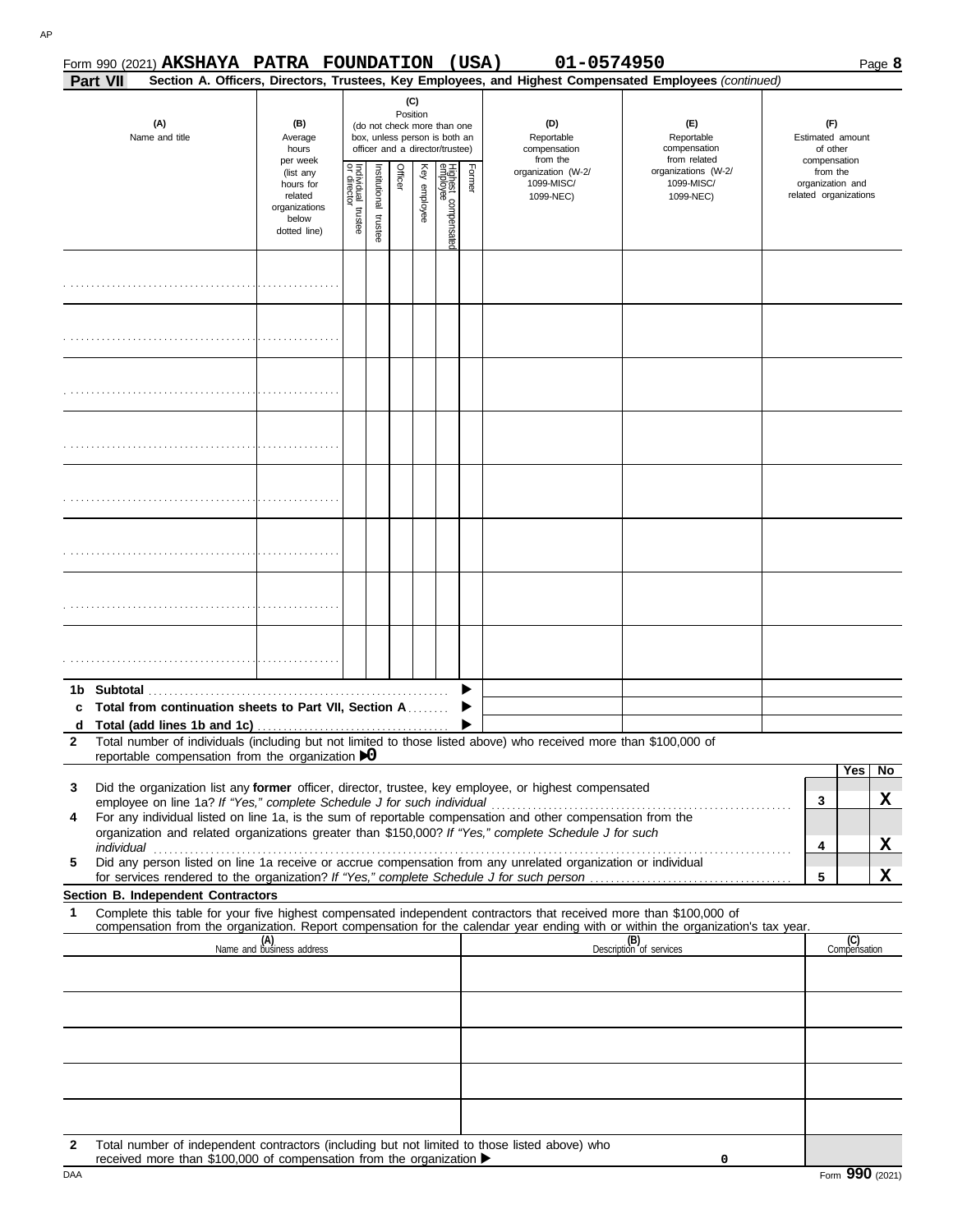|                                                           |     |                                                                                     |                |                 |                       | (A)<br>Total revenue | (B)<br>Related or exempt<br>function revenue | (C)<br>Unrelated<br>business revenue | (D)<br>Revenue excluded<br>from tax under |
|-----------------------------------------------------------|-----|-------------------------------------------------------------------------------------|----------------|-----------------|-----------------------|----------------------|----------------------------------------------|--------------------------------------|-------------------------------------------|
|                                                           |     |                                                                                     |                |                 |                       |                      |                                              |                                      | sections 512-514                          |
| Contributions, Gifts, Grants<br>and Other Similar Amounts |     | 1a Federated campaigns                                                              |                | 1a              |                       |                      |                                              |                                      |                                           |
|                                                           |     | <b>b</b> Membership dues <i>[[[[[[[[[[[[[[[[[[[[[[[[[[[[]]]</i> ]]]                 |                | 1 <sub>b</sub>  |                       |                      |                                              |                                      |                                           |
|                                                           |     | c Fundraising events                                                                |                | 1 <sub>c</sub>  |                       |                      |                                              |                                      |                                           |
|                                                           |     | d Related organizations                                                             |                | 1 <sub>d</sub>  |                       |                      |                                              |                                      |                                           |
|                                                           |     | <b>e</b> Government grants (contributions)                                          |                | 1e              |                       |                      |                                              |                                      |                                           |
|                                                           |     | f All other contributions, gifts, grants,<br>and similar amounts not included above |                | 1f              | 6,070,066             |                      |                                              |                                      |                                           |
|                                                           |     | g Noncash contributions included in                                                 |                |                 |                       |                      |                                              |                                      |                                           |
|                                                           |     |                                                                                     |                | $1g$ \$         |                       |                      |                                              |                                      |                                           |
|                                                           |     |                                                                                     |                |                 | $\blacktriangleright$ | 6,070,066            |                                              |                                      |                                           |
|                                                           |     |                                                                                     |                |                 | <b>Business Code</b>  |                      |                                              |                                      |                                           |
|                                                           | 2a  |                                                                                     |                |                 |                       |                      |                                              |                                      |                                           |
|                                                           | b   |                                                                                     |                |                 |                       |                      |                                              |                                      |                                           |
| Program Service<br>Revenue                                | c   |                                                                                     |                |                 |                       |                      |                                              |                                      |                                           |
|                                                           | d   |                                                                                     |                |                 |                       |                      |                                              |                                      |                                           |
|                                                           |     |                                                                                     |                |                 |                       |                      |                                              |                                      |                                           |
|                                                           |     | f All other program service revenue                                                 |                |                 |                       |                      |                                              |                                      |                                           |
|                                                           |     |                                                                                     |                |                 | ▶                     |                      |                                              |                                      |                                           |
|                                                           | 3   | Investment income (including dividends, interest, and                               |                |                 |                       |                      |                                              |                                      |                                           |
|                                                           |     | other similar amounts)                                                              |                |                 |                       | 18,337               |                                              |                                      | 18,337                                    |
|                                                           | 4   | Income from investment of tax-exempt bond proceeds                                  |                |                 |                       |                      |                                              |                                      |                                           |
|                                                           | 5   |                                                                                     |                |                 |                       |                      |                                              |                                      |                                           |
|                                                           |     |                                                                                     | (i) Real       |                 | (ii) Personal         |                      |                                              |                                      |                                           |
|                                                           |     | 6a Gross rents<br>6a                                                                |                |                 |                       |                      |                                              |                                      |                                           |
|                                                           |     | 6b<br><b>b</b> Less: rental expenses                                                |                |                 |                       |                      |                                              |                                      |                                           |
|                                                           |     | 6c<br><b>c</b> Rental inc. or (loss)                                                |                |                 |                       |                      |                                              |                                      |                                           |
|                                                           |     |                                                                                     |                |                 |                       |                      |                                              |                                      |                                           |
|                                                           |     | <b>7a</b> Gross amount from<br>sales of assets                                      | (i) Securities |                 | (ii) Other            |                      |                                              |                                      |                                           |
|                                                           |     | 7a<br>other than inventory                                                          |                |                 |                       |                      |                                              |                                      |                                           |
| Revenue                                                   |     | <b>b</b> Less: cost or other                                                        |                |                 |                       |                      |                                              |                                      |                                           |
|                                                           |     | basis and sales exps.<br>7b                                                         |                |                 |                       |                      |                                              |                                      |                                           |
|                                                           |     | c Gain or (loss)<br>7c                                                              |                |                 |                       |                      |                                              |                                      |                                           |
| Other                                                     |     |                                                                                     |                |                 |                       |                      |                                              |                                      |                                           |
|                                                           |     | 8a Gross income from fundraising events                                             |                |                 |                       |                      |                                              |                                      |                                           |
|                                                           |     | (not including \$<br>.                                                              |                |                 |                       |                      |                                              |                                      |                                           |
|                                                           |     | of contributions reported on line                                                   |                |                 |                       |                      |                                              |                                      |                                           |
|                                                           |     | 1c). See Part IV, line 18                                                           |                | 8a              | 6,258,358             |                      |                                              |                                      |                                           |
|                                                           |     | <b>b</b> Less: direct expenses                                                      |                | 8b              | 320,269               |                      |                                              |                                      |                                           |
|                                                           |     | c Net income or (loss) from fundraising events                                      |                |                 | ▶                     | 5,938,089            |                                              |                                      | 5,938,089                                 |
|                                                           |     | 9a Gross income from gaming                                                         |                |                 |                       |                      |                                              |                                      |                                           |
|                                                           |     | activities. See Part IV, line 19                                                    |                | 9a              |                       |                      |                                              |                                      |                                           |
|                                                           |     | <b>b</b> Less: direct expenses                                                      |                | 9 <sub>b</sub>  |                       |                      |                                              |                                      |                                           |
|                                                           |     | c Net income or (loss) from gaming activities                                       |                |                 |                       |                      |                                              |                                      |                                           |
|                                                           |     | 10a Gross sales of inventory, less                                                  |                |                 |                       |                      |                                              |                                      |                                           |
|                                                           |     | returns and allowances                                                              |                | 10a             |                       |                      |                                              |                                      |                                           |
|                                                           |     | <b>b</b> Less: cost of goods sold                                                   |                | 10 <sub>b</sub> |                       |                      |                                              |                                      |                                           |
|                                                           |     | c Net income or (loss) from sales of inventory                                      |                |                 |                       |                      |                                              |                                      |                                           |
|                                                           |     |                                                                                     |                |                 | <b>Business Code</b>  |                      |                                              |                                      |                                           |
|                                                           | 11a | MISC INCOME                                                                         |                |                 |                       | 120,305              |                                              |                                      | 120,305                                   |
|                                                           | b   |                                                                                     |                |                 |                       |                      |                                              |                                      |                                           |
| Miscellaneous<br>Revenue                                  |     |                                                                                     |                |                 |                       |                      |                                              |                                      |                                           |
|                                                           |     |                                                                                     |                |                 |                       |                      |                                              |                                      |                                           |
|                                                           |     |                                                                                     |                |                 | $\blacktriangleright$ | 120,305              |                                              |                                      |                                           |
|                                                           |     |                                                                                     |                |                 |                       | 12, 146, 797         | 0                                            | 0                                    | 6,076,731                                 |

**Form 990 (2021) AKSHAYA PATRA FOUNDATION (USA) 01-0574950** 11-0574950

Check if Schedule O contains a response or note to any line in this Part VIII ................................

**Part VIII Statement of Revenue**

Form **990** (2021)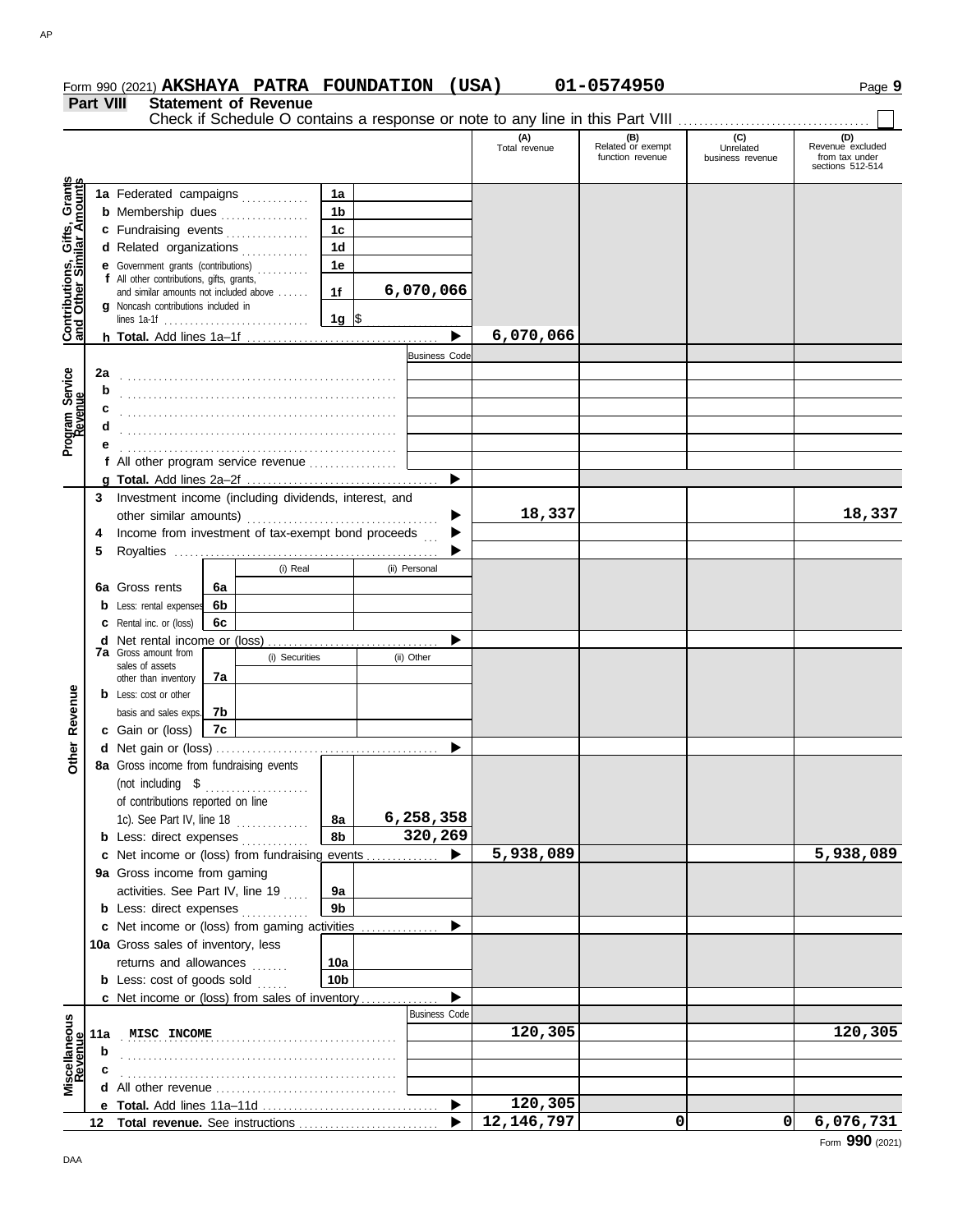## **Form 990 (2021) AKSHAYA PATRA FOUNDATION (USA) 01-0574950** 10

## **Part IX Statement of Functional Expenses**

*Section 501(c)(3) and 501(c)(4) organizations must complete all columns. All other organizations must complete column (A). Do not include amounts reported on lines 6b, 7b, 8b, 9b, and 10b of Part VIII.* **1 2 3** Grants and other assistance to foreign **4** Benefits paid to or for members **........**.. **5** Compensation of current officers, directors, **6** Compensation not included above to disqualified **7** Other salaries and wages **. . . . . . . . . . . .** . . **8 9 10** Payroll taxes ............................... **11 a** Management .............................. **b** Legal **c** Accounting . . . . . . . . . . . . . . . . . . . . . . . . . . . . . . . . **d** Lobbying . . . . . . . . . . . . . . . . . . . . . . . . . . . . . . . . . . . **e** Professional fundraising services. See Part IV, line 17 **f g** Other. (If line 11g amount exceeds 10% of line 25, column **12** Advertising and promotion ............... **13** Office expenses **.......................**... **14 15 16** Occupancy . . . . . . . . . . . . . . . . . . . . . . . . . . . . . . . . **17** Travel . . . . . . . . . . . . . . . . . . . . . . . . . . . . . . . . . . . . . . **18** Payments of travel or entertainment expenses **19** Conferences, conventions, and meetings . **20** Interest . . . . . . . . . . . . . . . . . . . . . . . . . . . . . . . . . . . . **21 22** Depreciation, depletion, and amortization . **23** Insurance . . . . . . . . . . . . . . . . . . . . . . . . . . . . . . . . . . **24** Other expenses. Itemize expenses not covered **a** DONATION PROCESSING FEES 75,696 126,126 7,570 **b c d e** All other expenses . . . . . . . . . . . . . . . . . . . . . . . . **25 Total functional expenses.** Add lines 1 through 24e . . . **26** Grants and other assistance to domestic organizations and domestic governments. See Part IV, line 21 . . . . . . . . Grants and other assistance to domestic individuals. See Part IV, line 22 organizations, foreign governments, and foreign individuals. See Part IV, lines 15 and 16 trustees, and key employees ............... persons (as defined under section 4958(f)(1)) and persons described in section 4958(c)(3)(B) . . . . . Pension plan accruals and contributions (include section 401(k) and 403(b) employer contributions) Other employee benefits .................. Fees for services (nonemployees): . . . . . . . . . . . . . . . . . . . . . . . . . . . . . . . . . . . . . . Investment management fees Information technology . . . . . . . . . . . . . . . . . . . . Royalties . . . . . . . . . . . . . . . . . . . . . . . . . . . . . . . . . . for any federal, state, or local public officials Payments to affiliates ....................... above (List miscellaneous expenses on line 24e. If line 24e amount exceeds 10% of line 25, column (A) amount, list line 24e expenses on Schedule O.) fundraising solicitation. Check here  $\blacktriangleright$  if organization reported in column (B) joint costs from a combined educational campaign and following SOP 98-2 (ASC 958-720) **(A) (B) (C) (C) (D) (D) Total expenses Program service Management and Fundrais** Total expenses<br>
expenses Program service<br>
Program service<br>  $\frac{1}{2}$ <br>  $\frac{1}{2}$ <br>  $\frac{1}{2}$ <br>  $\frac{1}{2}$ <br>  $\frac{1}{2}$ <br>  $\frac{1}{2}$ <br>  $\frac{1}{2}$ <br>  $\frac{1}{2}$ <br>  $\frac{1}{2}$ <br>  $\frac{1}{2}$ <br>  $\frac{1}{2}$ <br>  $\frac{1}{2}$ <br>  $\frac{1}{2}$ <br>  $\frac{1}{2}$ <br>  $\frac{1}{2}$ expenses general expenses Fundraising expenses . . . . . . . . . . . . . . . . . . . . . . . . . . . . . . . . . . . . . . . . . . . . . **PROFESSIONAL FEES 75,030 22,509 15,006 37,515** . . . . . . . . . . . . . . . . . . . . . . . . . . . . . . . . . . . . . . . . . . . . . **DUES AND SUBSCRIPTION 24,879 14,927 3,731 6,221** . . . . . . . . . . . . . . . . . . . . . . . . . . . . . . . . . . . . . . . . . . . . . **FILING FEES 10,858 10,858** Check if Schedule O contains a response or note to any line in this Part IX **Joint costs.** Complete this line only if the (A) amount, list line 11g expenses on Schedule O.) . . . . . . **10,689,899 10,689,899 997,244 408,870 518,567 69,807 10,398 4,263 5,407 728 30,178 12,373 15,692 2,113 70,724 28,997 36,776 4,951 41,719 33,375 8,344 76,117 19,030 57,087 3,719 3,161 558 7,192 3,596 3,596 6,845 6,845 15,795 15,795 10,504 405 3,887 6,212 12,146,797 11,182,243 726,354 238,200**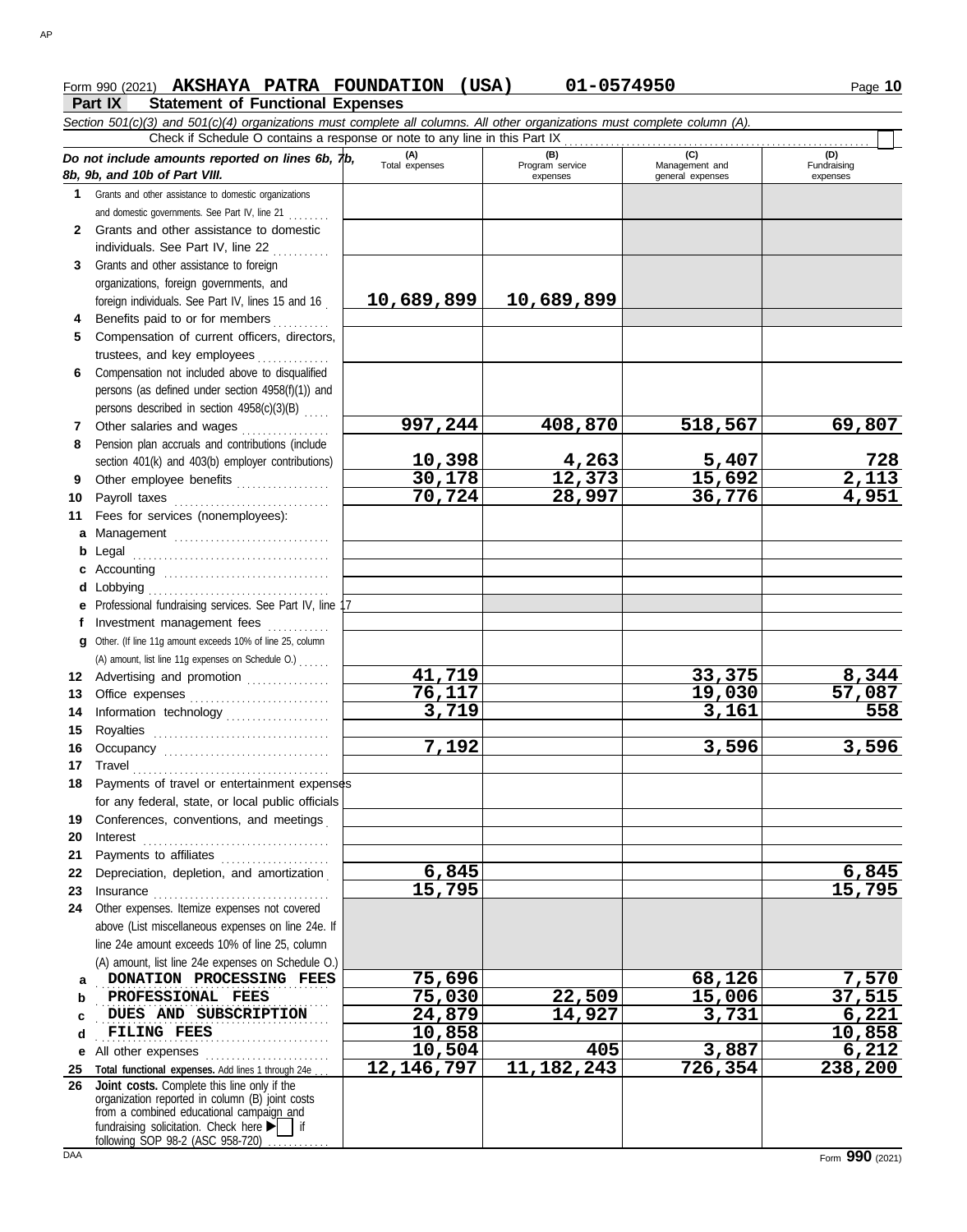### Form 990 (2021) Page **11 AKSHAYA PATRA FOUNDATION (USA) 01-0574950**

|                      | Part X | <b>Balance Sheet</b>                                                                                                                                                                                                          |                                                      |                     |                                  |                              |                    |
|----------------------|--------|-------------------------------------------------------------------------------------------------------------------------------------------------------------------------------------------------------------------------------|------------------------------------------------------|---------------------|----------------------------------|------------------------------|--------------------|
|                      |        | Check if Schedule O contains a response or note to any line in this Part X                                                                                                                                                    |                                                      |                     |                                  |                              |                    |
|                      |        |                                                                                                                                                                                                                               |                                                      |                     | (A)<br>Beginning of year         |                              | (B)<br>End of year |
|                      |        |                                                                                                                                                                                                                               |                                                      |                     | 6,779,097                        |                              | 9,923,859          |
|                      | 1      | Cash-non-interest-bearing                                                                                                                                                                                                     |                                                      |                     |                                  | $\mathbf{1}$                 |                    |
|                      | 2      |                                                                                                                                                                                                                               |                                                      |                     | 602,005                          | $\mathbf{2}$<br>$\mathbf{3}$ | 225,640            |
|                      | 3      |                                                                                                                                                                                                                               |                                                      |                     |                                  | 4                            |                    |
|                      | 4      | Loans and other receivables from any current or former officer, director,                                                                                                                                                     |                                                      |                     |                                  |                              |                    |
|                      | 5      |                                                                                                                                                                                                                               |                                                      |                     |                                  |                              |                    |
|                      |        | trustee, key employee, creator or founder, substantial contributor, or 35%<br>controlled entity or family member of any of these persons                                                                                      |                                                      |                     |                                  | 5                            |                    |
|                      | 6      | Loans and other receivables from other disqualified persons (as defined                                                                                                                                                       |                                                      |                     |                                  |                              |                    |
|                      |        | under section $4958(f)(1)$ ), and persons described in section $4958(c)(3)(B)$                                                                                                                                                |                                                      |                     |                                  | 6                            |                    |
| Assets               | 7      |                                                                                                                                                                                                                               |                                                      |                     |                                  | $\overline{7}$               |                    |
|                      | 8      | Inventories for sale or use                                                                                                                                                                                                   |                                                      |                     |                                  | 8                            |                    |
|                      | 9      |                                                                                                                                                                                                                               |                                                      |                     | 11,578                           | 9                            | 7,555              |
|                      |        | 10a Land, buildings, and equipment: cost or other                                                                                                                                                                             |                                                      |                     |                                  |                              |                    |
|                      |        |                                                                                                                                                                                                                               |                                                      | 40,985              |                                  |                              |                    |
|                      |        | <b>b</b> Less: accumulated depreciation<br>.                                                                                                                                                                                  | 10 <sub>b</sub>                                      | $\overline{40,985}$ | 10,196                           | 10 <sub>c</sub>              |                    |
|                      | 11     |                                                                                                                                                                                                                               |                                                      |                     |                                  | 11                           |                    |
|                      | 12     |                                                                                                                                                                                                                               |                                                      |                     |                                  | 12                           |                    |
|                      | 13     |                                                                                                                                                                                                                               |                                                      |                     |                                  | 13                           |                    |
|                      | 14     | Intangible assets                                                                                                                                                                                                             |                                                      |                     |                                  | 14                           |                    |
|                      | 15     | Other assets. See Part IV, line 11                                                                                                                                                                                            |                                                      |                     |                                  | 15                           |                    |
|                      | 16     |                                                                                                                                                                                                                               |                                                      |                     | 7,402,876                        | 16                           | <u>10,157,054</u>  |
|                      | 17     | Accounts payable and accrued expenses [[11] content and accrued expenses [[11] content and accrued expenses [[11] content and accrued accrued accrued accrued accrued accrued accrued accrued accrued accrued accrued accrued |                                                      |                     | $\overline{24, 472}$             | 17                           | 101,037            |
|                      | 18     | Grants payable                                                                                                                                                                                                                |                                                      |                     | 4,121,711                        | 18                           | 6,919,124          |
|                      | 19     |                                                                                                                                                                                                                               |                                                      |                     | 19                               |                              |                    |
|                      | 20     |                                                                                                                                                                                                                               |                                                      |                     |                                  | 20                           |                    |
|                      | 21     | Escrow or custodial account liability. Complete Part IV of Schedule D <sub>11</sub> ,                                                                                                                                         |                                                      |                     |                                  | 21                           |                    |
|                      | 22     | Loans and other payables to any current or former officer, director,                                                                                                                                                          |                                                      |                     |                                  |                              |                    |
|                      |        | trustee, key employee, creator or founder, substantial contributor, or 35%                                                                                                                                                    |                                                      |                     |                                  |                              |                    |
| Liabilities          |        | controlled entity or family member of any of these persons                                                                                                                                                                    |                                                      |                     |                                  | 22                           |                    |
|                      | 23     | Secured mortgages and notes payable to unrelated third parties                                                                                                                                                                |                                                      |                     |                                  | 23                           |                    |
|                      | 24     | Unsecured notes and loans payable to unrelated third parties                                                                                                                                                                  |                                                      |                     |                                  | 24                           |                    |
|                      | 25     | Other liabilities (including federal income tax, payables to related third                                                                                                                                                    |                                                      |                     |                                  |                              |                    |
|                      |        | parties, and other liabilities not included on lines 17-24). Complete Part X                                                                                                                                                  |                                                      |                     |                                  |                              |                    |
|                      |        | of Schedule D                                                                                                                                                                                                                 |                                                      |                     | $119$ ,800 $\mid$<br>4, 265, 983 | 25                           | 7,020,161          |
|                      | 26     | Organizations that follow FASB ASC 958, check here $\boxed{\mathbf{X}}$                                                                                                                                                       |                                                      |                     |                                  | 26                           |                    |
| <b>Fund Balances</b> |        | and complete lines 27, 28, 32, and 33.                                                                                                                                                                                        |                                                      |                     |                                  |                              |                    |
|                      | 27     | Net assets without donor restrictions                                                                                                                                                                                         |                                                      |                     | 2,286,244                        | 27                           | <u>982,800</u>     |
|                      | 28     | Net assets with donor restrictions                                                                                                                                                                                            |                                                      |                     | 850,649                          | 28                           | 2,154,093          |
|                      |        | Organizations that do not follow FASB ASC 958, check here                                                                                                                                                                     |                                                      |                     |                                  |                              |                    |
|                      |        | and complete lines 29 through 33.                                                                                                                                                                                             |                                                      |                     |                                  |                              |                    |
| ŏ                    | 29     | Capital stock or trust principal, or current funds                                                                                                                                                                            |                                                      |                     | 29                               |                              |                    |
|                      | 30     | Paid-in or capital surplus, or land, building, or equipment fund                                                                                                                                                              | <u> 1986 - Johann Stoff, Amerikaansk politiker (</u> |                     | 30                               |                              |                    |
| Assets               | 31     | Retained earnings, endowment, accumulated income, or other funds                                                                                                                                                              |                                                      |                     |                                  | 31                           |                    |
| Net                  | 32     | Total net assets or fund balances                                                                                                                                                                                             |                                                      |                     | 3,136,893                        | 32                           | 3, 136, 893        |
|                      | 33     |                                                                                                                                                                                                                               |                                                      |                     | <u>7,402,876 33</u>              |                              | <u>10,157,054</u>  |

Form **990** (2021)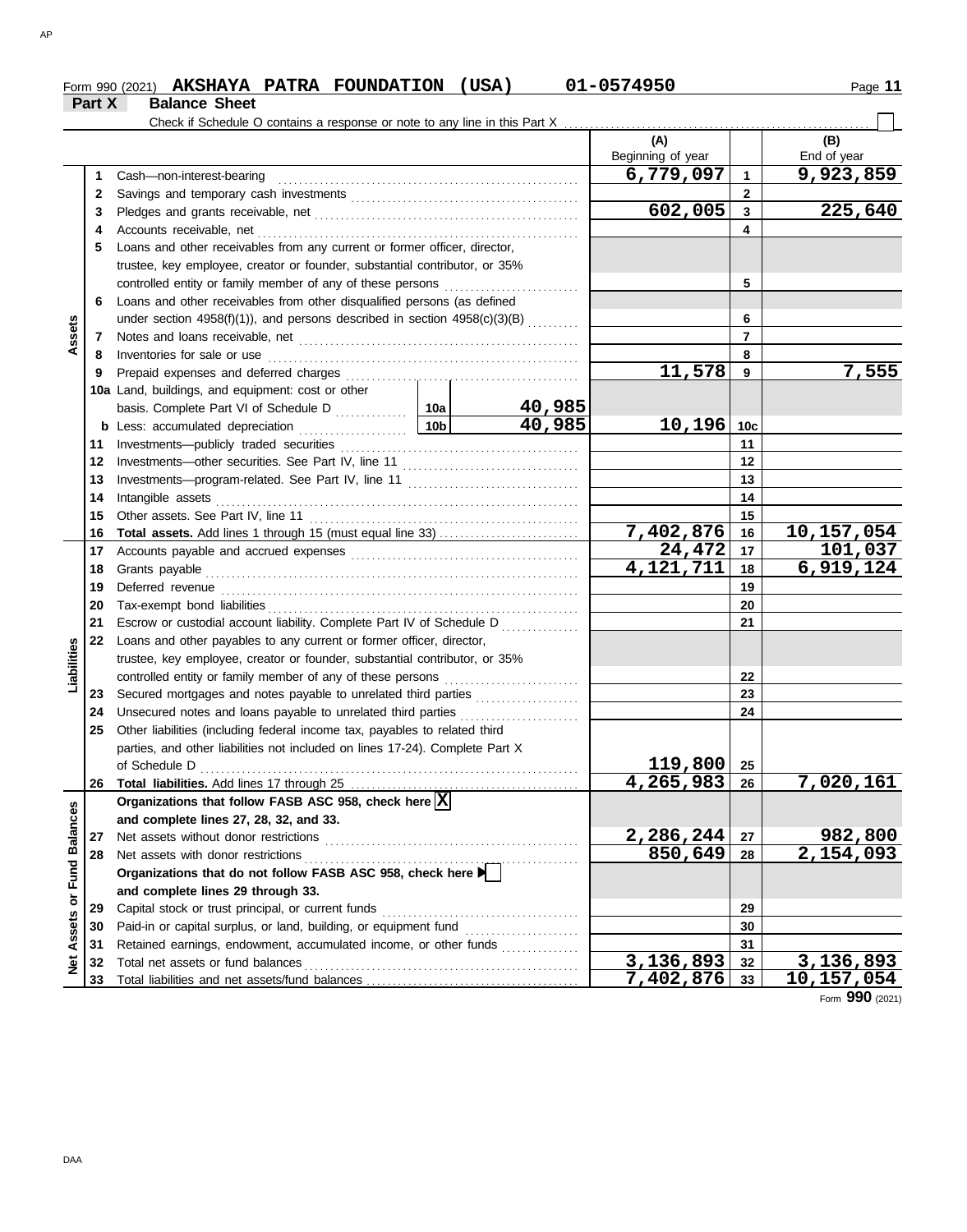|    | 01-0574950<br>(USA)<br>Form 990 (2021) AKSHAYA PATRA FOUNDATION                                                                                                                                                                                                                                                                                                                                                                                                                                                        |                         |                           |     | Page 12         |
|----|------------------------------------------------------------------------------------------------------------------------------------------------------------------------------------------------------------------------------------------------------------------------------------------------------------------------------------------------------------------------------------------------------------------------------------------------------------------------------------------------------------------------|-------------------------|---------------------------|-----|-----------------|
|    | <b>Reconciliation of Net Assets</b><br>Part XI                                                                                                                                                                                                                                                                                                                                                                                                                                                                         |                         |                           |     |                 |
|    | Check if Schedule O contains a response or note to any line in this Part XI                                                                                                                                                                                                                                                                                                                                                                                                                                            |                         |                           |     |                 |
| 1  |                                                                                                                                                                                                                                                                                                                                                                                                                                                                                                                        | $\mathbf{1}$            | 12, 146, 797              |     |                 |
| 2  |                                                                                                                                                                                                                                                                                                                                                                                                                                                                                                                        | $\overline{2}$          | $\overline{12, 146, 797}$ |     |                 |
| 3  | Revenue less expenses. Subtract line 2 from line 1                                                                                                                                                                                                                                                                                                                                                                                                                                                                     | 3                       |                           |     |                 |
| 4  | Net assets or fund balances at beginning of year (must equal Part X, line 32, column (A))                                                                                                                                                                                                                                                                                                                                                                                                                              | $\overline{\mathbf{4}}$ | 3,136,893                 |     |                 |
| 5  |                                                                                                                                                                                                                                                                                                                                                                                                                                                                                                                        | 5                       |                           |     |                 |
| 6  |                                                                                                                                                                                                                                                                                                                                                                                                                                                                                                                        | 6                       |                           |     |                 |
| 7  | $Investment \textit{ expenses} \textit{________} \label{ex:ex:ex:1} \begin{minipage}[c]{0.9\textwidth}{ \begin{minipage}[c]{0.9\textwidth}{ \begin{minipage}[c]{0.9\textwidth}{ \begin{minipage}[c]{0.9\textwidth}{ \begin{minipage}[c]{0.9\textwidth}{ \begin{minipage}[c]{0.9\textwidth}{ \begin{minipage}[c]{0.9\textwidth}{ \begin{minipage}[c]{0.9\textwidth}{ \begin{minipage}[c]{0.9\textwidth}{ \begin{minipage}[c]{0.9\textwidth}{ \begin{minipage}[c]{0.9\textwidth}{ \begin{minipage}[c]{0.9\textwidth}{ \$ | $\overline{7}$          |                           |     |                 |
| 8  | Prior period adjustments [11, 12] and the contract of the contract of the contract of the contract of the contract of the contract of the contract of the contract of the contract of the contract of the contract of the cont                                                                                                                                                                                                                                                                                         | 8                       |                           |     |                 |
| 9  |                                                                                                                                                                                                                                                                                                                                                                                                                                                                                                                        | 9                       |                           |     |                 |
| 10 | Net assets or fund balances at end of year. Combine lines 3 through 9 (must equal Part X, line                                                                                                                                                                                                                                                                                                                                                                                                                         |                         |                           |     |                 |
|    | 32, column (B))                                                                                                                                                                                                                                                                                                                                                                                                                                                                                                        | 10                      | <u>3,136,893</u>          |     |                 |
|    | <b>Financial Statements and Reporting</b><br><b>Part XII</b>                                                                                                                                                                                                                                                                                                                                                                                                                                                           |                         |                           |     |                 |
|    |                                                                                                                                                                                                                                                                                                                                                                                                                                                                                                                        |                         |                           |     |                 |
|    |                                                                                                                                                                                                                                                                                                                                                                                                                                                                                                                        |                         |                           | Yes | <b>No</b>       |
| 1. | $\overline{\mathbf{X}}$ Accrual<br>Accounting method used to prepare the Form 990:     Cash<br>Other                                                                                                                                                                                                                                                                                                                                                                                                                   |                         |                           |     |                 |
|    | If the organization changed its method of accounting from a prior year or checked "Other," explain on                                                                                                                                                                                                                                                                                                                                                                                                                  |                         |                           |     |                 |
|    | Schedule O.                                                                                                                                                                                                                                                                                                                                                                                                                                                                                                            |                         |                           |     |                 |
|    | 2a Were the organization's financial statements compiled or reviewed by an independent accountant?                                                                                                                                                                                                                                                                                                                                                                                                                     |                         | 2a                        |     | x               |
|    | If "Yes," check a box below to indicate whether the financial statements for the year were compiled or                                                                                                                                                                                                                                                                                                                                                                                                                 |                         |                           |     |                 |
|    | reviewed on a separate basis, consolidated basis, or both:                                                                                                                                                                                                                                                                                                                                                                                                                                                             |                         |                           |     |                 |
|    | Consolidated basis<br>Both consolidated and separate basis<br>Separate basis<br>$\sim$ 1.0 $\pm$                                                                                                                                                                                                                                                                                                                                                                                                                       |                         |                           |     |                 |
|    | <b>b</b> Were the organization's financial statements audited by an independent accountant?                                                                                                                                                                                                                                                                                                                                                                                                                            |                         | 2b                        | X   |                 |
|    | If "Yes," check a box below to indicate whether the financial statements for the year were audited on a                                                                                                                                                                                                                                                                                                                                                                                                                |                         |                           |     |                 |
|    | separate basis, consolidated basis, or both:                                                                                                                                                                                                                                                                                                                                                                                                                                                                           |                         |                           |     |                 |
|    | $ \mathbf{X} $ Separate basis<br>Both consolidated and separate basis<br>  Consolidated basis                                                                                                                                                                                                                                                                                                                                                                                                                          |                         |                           |     |                 |
|    | c If "Yes" to line 2a or 2b, does the organization have a committee that assumes responsibility for oversight of                                                                                                                                                                                                                                                                                                                                                                                                       |                         |                           |     |                 |
|    | the audit, review, or compilation of its financial statements and selection of an independent accountant?                                                                                                                                                                                                                                                                                                                                                                                                              |                         | 2с                        | X   |                 |
|    | If the organization changed either its oversight process or selection process during the tax year, explain on                                                                                                                                                                                                                                                                                                                                                                                                          |                         |                           |     |                 |
|    | Schedule O.                                                                                                                                                                                                                                                                                                                                                                                                                                                                                                            |                         |                           |     |                 |
|    | 3a As a result of a federal award, was the organization required to undergo an audit or audits as set forth in the                                                                                                                                                                                                                                                                                                                                                                                                     |                         |                           |     |                 |
|    | Single Audit Act and OMB Circular A-133?                                                                                                                                                                                                                                                                                                                                                                                                                                                                               |                         | 3a                        |     | x               |
|    | b If "Yes," did the organization undergo the required audit or audits? If the organization did not undergo the                                                                                                                                                                                                                                                                                                                                                                                                         |                         |                           |     |                 |
|    | required audit or audits, explain why on Schedule O and describe any steps taken to undergo such audits                                                                                                                                                                                                                                                                                                                                                                                                                |                         | 3b                        |     |                 |
|    |                                                                                                                                                                                                                                                                                                                                                                                                                                                                                                                        |                         |                           |     | Form 990 (2021) |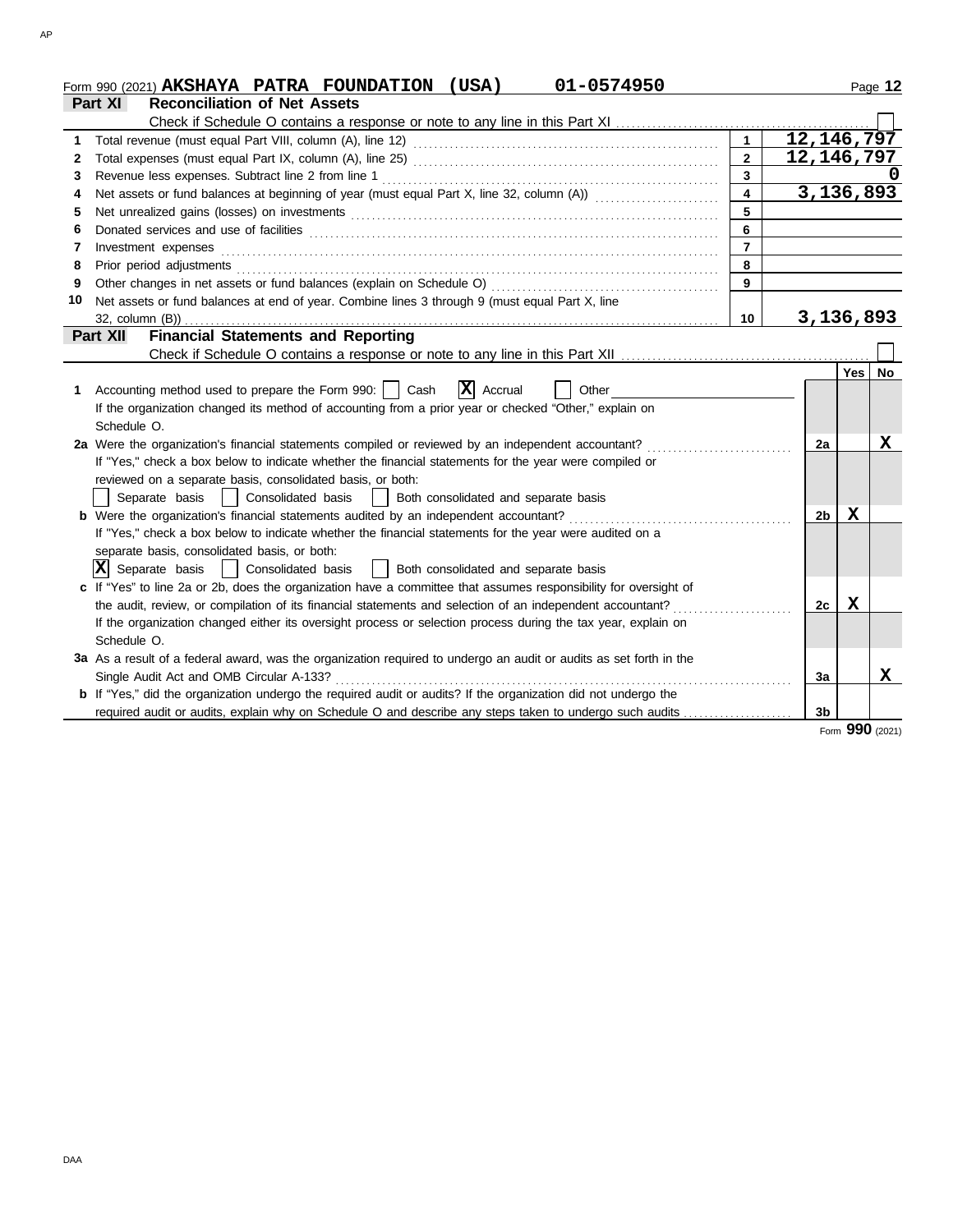|                                                 | <b>SCHEDULE A</b>                              |                                                                                                             | <b>Public Charity Status and Public Support</b>                                                                                                                                                                                                                                                                                                                                                                                                                                                                                                                                             |       |                                                                         |                                                                                                                                                                                                                                                                                                                                                                                                                                                                                                                                                                                                                                                                                                                                                                                                                                                                                                                                                                                                                                                                                                                                                                                                                                                                                                                                                                                                                                                                                                                                                         | OMB No. 1545-0047                                     |
|-------------------------------------------------|------------------------------------------------|-------------------------------------------------------------------------------------------------------------|---------------------------------------------------------------------------------------------------------------------------------------------------------------------------------------------------------------------------------------------------------------------------------------------------------------------------------------------------------------------------------------------------------------------------------------------------------------------------------------------------------------------------------------------------------------------------------------------|-------|-------------------------------------------------------------------------|---------------------------------------------------------------------------------------------------------------------------------------------------------------------------------------------------------------------------------------------------------------------------------------------------------------------------------------------------------------------------------------------------------------------------------------------------------------------------------------------------------------------------------------------------------------------------------------------------------------------------------------------------------------------------------------------------------------------------------------------------------------------------------------------------------------------------------------------------------------------------------------------------------------------------------------------------------------------------------------------------------------------------------------------------------------------------------------------------------------------------------------------------------------------------------------------------------------------------------------------------------------------------------------------------------------------------------------------------------------------------------------------------------------------------------------------------------------------------------------------------------------------------------------------------------|-------------------------------------------------------|
|                                                 | (Form 990)                                     |                                                                                                             |                                                                                                                                                                                                                                                                                                                                                                                                                                                                                                                                                                                             |       |                                                                         | Complete if the organization is a section 501(c)(3) organization or a section 4947(a)(1) nonexempt charitable trust.                                                                                                                                                                                                                                                                                                                                                                                                                                                                                                                                                                                                                                                                                                                                                                                                                                                                                                                                                                                                                                                                                                                                                                                                                                                                                                                                                                                                                                    | 2021                                                  |
|                                                 | Department of the Treasury                     |                                                                                                             | Attach to Form 990 or Form 990-EZ.                                                                                                                                                                                                                                                                                                                                                                                                                                                                                                                                                          |       |                                                                         |                                                                                                                                                                                                                                                                                                                                                                                                                                                                                                                                                                                                                                                                                                                                                                                                                                                                                                                                                                                                                                                                                                                                                                                                                                                                                                                                                                                                                                                                                                                                                         | Open to Public                                        |
|                                                 | Internal Revenue Service                       |                                                                                                             | Go to www.irs.gov/Form990 for instructions and the latest information.                                                                                                                                                                                                                                                                                                                                                                                                                                                                                                                      |       |                                                                         |                                                                                                                                                                                                                                                                                                                                                                                                                                                                                                                                                                                                                                                                                                                                                                                                                                                                                                                                                                                                                                                                                                                                                                                                                                                                                                                                                                                                                                                                                                                                                         | Inspection                                            |
|                                                 | Name of the organization                       |                                                                                                             |                                                                                                                                                                                                                                                                                                                                                                                                                                                                                                                                                                                             |       |                                                                         |                                                                                                                                                                                                                                                                                                                                                                                                                                                                                                                                                                                                                                                                                                                                                                                                                                                                                                                                                                                                                                                                                                                                                                                                                                                                                                                                                                                                                                                                                                                                                         | Employer identification number                        |
|                                                 |                                                |                                                                                                             | AKSHAYA PATRA FOUNDATION                                                                                                                                                                                                                                                                                                                                                                                                                                                                                                                                                                    | (USA) |                                                                         | 01-0574950                                                                                                                                                                                                                                                                                                                                                                                                                                                                                                                                                                                                                                                                                                                                                                                                                                                                                                                                                                                                                                                                                                                                                                                                                                                                                                                                                                                                                                                                                                                                              |                                                       |
|                                                 | Part I                                         |                                                                                                             |                                                                                                                                                                                                                                                                                                                                                                                                                                                                                                                                                                                             |       |                                                                         | Reason for Public Charity Status. (All organizations must complete this part.) See instructions.                                                                                                                                                                                                                                                                                                                                                                                                                                                                                                                                                                                                                                                                                                                                                                                                                                                                                                                                                                                                                                                                                                                                                                                                                                                                                                                                                                                                                                                        |                                                       |
| 1<br>2<br>3<br>4<br>5<br>6<br>7<br>8<br>9<br>10 | city, and state:<br>$ {\bf x} $<br>university: | section 170(b)(1)(A)(iv). (Complete Part II.)<br>described in section 170(b)(1)(A)(vi). (Complete Part II.) | The organization is not a private foundation because it is: (For lines 1 through 12, check only one box.)<br>A church, convention of churches, or association of churches described in section 170(b)(1)(A)(i).<br>A school described in section 170(b)(1)(A)(ii). (Attach Schedule E (Form 990).)<br>A hospital or a cooperative hospital service organization described in section 170(b)(1)(A)(iii).<br>A federal, state, or local government or governmental unit described in section 170(b)(1)(A)(v).<br>A community trust described in section 170(b)(1)(A)(vi). (Complete Part II.) |       |                                                                         | A medical research organization operated in conjunction with a hospital described in section 170(b)(1)(A)(iii). Enter the hospital's name,<br>An organization operated for the benefit of a college or university owned or operated by a governmental unit described in<br>An organization that normally receives a substantial part of its support from a governmental unit or from the general public<br>An agricultural research organization described in section 170(b)(1)(A)(ix) operated in conjunction with a land-grant college<br>or university or a non-land-grant college of agriculture (see instructions). Enter the name, city, and state of the college or<br>An organization that normally receives (1) more than 33 1/3% of its support from contributions, membership fees, and gross<br>receipts from activities related to its exempt functions, subject to certain exceptions; and (2) no more than 331/3% of its                                                                                                                                                                                                                                                                                                                                                                                                                                                                                                                                                                                                                 |                                                       |
| 11<br>12                                        | a<br>b<br>с<br>d<br>е                          |                                                                                                             | acquired by the organization after June 30, 1975. See section 509(a)(2). (Complete Part III.)<br>An organization organized and operated exclusively to test for public safety. See section 509(a)(4).<br>supporting organization. You must complete Part IV, Sections A and B.<br>organization(s). You must complete Part IV, Sections A and C.<br>its supported organization(s) (see instructions). You must complete Part IV, Sections A, D, and E.<br>requirement (see instructions). You must complete Part IV, Sections A and D, and Part V.                                           |       |                                                                         | support from gross investment income and unrelated business taxable income (less section 511 tax) from businesses<br>An organization organized and operated exclusively for the benefit of, to perform the functions of, or to carry out the purposes of<br>one or more publicly supported organizations described in section 509(a)(1) or section 509(a)(2). See section 509(a)(3). Check<br>the box on lines 12a through 12d that describes the type of supporting organization and complete lines 12e, 12f, and 12g.<br>Type I. A supporting organization operated, supervised, or controlled by its supported organization(s), typically by giving<br>the supported organization(s) the power to regularly appoint or elect a majority of the directors or trustees of the<br>Type II. A supporting organization supervised or controlled in connection with its supported organization(s), by having<br>control or management of the supporting organization vested in the same persons that control or manage the supported<br>Type III functionally integrated. A supporting organization operated in connection with, and functionally integrated with,<br>Type III non-functionally integrated. A supporting organization operated in connection with its supported organization(s)<br>that is not functionally integrated. The organization generally must satisfy a distribution requirement and an attentiveness<br>Check this box if the organization received a written determination from the IRS that it is a Type I, Type II, Type III |                                                       |
|                                                 | f                                              | Enter the number of supported organizations                                                                 | functionally integrated, or Type III non-functionally integrated supporting organization.                                                                                                                                                                                                                                                                                                                                                                                                                                                                                                   |       |                                                                         |                                                                                                                                                                                                                                                                                                                                                                                                                                                                                                                                                                                                                                                                                                                                                                                                                                                                                                                                                                                                                                                                                                                                                                                                                                                                                                                                                                                                                                                                                                                                                         |                                                       |
|                                                 | g                                              |                                                                                                             | Provide the following information about the supported organization(s).                                                                                                                                                                                                                                                                                                                                                                                                                                                                                                                      |       |                                                                         |                                                                                                                                                                                                                                                                                                                                                                                                                                                                                                                                                                                                                                                                                                                                                                                                                                                                                                                                                                                                                                                                                                                                                                                                                                                                                                                                                                                                                                                                                                                                                         |                                                       |
|                                                 | (i) Name of supported<br>organization          | (ii) EIN                                                                                                    | (iii) Type of organization<br>(described on lines 1-10<br>above (see instructions))                                                                                                                                                                                                                                                                                                                                                                                                                                                                                                         | Yes   | (iv) Is the organization<br>listed in your governing<br>document?<br>No | (v) Amount of monetary<br>support (see<br>instructions)                                                                                                                                                                                                                                                                                                                                                                                                                                                                                                                                                                                                                                                                                                                                                                                                                                                                                                                                                                                                                                                                                                                                                                                                                                                                                                                                                                                                                                                                                                 | (vi) Amount of<br>other support (see<br>instructions) |
| (A)                                             |                                                |                                                                                                             |                                                                                                                                                                                                                                                                                                                                                                                                                                                                                                                                                                                             |       |                                                                         |                                                                                                                                                                                                                                                                                                                                                                                                                                                                                                                                                                                                                                                                                                                                                                                                                                                                                                                                                                                                                                                                                                                                                                                                                                                                                                                                                                                                                                                                                                                                                         |                                                       |
| (B)                                             |                                                |                                                                                                             |                                                                                                                                                                                                                                                                                                                                                                                                                                                                                                                                                                                             |       |                                                                         |                                                                                                                                                                                                                                                                                                                                                                                                                                                                                                                                                                                                                                                                                                                                                                                                                                                                                                                                                                                                                                                                                                                                                                                                                                                                                                                                                                                                                                                                                                                                                         |                                                       |
| (C)                                             |                                                |                                                                                                             |                                                                                                                                                                                                                                                                                                                                                                                                                                                                                                                                                                                             |       |                                                                         |                                                                                                                                                                                                                                                                                                                                                                                                                                                                                                                                                                                                                                                                                                                                                                                                                                                                                                                                                                                                                                                                                                                                                                                                                                                                                                                                                                                                                                                                                                                                                         |                                                       |
| (D)                                             |                                                |                                                                                                             |                                                                                                                                                                                                                                                                                                                                                                                                                                                                                                                                                                                             |       |                                                                         |                                                                                                                                                                                                                                                                                                                                                                                                                                                                                                                                                                                                                                                                                                                                                                                                                                                                                                                                                                                                                                                                                                                                                                                                                                                                                                                                                                                                                                                                                                                                                         |                                                       |
| (E)                                             |                                                |                                                                                                             |                                                                                                                                                                                                                                                                                                                                                                                                                                                                                                                                                                                             |       |                                                                         |                                                                                                                                                                                                                                                                                                                                                                                                                                                                                                                                                                                                                                                                                                                                                                                                                                                                                                                                                                                                                                                                                                                                                                                                                                                                                                                                                                                                                                                                                                                                                         |                                                       |
| Total                                           |                                                |                                                                                                             | For Paperwork Reduction Act Notice, see the Instructions for Form 990 or 990-EZ.                                                                                                                                                                                                                                                                                                                                                                                                                                                                                                            |       |                                                                         |                                                                                                                                                                                                                                                                                                                                                                                                                                                                                                                                                                                                                                                                                                                                                                                                                                                                                                                                                                                                                                                                                                                                                                                                                                                                                                                                                                                                                                                                                                                                                         | Schedule A (Form 990) 2021                            |

AP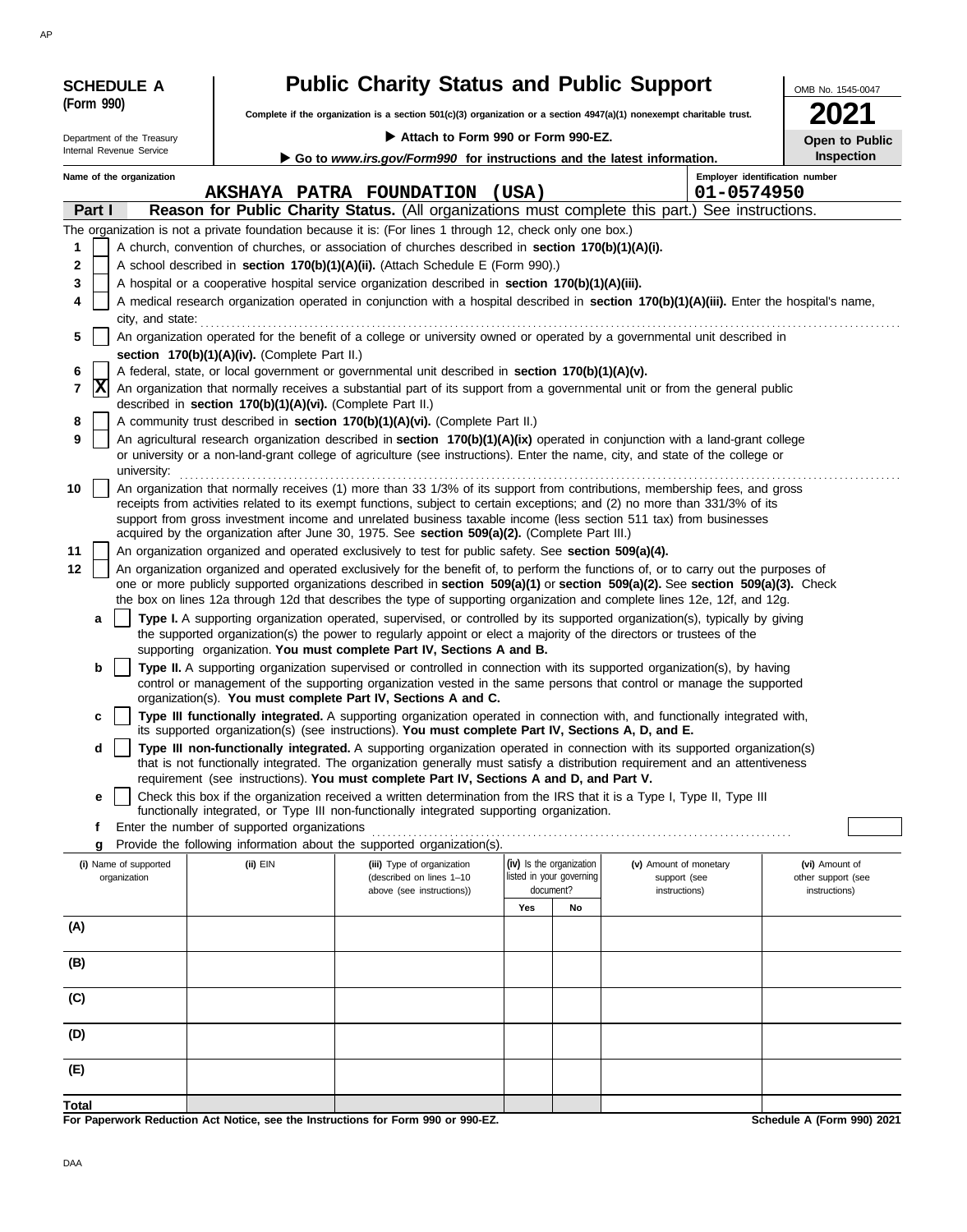|                | Schedule A (Form 990) 2021                                                                                                                                                                                                                             | AKSHAYA PATRA FOUNDATION (USA) |           |            |            | 01-0574950 | Page 2                                   |
|----------------|--------------------------------------------------------------------------------------------------------------------------------------------------------------------------------------------------------------------------------------------------------|--------------------------------|-----------|------------|------------|------------|------------------------------------------|
|                | Support Schedule for Organizations Described in Sections 170(b)(1)(A)(iv) and 170(b)(1)(A)(vi)<br>Part II                                                                                                                                              |                                |           |            |            |            |                                          |
|                | (Complete only if you checked the box on line 5, 7, or 8 of Part I or if the organization failed to qualify under                                                                                                                                      |                                |           |            |            |            |                                          |
|                | Part III. If the organization fails to qualify under the tests listed below, please complete Part III.)                                                                                                                                                |                                |           |            |            |            |                                          |
|                | <b>Section A. Public Support</b>                                                                                                                                                                                                                       |                                |           |            |            |            |                                          |
|                | Calendar year (or fiscal year beginning in) $\blacktriangleright$                                                                                                                                                                                      | (a) 2017                       | (b) 2018  | $(c)$ 2019 | $(d)$ 2020 | (e) $2021$ | (f) Total                                |
| $\mathbf 1$    | Gifts, grants, contributions, and                                                                                                                                                                                                                      |                                |           |            |            |            |                                          |
|                | membership fees received. (Do not                                                                                                                                                                                                                      |                                |           |            |            |            |                                          |
|                | include any "unusual grants.")                                                                                                                                                                                                                         | 3,182,180                      | 3,140,913 | 3,495,123  | 7,707,001  | 6,070,066  | 23,595,283                               |
| $\mathbf{2}$   | Tax revenues levied for the                                                                                                                                                                                                                            |                                |           |            |            |            |                                          |
|                | organization's benefit and either paid                                                                                                                                                                                                                 |                                |           |            |            |            |                                          |
|                | to or expended on its behalf                                                                                                                                                                                                                           |                                |           |            |            |            |                                          |
| 3              | The value of services or facilities                                                                                                                                                                                                                    |                                |           |            |            |            |                                          |
|                | furnished by a governmental unit to the<br>organization without charge                                                                                                                                                                                 |                                |           |            |            |            |                                          |
| 4              | Total. Add lines 1 through 3                                                                                                                                                                                                                           | 3,182,180                      | 3,140,913 | 3,495,123  | 7,707,001  | 6,070,066  | 23,595,283                               |
| 5              | The portion of total contributions by                                                                                                                                                                                                                  |                                |           |            |            |            |                                          |
|                | each person (other than a                                                                                                                                                                                                                              |                                |           |            |            |            |                                          |
|                | governmental unit or publicly                                                                                                                                                                                                                          |                                |           |            |            |            |                                          |
|                | supported organization) included on<br>line 1 that exceeds 2% of the amount                                                                                                                                                                            |                                |           |            |            |            |                                          |
|                | shown on line 11, column (f)                                                                                                                                                                                                                           |                                |           |            |            |            |                                          |
| 6              | Public support. Subtract line 5 from line 4                                                                                                                                                                                                            |                                |           |            |            |            | 23,595,283                               |
|                | <b>Section B. Total Support</b>                                                                                                                                                                                                                        |                                |           |            |            |            |                                          |
|                | Calendar year (or fiscal year beginning in) $\blacktriangleright$                                                                                                                                                                                      | (a) 2017                       | (b) 2018  | $(c)$ 2019 | $(d)$ 2020 | (e) $2021$ | (f) Total                                |
| $\overline{7}$ | Amounts from line 4                                                                                                                                                                                                                                    | 3,182,180                      | 3,140,913 | 3,495,123  | 7,707,001  | 6,070,066  | 23,595,283                               |
| 8              | Gross income from interest, dividends,                                                                                                                                                                                                                 |                                |           |            |            |            |                                          |
|                | payments received on securities loans,<br>rents, royalties, and income from                                                                                                                                                                            |                                |           |            |            |            |                                          |
|                | similar sources                                                                                                                                                                                                                                        |                                |           |            | 15,281     | 18,337     | 33,618                                   |
| 9              | Net income from unrelated business                                                                                                                                                                                                                     |                                |           |            |            |            |                                          |
|                | activities, whether or not the business                                                                                                                                                                                                                |                                |           |            |            |            |                                          |
|                | is regularly carried on                                                                                                                                                                                                                                |                                |           |            |            |            |                                          |
| 10             | Other income. Do not include gain or                                                                                                                                                                                                                   |                                |           |            |            |            |                                          |
|                | loss from the sale of capital assets                                                                                                                                                                                                                   |                                |           |            | 5,009,526  | 6,378,663  |                                          |
| 11             | (Explain in Part VI.)<br>Total support. Add lines 7 through 10                                                                                                                                                                                         |                                |           |            |            |            | 11,388,189<br>35,017,090                 |
| 12             |                                                                                                                                                                                                                                                        |                                |           |            |            | $12 \,$    |                                          |
| 13             | First 5 years. If the Form 990 is for the organization's first, second, third, fourth, or fifth tax year as a section 501(c)(3)                                                                                                                        |                                |           |            |            |            |                                          |
|                | organization, check this box and stop here contained and according to the state of the state of the state of the state of the state of the state of the state of the state of the state of the state of the state of the state                         |                                |           |            |            |            | ▶                                        |
|                | Section C. Computation of Public Support Percentage                                                                                                                                                                                                    |                                |           |            |            |            |                                          |
| 14             |                                                                                                                                                                                                                                                        |                                |           |            |            | 14         | 67.38%                                   |
| 15             | Public support percentage from 2020 Schedule A, Part II, line 14                                                                                                                                                                                       |                                |           |            |            | 15         | 82.22%                                   |
| 16a            | 33 1/3% support test-2021. If the organization did not check the box on line 13, and line 14 is 33 1/3% or more, check this                                                                                                                            |                                |           |            |            |            |                                          |
|                | box and stop here. The organization qualifies as a publicly supported organization                                                                                                                                                                     |                                |           |            |            |            | $\blacktriangleright$ $\boxed{\text{X}}$ |
| b              | 33 1/3% support test-2020. If the organization did not check a box on line 13 or 16a, and line 15 is 33 1/3% or more, check                                                                                                                            |                                |           |            |            |            |                                          |
|                | this box and stop here. The organization qualifies as a publicly supported organization                                                                                                                                                                |                                |           |            |            |            |                                          |
|                | 17a 10%-facts-and-circumstances test-2021. If the organization did not check a box on line 13, 16a, or 16b, and line 14 is                                                                                                                             |                                |           |            |            |            |                                          |
|                | 10% or more, and if the organization meets the facts-and-circumstances test, check this box and stop here. Explain in                                                                                                                                  |                                |           |            |            |            |                                          |
|                | Part VI how the organization meets the facts-and-circumstances test. The organization qualifies as a publicly supported                                                                                                                                |                                |           |            |            |            |                                          |
|                | organization                                                                                                                                                                                                                                           |                                |           |            |            |            |                                          |
| b              | 10%-facts-and-circumstances test-2020. If the organization did not check a box on line 13, 16a, 16b, or 17a, and line                                                                                                                                  |                                |           |            |            |            |                                          |
|                | 15 is 10% or more, and if the organization meets the facts-and-circumstances test, check this box and stop here. Explain<br>in Part VI how the organization meets the facts-and-circumstances test. The organization qualifies as a publicly supported |                                |           |            |            |            |                                          |
|                |                                                                                                                                                                                                                                                        |                                |           |            |            |            |                                          |
| 18             | Private foundation. If the organization did not check a box on line 13, 16a, 16b, 17a, or 17b, check this box and see                                                                                                                                  |                                |           |            |            |            |                                          |
|                | <b>instructions</b>                                                                                                                                                                                                                                    |                                |           |            |            |            |                                          |
|                |                                                                                                                                                                                                                                                        |                                |           |            |            |            |                                          |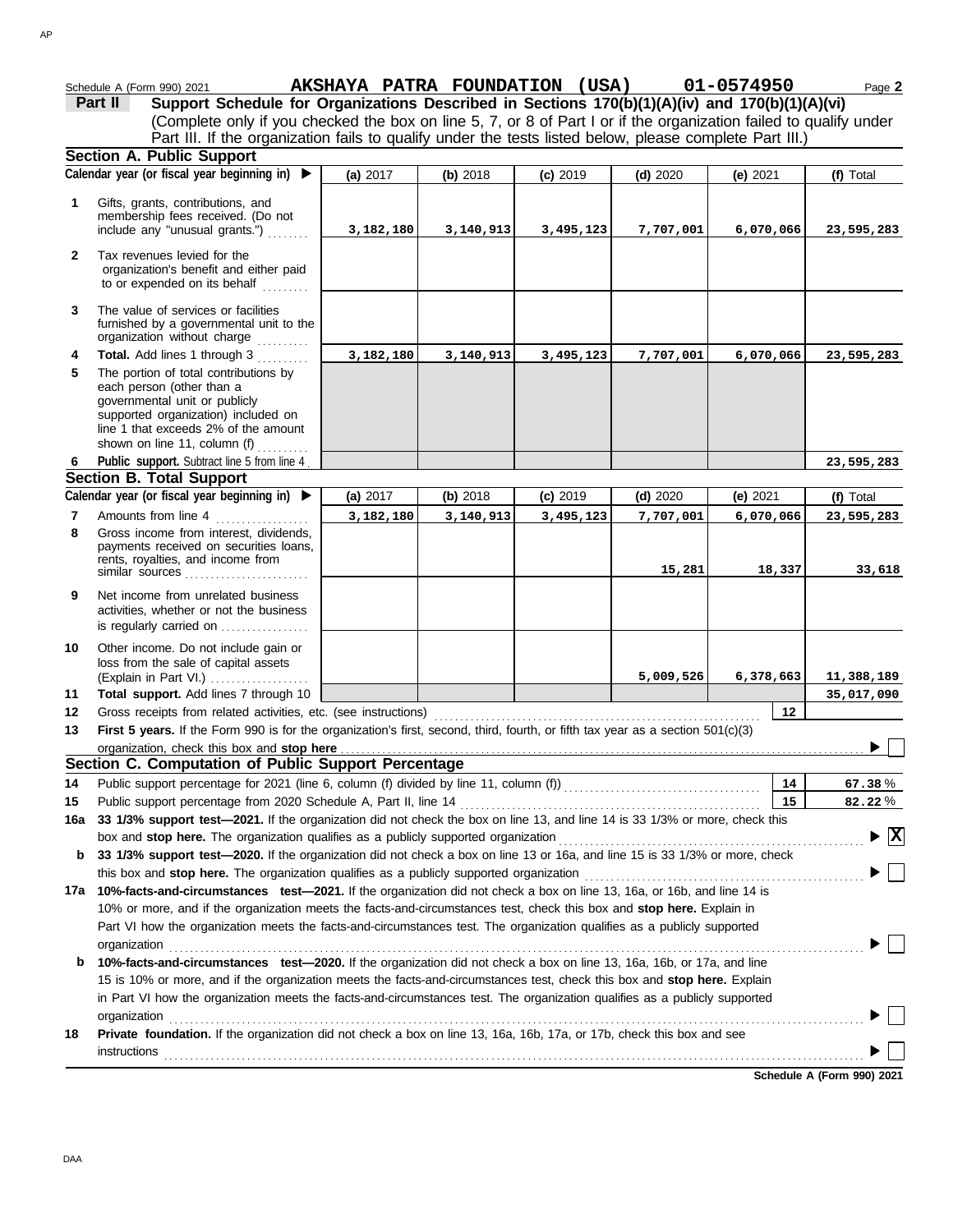| Part III<br>Support Schedule for Organizations Described in Section 509(a)(2)<br>(Complete only if you checked the box on line 10 of Part I or if the organization failed to qualify under Part II.<br>If the organization fails to qualify under the tests listed below, please complete Part II.)<br><b>Section A. Public Support</b><br>Calendar year (or fiscal year beginning in) $\blacktriangleright$<br>(a) 2017<br>(b) 2018<br>$(c)$ 2019<br>$(d)$ 2020<br>(e) $2021$<br>(f) Total<br>Gifts, grants, contributions, and membership fees<br>1<br>received. (Do not include any "unusual grants.")<br>Gross receipts from admissions, merchandise<br>2<br>sold or services performed, or facilities<br>furnished in any activity that is related to the<br>organization's tax-exempt purpose<br>Gross receipts from activities that are not an<br>3<br>unrelated trade or business under section 513<br>Tax revenues levied for the<br>4<br>organization's benefit and either paid<br>to or expended on its behalf<br>The value of services or facilities<br>5<br>furnished by a governmental unit to the<br>organization without charge<br>Total. Add lines 1 through 5<br>6<br>7a Amounts included on lines 1, 2, and 3<br>received from disqualified persons<br>Amounts included on lines 2 and 3<br>b<br>received from other than disqualified<br>persons that exceed the greater of \$5,000<br>or 1% of the amount on line 13 for the year<br>Add lines 7a and 7b<br>c<br>Public support. (Subtract line 7c from<br>8<br>line 6.) $\frac{1}{2}$ $\frac{1}{2}$ $\frac{1}{2}$ $\frac{1}{2}$ $\frac{1}{2}$ $\frac{1}{2}$ $\frac{1}{2}$ $\frac{1}{2}$<br><b>Section B. Total Support</b><br>Calendar year (or fiscal year beginning in) ▶<br>(a) 2017<br>(b) 2018<br>$(c)$ 2019<br>$(d)$ 2020<br>(e) $2021$<br>(f) Total<br>Amounts from line 6<br>9<br><b>10a</b> Gross income from interest, dividends,<br>payments received on securities loans, rents,<br>royalties, and income from similar sources.<br>Unrelated business taxable income (less<br>b<br>section 511 taxes) from businesses<br>acquired after June 30, 1975<br>Add lines 10a and 10b<br>c | Schedule A (Form 990) 2021 | AKSHAYA PATRA FOUNDATION (USA) |  | 01-0574950 | Page 3 |
|-----------------------------------------------------------------------------------------------------------------------------------------------------------------------------------------------------------------------------------------------------------------------------------------------------------------------------------------------------------------------------------------------------------------------------------------------------------------------------------------------------------------------------------------------------------------------------------------------------------------------------------------------------------------------------------------------------------------------------------------------------------------------------------------------------------------------------------------------------------------------------------------------------------------------------------------------------------------------------------------------------------------------------------------------------------------------------------------------------------------------------------------------------------------------------------------------------------------------------------------------------------------------------------------------------------------------------------------------------------------------------------------------------------------------------------------------------------------------------------------------------------------------------------------------------------------------------------------------------------------------------------------------------------------------------------------------------------------------------------------------------------------------------------------------------------------------------------------------------------------------------------------------------------------------------------------------------------------------------------------------------------------------------------------------------------------------------------------------------------------------------------------------------------------------|----------------------------|--------------------------------|--|------------|--------|
|                                                                                                                                                                                                                                                                                                                                                                                                                                                                                                                                                                                                                                                                                                                                                                                                                                                                                                                                                                                                                                                                                                                                                                                                                                                                                                                                                                                                                                                                                                                                                                                                                                                                                                                                                                                                                                                                                                                                                                                                                                                                                                                                                                       |                            |                                |  |            |        |
|                                                                                                                                                                                                                                                                                                                                                                                                                                                                                                                                                                                                                                                                                                                                                                                                                                                                                                                                                                                                                                                                                                                                                                                                                                                                                                                                                                                                                                                                                                                                                                                                                                                                                                                                                                                                                                                                                                                                                                                                                                                                                                                                                                       |                            |                                |  |            |        |
|                                                                                                                                                                                                                                                                                                                                                                                                                                                                                                                                                                                                                                                                                                                                                                                                                                                                                                                                                                                                                                                                                                                                                                                                                                                                                                                                                                                                                                                                                                                                                                                                                                                                                                                                                                                                                                                                                                                                                                                                                                                                                                                                                                       |                            |                                |  |            |        |
|                                                                                                                                                                                                                                                                                                                                                                                                                                                                                                                                                                                                                                                                                                                                                                                                                                                                                                                                                                                                                                                                                                                                                                                                                                                                                                                                                                                                                                                                                                                                                                                                                                                                                                                                                                                                                                                                                                                                                                                                                                                                                                                                                                       |                            |                                |  |            |        |
|                                                                                                                                                                                                                                                                                                                                                                                                                                                                                                                                                                                                                                                                                                                                                                                                                                                                                                                                                                                                                                                                                                                                                                                                                                                                                                                                                                                                                                                                                                                                                                                                                                                                                                                                                                                                                                                                                                                                                                                                                                                                                                                                                                       |                            |                                |  |            |        |
|                                                                                                                                                                                                                                                                                                                                                                                                                                                                                                                                                                                                                                                                                                                                                                                                                                                                                                                                                                                                                                                                                                                                                                                                                                                                                                                                                                                                                                                                                                                                                                                                                                                                                                                                                                                                                                                                                                                                                                                                                                                                                                                                                                       |                            |                                |  |            |        |
|                                                                                                                                                                                                                                                                                                                                                                                                                                                                                                                                                                                                                                                                                                                                                                                                                                                                                                                                                                                                                                                                                                                                                                                                                                                                                                                                                                                                                                                                                                                                                                                                                                                                                                                                                                                                                                                                                                                                                                                                                                                                                                                                                                       |                            |                                |  |            |        |
|                                                                                                                                                                                                                                                                                                                                                                                                                                                                                                                                                                                                                                                                                                                                                                                                                                                                                                                                                                                                                                                                                                                                                                                                                                                                                                                                                                                                                                                                                                                                                                                                                                                                                                                                                                                                                                                                                                                                                                                                                                                                                                                                                                       |                            |                                |  |            |        |
|                                                                                                                                                                                                                                                                                                                                                                                                                                                                                                                                                                                                                                                                                                                                                                                                                                                                                                                                                                                                                                                                                                                                                                                                                                                                                                                                                                                                                                                                                                                                                                                                                                                                                                                                                                                                                                                                                                                                                                                                                                                                                                                                                                       |                            |                                |  |            |        |
|                                                                                                                                                                                                                                                                                                                                                                                                                                                                                                                                                                                                                                                                                                                                                                                                                                                                                                                                                                                                                                                                                                                                                                                                                                                                                                                                                                                                                                                                                                                                                                                                                                                                                                                                                                                                                                                                                                                                                                                                                                                                                                                                                                       |                            |                                |  |            |        |
|                                                                                                                                                                                                                                                                                                                                                                                                                                                                                                                                                                                                                                                                                                                                                                                                                                                                                                                                                                                                                                                                                                                                                                                                                                                                                                                                                                                                                                                                                                                                                                                                                                                                                                                                                                                                                                                                                                                                                                                                                                                                                                                                                                       |                            |                                |  |            |        |
|                                                                                                                                                                                                                                                                                                                                                                                                                                                                                                                                                                                                                                                                                                                                                                                                                                                                                                                                                                                                                                                                                                                                                                                                                                                                                                                                                                                                                                                                                                                                                                                                                                                                                                                                                                                                                                                                                                                                                                                                                                                                                                                                                                       |                            |                                |  |            |        |
|                                                                                                                                                                                                                                                                                                                                                                                                                                                                                                                                                                                                                                                                                                                                                                                                                                                                                                                                                                                                                                                                                                                                                                                                                                                                                                                                                                                                                                                                                                                                                                                                                                                                                                                                                                                                                                                                                                                                                                                                                                                                                                                                                                       |                            |                                |  |            |        |
|                                                                                                                                                                                                                                                                                                                                                                                                                                                                                                                                                                                                                                                                                                                                                                                                                                                                                                                                                                                                                                                                                                                                                                                                                                                                                                                                                                                                                                                                                                                                                                                                                                                                                                                                                                                                                                                                                                                                                                                                                                                                                                                                                                       |                            |                                |  |            |        |
|                                                                                                                                                                                                                                                                                                                                                                                                                                                                                                                                                                                                                                                                                                                                                                                                                                                                                                                                                                                                                                                                                                                                                                                                                                                                                                                                                                                                                                                                                                                                                                                                                                                                                                                                                                                                                                                                                                                                                                                                                                                                                                                                                                       |                            |                                |  |            |        |
|                                                                                                                                                                                                                                                                                                                                                                                                                                                                                                                                                                                                                                                                                                                                                                                                                                                                                                                                                                                                                                                                                                                                                                                                                                                                                                                                                                                                                                                                                                                                                                                                                                                                                                                                                                                                                                                                                                                                                                                                                                                                                                                                                                       |                            |                                |  |            |        |
|                                                                                                                                                                                                                                                                                                                                                                                                                                                                                                                                                                                                                                                                                                                                                                                                                                                                                                                                                                                                                                                                                                                                                                                                                                                                                                                                                                                                                                                                                                                                                                                                                                                                                                                                                                                                                                                                                                                                                                                                                                                                                                                                                                       |                            |                                |  |            |        |
|                                                                                                                                                                                                                                                                                                                                                                                                                                                                                                                                                                                                                                                                                                                                                                                                                                                                                                                                                                                                                                                                                                                                                                                                                                                                                                                                                                                                                                                                                                                                                                                                                                                                                                                                                                                                                                                                                                                                                                                                                                                                                                                                                                       |                            |                                |  |            |        |
|                                                                                                                                                                                                                                                                                                                                                                                                                                                                                                                                                                                                                                                                                                                                                                                                                                                                                                                                                                                                                                                                                                                                                                                                                                                                                                                                                                                                                                                                                                                                                                                                                                                                                                                                                                                                                                                                                                                                                                                                                                                                                                                                                                       |                            |                                |  |            |        |
|                                                                                                                                                                                                                                                                                                                                                                                                                                                                                                                                                                                                                                                                                                                                                                                                                                                                                                                                                                                                                                                                                                                                                                                                                                                                                                                                                                                                                                                                                                                                                                                                                                                                                                                                                                                                                                                                                                                                                                                                                                                                                                                                                                       |                            |                                |  |            |        |
|                                                                                                                                                                                                                                                                                                                                                                                                                                                                                                                                                                                                                                                                                                                                                                                                                                                                                                                                                                                                                                                                                                                                                                                                                                                                                                                                                                                                                                                                                                                                                                                                                                                                                                                                                                                                                                                                                                                                                                                                                                                                                                                                                                       |                            |                                |  |            |        |
| Net income from unrelated business<br>11<br>activities not included on line 10b, whether<br>or not the business is regularly carried on                                                                                                                                                                                                                                                                                                                                                                                                                                                                                                                                                                                                                                                                                                                                                                                                                                                                                                                                                                                                                                                                                                                                                                                                                                                                                                                                                                                                                                                                                                                                                                                                                                                                                                                                                                                                                                                                                                                                                                                                                               |                            |                                |  |            |        |
| Other income. Do not include gain or<br>12<br>loss from the sale of capital assets<br>(Explain in Part VI.)                                                                                                                                                                                                                                                                                                                                                                                                                                                                                                                                                                                                                                                                                                                                                                                                                                                                                                                                                                                                                                                                                                                                                                                                                                                                                                                                                                                                                                                                                                                                                                                                                                                                                                                                                                                                                                                                                                                                                                                                                                                           |                            |                                |  |            |        |
| Total support. (Add lines 9, 10c, 11,<br>13                                                                                                                                                                                                                                                                                                                                                                                                                                                                                                                                                                                                                                                                                                                                                                                                                                                                                                                                                                                                                                                                                                                                                                                                                                                                                                                                                                                                                                                                                                                                                                                                                                                                                                                                                                                                                                                                                                                                                                                                                                                                                                                           |                            |                                |  |            |        |
| and 12.) $\ldots$<br>First 5 years. If the Form 990 is for the organization's first, second, third, fourth, or fifth tax year as a section 501(c)(3)<br>14<br>organization, check this box and stop here                                                                                                                                                                                                                                                                                                                                                                                                                                                                                                                                                                                                                                                                                                                                                                                                                                                                                                                                                                                                                                                                                                                                                                                                                                                                                                                                                                                                                                                                                                                                                                                                                                                                                                                                                                                                                                                                                                                                                              |                            |                                |  |            |        |
| Section C. Computation of Public Support Percentage                                                                                                                                                                                                                                                                                                                                                                                                                                                                                                                                                                                                                                                                                                                                                                                                                                                                                                                                                                                                                                                                                                                                                                                                                                                                                                                                                                                                                                                                                                                                                                                                                                                                                                                                                                                                                                                                                                                                                                                                                                                                                                                   |                            |                                |  |            |        |
| 15<br>15                                                                                                                                                                                                                                                                                                                                                                                                                                                                                                                                                                                                                                                                                                                                                                                                                                                                                                                                                                                                                                                                                                                                                                                                                                                                                                                                                                                                                                                                                                                                                                                                                                                                                                                                                                                                                                                                                                                                                                                                                                                                                                                                                              |                            |                                |  |            | %      |
| 16<br>16                                                                                                                                                                                                                                                                                                                                                                                                                                                                                                                                                                                                                                                                                                                                                                                                                                                                                                                                                                                                                                                                                                                                                                                                                                                                                                                                                                                                                                                                                                                                                                                                                                                                                                                                                                                                                                                                                                                                                                                                                                                                                                                                                              |                            |                                |  |            | $\%$   |
| Section D. Computation of Investment Income Percentage                                                                                                                                                                                                                                                                                                                                                                                                                                                                                                                                                                                                                                                                                                                                                                                                                                                                                                                                                                                                                                                                                                                                                                                                                                                                                                                                                                                                                                                                                                                                                                                                                                                                                                                                                                                                                                                                                                                                                                                                                                                                                                                |                            |                                |  |            |        |
| 17<br>17                                                                                                                                                                                                                                                                                                                                                                                                                                                                                                                                                                                                                                                                                                                                                                                                                                                                                                                                                                                                                                                                                                                                                                                                                                                                                                                                                                                                                                                                                                                                                                                                                                                                                                                                                                                                                                                                                                                                                                                                                                                                                                                                                              |                            |                                |  |            | %      |
| 18                                                                                                                                                                                                                                                                                                                                                                                                                                                                                                                                                                                                                                                                                                                                                                                                                                                                                                                                                                                                                                                                                                                                                                                                                                                                                                                                                                                                                                                                                                                                                                                                                                                                                                                                                                                                                                                                                                                                                                                                                                                                                                                                                                    |                            |                                |  |            | $\%$   |
| 33 1/3% support tests-2021. If the organization did not check the box on line 14, and line 15 is more than 33 1/3%, and line<br>19a                                                                                                                                                                                                                                                                                                                                                                                                                                                                                                                                                                                                                                                                                                                                                                                                                                                                                                                                                                                                                                                                                                                                                                                                                                                                                                                                                                                                                                                                                                                                                                                                                                                                                                                                                                                                                                                                                                                                                                                                                                   |                            |                                |  |            |        |
| 17 is not more than 33 1/3%, check this box and stop here. The organization qualifies as a publicly supported organization                                                                                                                                                                                                                                                                                                                                                                                                                                                                                                                                                                                                                                                                                                                                                                                                                                                                                                                                                                                                                                                                                                                                                                                                                                                                                                                                                                                                                                                                                                                                                                                                                                                                                                                                                                                                                                                                                                                                                                                                                                            |                            |                                |  |            |        |
| 33 1/3% support tests-2020. If the organization did not check a box on line 14 or line 19a, and line 16 is more than 33 1/3%, and<br>b                                                                                                                                                                                                                                                                                                                                                                                                                                                                                                                                                                                                                                                                                                                                                                                                                                                                                                                                                                                                                                                                                                                                                                                                                                                                                                                                                                                                                                                                                                                                                                                                                                                                                                                                                                                                                                                                                                                                                                                                                                |                            |                                |  |            |        |
| line 18 is not more than 33 1/3%, check this box and stop here. The organization qualifies as a publicly supported organization<br>20                                                                                                                                                                                                                                                                                                                                                                                                                                                                                                                                                                                                                                                                                                                                                                                                                                                                                                                                                                                                                                                                                                                                                                                                                                                                                                                                                                                                                                                                                                                                                                                                                                                                                                                                                                                                                                                                                                                                                                                                                                 |                            |                                |  |            |        |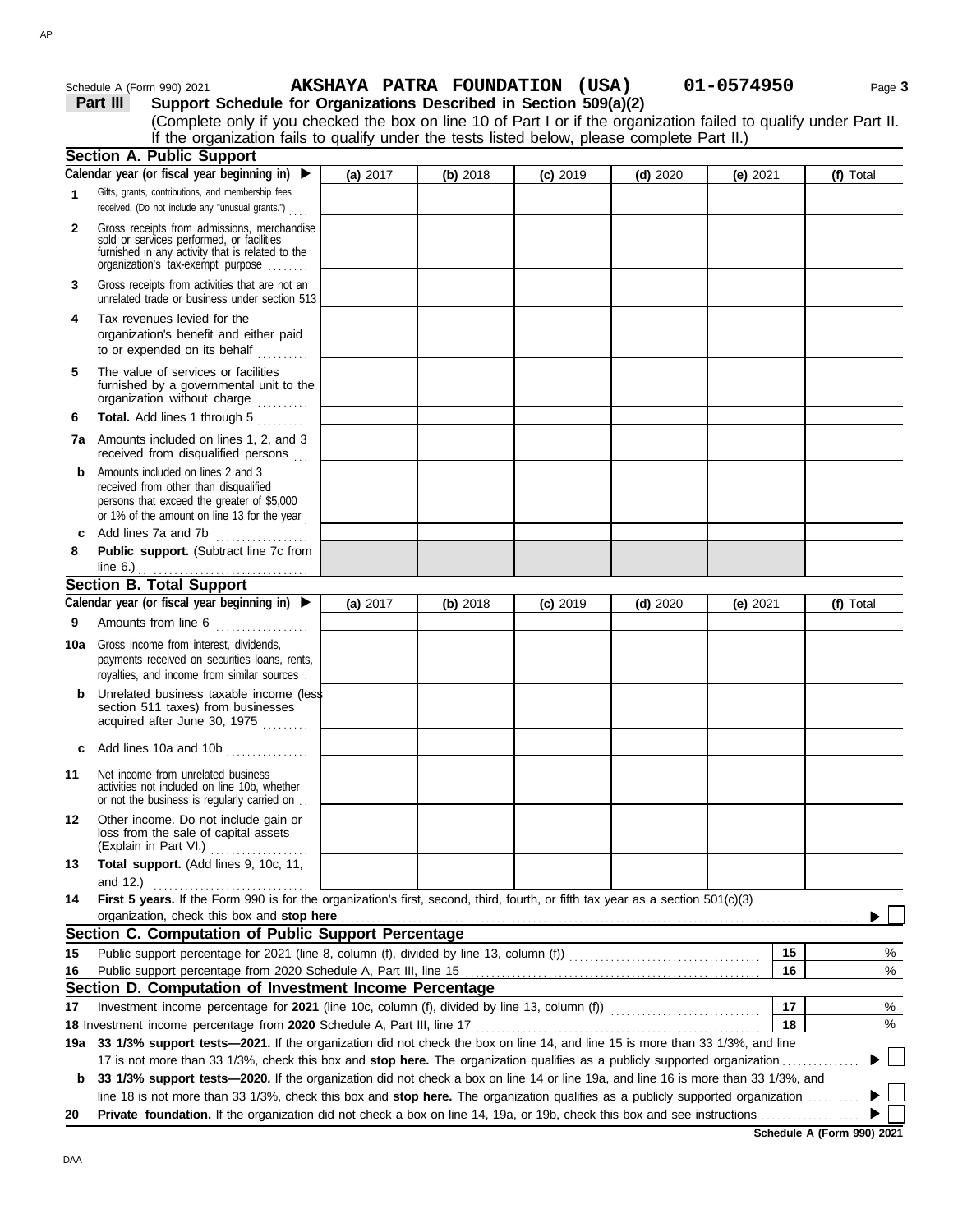|     | 01-0574950<br>AKSHAYA PATRA FOUNDATION (USA)<br>Schedule A (Form 990) 2021                                                                                                                    |                 |     | Page 4 |
|-----|-----------------------------------------------------------------------------------------------------------------------------------------------------------------------------------------------|-----------------|-----|--------|
|     | <b>Supporting Organizations</b><br>Part IV                                                                                                                                                    |                 |     |        |
|     | (Complete only if you checked a box in line 12 on Part I. If you checked box 12a, Part I, complete Sections A                                                                                 |                 |     |        |
|     | and B. If you checked box 12b, Part I, complete Sections A and C. If you checked box 12c, Part I, complete                                                                                    |                 |     |        |
|     | Sections A, D, and E. If you checked box 12d, Part I, complete Sections A and D, and complete Part V.)                                                                                        |                 |     |        |
|     | Section A. All Supporting Organizations                                                                                                                                                       |                 |     |        |
|     |                                                                                                                                                                                               |                 | Yes | No     |
| 1   | Are all of the organization's supported organizations listed by name in the organization's governing                                                                                          |                 |     |        |
|     | documents? If "No," describe in Part VI how the supported organizations are designated. If designated by                                                                                      |                 |     |        |
|     | class or purpose, describe the designation. If historic and continuing relationship, explain.                                                                                                 | 1               |     |        |
| 2   | Did the organization have any supported organization that does not have an IRS determination of status                                                                                        |                 |     |        |
|     | under section 509(a)(1) or (2)? If "Yes," explain in Part VI how the organization determined that the supported                                                                               |                 |     |        |
|     | organization was described in section 509(a)(1) or (2).                                                                                                                                       | $\mathbf{2}$    |     |        |
| Зa  | Did the organization have a supported organization described in section 501(c)(4), (5), or (6)? If "Yes," answer                                                                              |                 |     |        |
|     | lines 3b and 3c below.                                                                                                                                                                        | 3a              |     |        |
| b   | Did the organization confirm that each supported organization qualified under section $501(c)(4)$ , (5), or (6) and                                                                           |                 |     |        |
|     | satisfied the public support tests under section 509(a)(2)? If "Yes," describe in Part VI when and how the                                                                                    |                 |     |        |
|     | organization made the determination.                                                                                                                                                          | 3b              |     |        |
| c   | Did the organization ensure that all support to such organizations was used exclusively for section $170(c)(2)(B)$                                                                            |                 |     |        |
|     | purposes? If "Yes," explain in Part VI what controls the organization put in place to ensure such use.                                                                                        | 3 <sub>c</sub>  |     |        |
| 4a  | Was any supported organization not organized in the United States ("foreign supported organization")? If<br>"Yes," and if you checked box 12a or 12b in Part I, answer lines 4b and 4c below. | 4a              |     |        |
| b   | Did the organization have ultimate control and discretion in deciding whether to make grants to the foreign                                                                                   |                 |     |        |
|     | supported organization? If "Yes," describe in Part VI how the organization had such control and discretion                                                                                    |                 |     |        |
|     | despite being controlled or supervised by or in connection with its supported organizations.                                                                                                  | 4b              |     |        |
| c   | Did the organization support any foreign supported organization that does not have an IRS determination                                                                                       |                 |     |        |
|     | under sections $501(c)(3)$ and $509(a)(1)$ or (2)? If "Yes," explain in Part VI what controls the organization used                                                                           |                 |     |        |
|     | to ensure that all support to the foreign supported organization was used exclusively for section $170(c)(2)(B)$                                                                              |                 |     |        |
|     | purposes.                                                                                                                                                                                     | 4c              |     |        |
| 5a  | Did the organization add, substitute, or remove any supported organizations during the tax year? If "Yes,"                                                                                    |                 |     |        |
|     | answer lines 5b and 5c below (if applicable). Also, provide detail in Part VI, including (i) the names and EIN                                                                                |                 |     |        |
|     | numbers of the supported organizations added, substituted, or removed; (ii) the reasons for each such action;                                                                                 |                 |     |        |
|     | (iii) the authority under the organization's organizing document authorizing such action; and (iv) how the action                                                                             |                 |     |        |
|     | was accomplished (such as by amendment to the organizing document).                                                                                                                           | 5a              |     |        |
| b   | Type I or Type II only. Was any added or substituted supported organization part of a class already                                                                                           |                 |     |        |
|     | designated in the organization's organizing document?                                                                                                                                         | 5b              |     |        |
|     | Substitutions only. Was the substitution the result of an event beyond the organization's control?                                                                                            | 5 <sub>c</sub>  |     |        |
| 6   | Did the organization provide support (whether in the form of grants or the provision of services or facilities) to                                                                            |                 |     |        |
|     | anyone other than (i) its supported organizations, (ii) individuals that are part of the charitable class benefited                                                                           |                 |     |        |
|     | by one or more of its supported organizations, or (iii) other supporting organizations that also support or                                                                                   |                 |     |        |
|     | benefit one or more of the filing organization's supported organizations? If "Yes," provide detail in Part VI.                                                                                | 6               |     |        |
| 7   | Did the organization provide a grant, loan, compensation, or other similar payment to a substantial contributor                                                                               |                 |     |        |
|     | (as defined in section $4958(c)(3)(C)$ ), a family member of a substantial contributor, or a 35% controlled entity                                                                            |                 |     |        |
|     | with regard to a substantial contributor? If "Yes," complete Part I of Schedule L (Form 990).                                                                                                 | 7               |     |        |
| 8   | Did the organization make a loan to a disqualified person (as defined in section 4958) not described on line                                                                                  |                 |     |        |
|     | 7? If "Yes," complete Part I of Schedule L (Form 990).                                                                                                                                        | 8               |     |        |
| 9a  | Was the organization controlled directly or indirectly at any time during the tax year by one or more                                                                                         |                 |     |        |
|     | disqualified persons, as defined in section 4946 (other than foundation managers and organizations                                                                                            |                 |     |        |
|     | described in section 509(a)(1) or (2))? If "Yes," provide detail in Part VI.                                                                                                                  | 9а              |     |        |
| b   | Did one or more disqualified persons (as defined on line 9a) hold a controlling interest in any entity in which                                                                               |                 |     |        |
|     | the supporting organization had an interest? If "Yes," provide detail in Part VI.                                                                                                             | 9b              |     |        |
| c   | Did a disqualified person (as defined on line 9a) have an ownership interest in, or derive any personal benefit                                                                               |                 |     |        |
|     | from, assets in which the supporting organization also had an interest? If "Yes," provide detail in Part VI.                                                                                  | 9c              |     |        |
| 10a | Was the organization subject to the excess business holdings rules of section 4943 because of section                                                                                         |                 |     |        |
|     | 4943(f) (regarding certain Type II supporting organizations, and all Type III non-functionally integrated                                                                                     |                 |     |        |
|     | supporting organizations)? If "Yes," answer line 10b below.                                                                                                                                   | 10a             |     |        |
| b   | Did the organization have any excess business holdings in the tax year? (Use Schedule C, Form 4720, to                                                                                        |                 |     |        |
|     | determine whether the organization had excess business holdings.)                                                                                                                             | 10 <sub>b</sub> |     |        |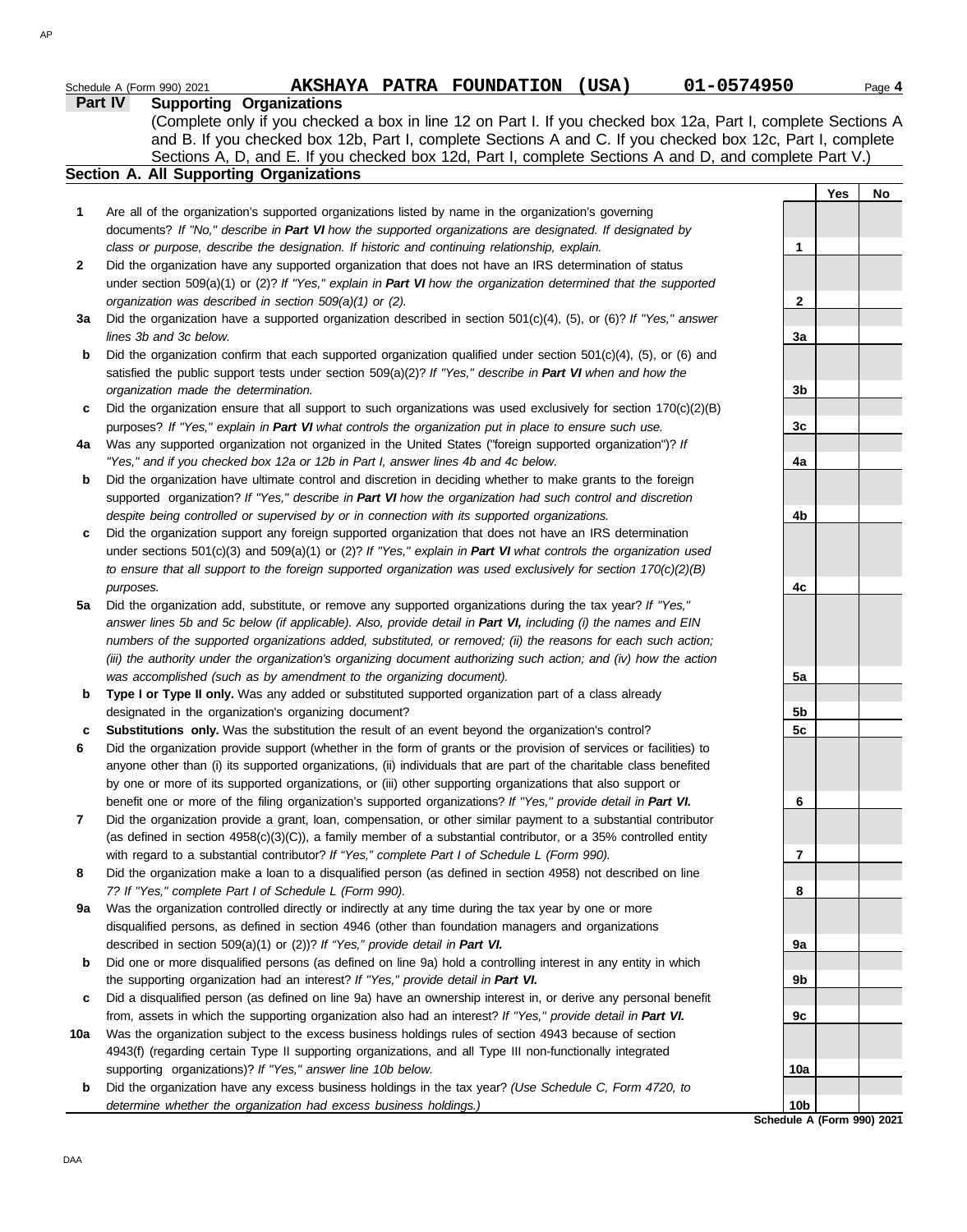| Schedule A (Form 990) 2021 |                                             | AKSHAYA PATRA FOUNDATION | 'USA) | 01-0574950 |     | Page 5 |
|----------------------------|---------------------------------------------|--------------------------|-------|------------|-----|--------|
| Part IV                    | <b>Supporting Organizations (continued)</b> |                          |       |            |     |        |
|                            |                                             |                          |       |            | Yes | Nc     |
| .                          |                                             |                          |       |            |     |        |

| Has the organization accepted a gift or contribution from any of the following persons?                          |
|------------------------------------------------------------------------------------------------------------------|
| a A person who directly or indirectly controls, either alone or together with persons described on lines 11b and |
| 11c below, the governing body of a supported organization?                                                       |
| <b>h</b> $\Delta$ family member of a person described on line 11a above?                                         |

### **b** A family member of a person described on line 11a above?

**c** A 35% controlled entity of a person described on line 11a or 11b above? *If "Yes" to line 11a, 11b, or 11c,* 

# **11a 11b 11c**

**Section B. Type I Supporting Organizations** *provide detail in Part VI.*

|   |                                                                                                                                                                                                                                                                                                                                                                                                                                                                                                                                                                                                                                                      |   | Yes | No. |
|---|------------------------------------------------------------------------------------------------------------------------------------------------------------------------------------------------------------------------------------------------------------------------------------------------------------------------------------------------------------------------------------------------------------------------------------------------------------------------------------------------------------------------------------------------------------------------------------------------------------------------------------------------------|---|-----|-----|
|   | Did the governing body, members of the governing body, officers acting in their official capacity, or membership of one or<br>more supported organizations have the power to regularly appoint or elect at least a majority of the organization's officers,<br>directors, or trustees at all times during the tax year? If "No," describe in Part VI how the supported organization(s)<br>effectively operated, supervised, or controlled the organization's activities. If the organization had more than one supported<br>organization, describe how the powers to appoint and/or remove officers, directors, or trustees were allocated among the |   |     |     |
|   | supported organizations and what conditions or restrictions, if any, applied to such powers during the tax year.                                                                                                                                                                                                                                                                                                                                                                                                                                                                                                                                     |   |     |     |
| 2 | Did the organization operate for the benefit of any supported organization other than the supported<br>organization(s) that operated, supervised, or controlled the supporting organization? If "Yes," explain in Part<br>VI how providing such benefit carried out the purposes of the supported organization(s) that operated,                                                                                                                                                                                                                                                                                                                     |   |     |     |
|   | supervised, or controlled the supporting organization.                                                                                                                                                                                                                                                                                                                                                                                                                                                                                                                                                                                               | າ |     |     |
|   | Section C. Type II Supporting Organizations                                                                                                                                                                                                                                                                                                                                                                                                                                                                                                                                                                                                          |   |     |     |

|                                                                                                                  | e. |  |
|------------------------------------------------------------------------------------------------------------------|----|--|
| Were a majority of the organization's directors or trustees during the tax year also a majority of the directors |    |  |
| or trustees of each of the organization's supported organization(s)? If "No," describe in Part VI how control    |    |  |
| or management of the supporting organization was vested in the same persons that controlled or managed           |    |  |
| the supported organization(s).                                                                                   |    |  |

## **Section D. All Type III Supporting Organizations**

|              |                                                                                                                        |   | Yes | No |
|--------------|------------------------------------------------------------------------------------------------------------------------|---|-----|----|
|              | Did the organization provide to each of its supported organizations, by the last day of the fifth month of the         |   |     |    |
|              | organization's tax year, (i) a written notice describing the type and amount of support provided during the prior tax  |   |     |    |
|              | year, (ii) a copy of the Form 990 that was most recently filed as of the date of notification, and (iii) copies of the |   |     |    |
|              | organization's governing documents in effect on the date of notification, to the extent not previously provided?       |   |     |    |
| $\mathbf{2}$ | Were any of the organization's officers, directors, or trustees either (i) appointed or elected by the supported       |   |     |    |
|              | organization(s) or (ii) serving on the governing body of a supported organization? If "No," explain in Part VI how     |   |     |    |
|              | the organization maintained a close and continuous working relationship with the supported organization(s).            |   |     |    |
| 3            | By reason of the relationship described on line 2, above, did the organization's supported organizations have          |   |     |    |
|              | a significant voice in the organization's investment policies and in directing the use of the organization's           |   |     |    |
|              | income or assets at all times during the tax year? If "Yes," describe in Part VI the role the organization's           |   |     |    |
|              | supported organizations played in this regard.                                                                         | 3 |     |    |

## **Section E. Type III Functionally Integrated Supporting Organizations**

- **1** *Check the box next to the method that the organization used to satisfy the Integral Part Test during the year (see instructions).*
	- The organization satisfied the Activities Test. *Complete line 2 below.* **a**
	- The organization is the parent of each of its supported organizations. *Complete line 3 below.* **b**
	- The organization supported a governmental entity. *Describe in Part VI how you supported a governmental entity (see instructions).* **c**
- **2** Activities Test. *Answer lines 2a and 2b below.*
- **a** Did substantially all of the organization's activities during the tax year directly further the exempt purposes of the supported organization(s) to which the organization was responsive? *If "Yes," then in Part VI identify those supported organizations and explain how these activities directly furthered their exempt purposes, how the organization was responsive to those supported organizations, and how the organization determined that these activities constituted substantially all of its activities.*
- **b** Did the activities described on line 2a, above, constitute activities that, but for the organization's involvement, one or more of the organization's supported organization(s) would have been engaged in? *If "Yes," explain in Part VI the reasons for the organization's position that its supported organization(s) would have engaged in these activities but for the organization's involvement.*
- **3** Parent of Supported Organizations. *Answer lines 3a and 3b below.*
	- **a** Did the organization have the power to regularly appoint or elect a majority of the officers, directors, or trustees of each of the supported organizations? *If "Yes" or "No," provide details in Part VI.*
- **b** Did the organization exercise a substantial degree of direction over the policies, programs, and activities of each of its supported organizations? *If "Yes," describe in Part VI the role played by the organization in this regard.*

**Yes No 2a 2b 3a 3b**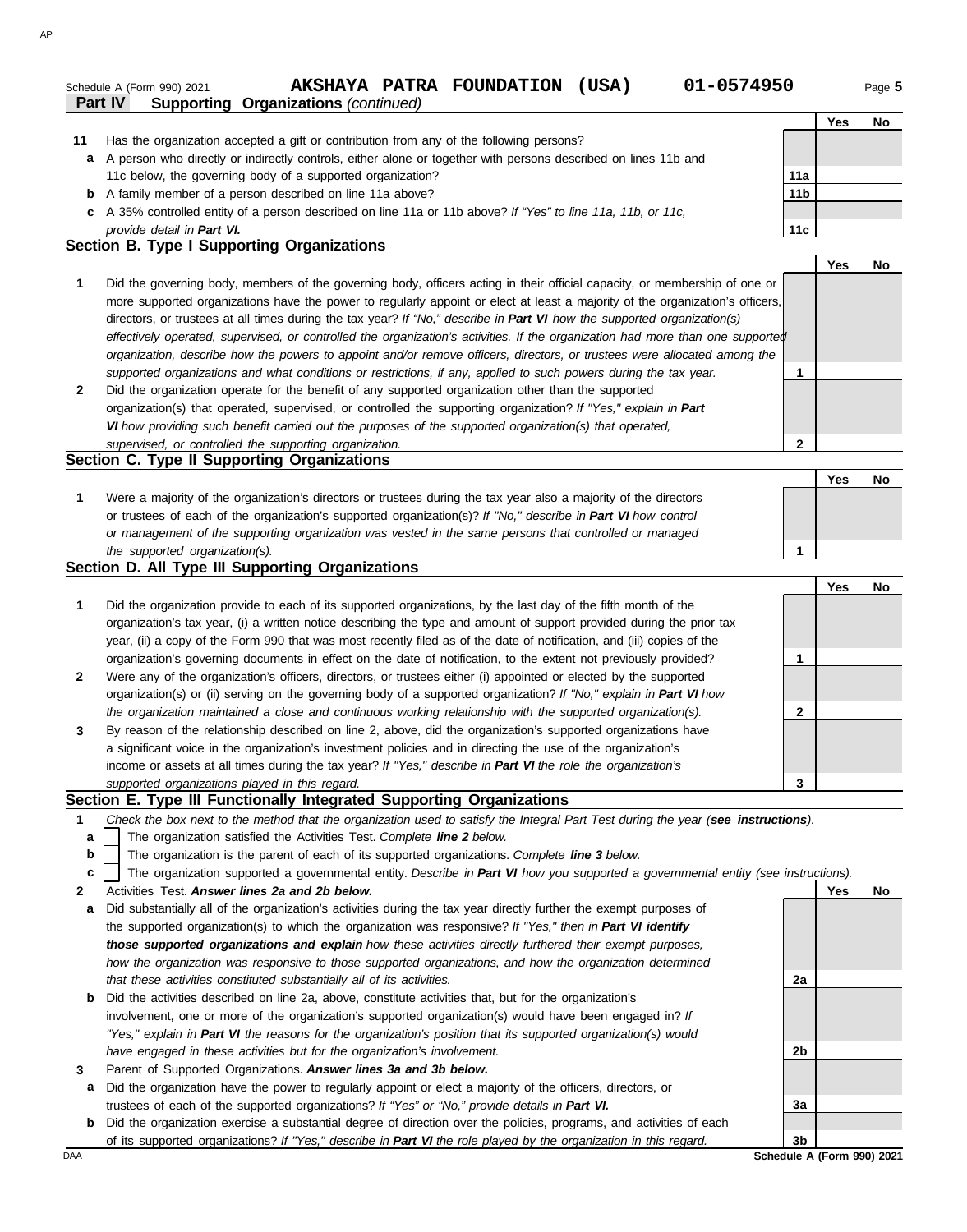| AKSHAYA PATRA FOUNDATION (USA)<br>Schedule A (Form 990) 2021                                                                                                 |                | 01-0574950<br>Page 6                             |
|--------------------------------------------------------------------------------------------------------------------------------------------------------------|----------------|--------------------------------------------------|
| Type III Non-Functionally Integrated 509(a)(3) Supporting Organizations<br>Part V                                                                            |                |                                                  |
| 1<br>Check here if the organization satisfied the Integral Part Test as a qualifying trust on Nov. 20, 1970 (explain in Part VI). See                        |                |                                                  |
| instructions. All other Type III non-functionally integrated supporting organizations must complete Sections A through E.<br>Section A - Adjusted Net Income |                | (B) Current Year<br>(A) Prior Year<br>(optional) |
| Net short-term capital gain<br>1.                                                                                                                            | 1              |                                                  |
| $\mathbf{2}$<br>Recoveries of prior-year distributions                                                                                                       | $\mathbf{2}$   |                                                  |
| Other gross income (see instructions)<br>3                                                                                                                   | 3              |                                                  |
| Add lines 1 through 3.<br>4                                                                                                                                  | 4              |                                                  |
| Depreciation and depletion<br>5                                                                                                                              | 5              |                                                  |
| Portion of operating expenses paid or incurred for production or collection<br>6                                                                             |                |                                                  |
| of gross income or for management, conservation, or maintenance of                                                                                           |                |                                                  |
| property held for production of income (see instructions)                                                                                                    | 6              |                                                  |
| Other expenses (see instructions)<br>7                                                                                                                       | $\overline{7}$ |                                                  |
| Adjusted Net Income (subtract lines 5, 6, and 7 from line 4)<br>8                                                                                            | 8              |                                                  |
| Section B - Minimum Asset Amount                                                                                                                             |                | (B) Current Year<br>(A) Prior Year<br>(optional) |
| Aggregate fair market value of all non-exempt-use assets (see<br>$\mathbf 1$                                                                                 |                |                                                  |
| instructions for short tax year or assets held for part of year):                                                                                            |                |                                                  |
| a Average monthly value of securities                                                                                                                        | 1a             |                                                  |
| <b>b</b> Average monthly cash balances                                                                                                                       | 1 <sub>b</sub> |                                                  |
| c Fair market value of other non-exempt-use assets                                                                                                           | 1c             |                                                  |
| d Total (add lines 1a, 1b, and 1c)                                                                                                                           | 1d             |                                                  |
| e Discount claimed for blockage or other factors                                                                                                             |                |                                                  |
| (explain in detail in Part VI):                                                                                                                              |                |                                                  |
| 2 Acquisition indebtedness applicable to non-exempt-use assets                                                                                               | $\mathbf{2}$   |                                                  |
| Subtract line 2 from line 1d.<br>3                                                                                                                           | 3              |                                                  |
| 4 Cash deemed held for exempt use. Enter 0.015 of line 3 (for greater amount,<br>see instructions).                                                          | 4              |                                                  |
| Net value of non-exempt-use assets (subtract line 4 from line 3)<br>5                                                                                        | 5              |                                                  |
| Multiply line 5 by 0.035.<br>6                                                                                                                               | 6              |                                                  |
| Recoveries of prior-year distributions<br>7                                                                                                                  | $\overline{7}$ |                                                  |
| Minimum Asset Amount (add line 7 to line 6)<br>8                                                                                                             | 8              |                                                  |
| Section C - Distributable Amount                                                                                                                             |                | <b>Current Year</b>                              |
| Adjusted net income for prior year (from Section A, line 8, column A)<br>1.                                                                                  | 1              |                                                  |
| Enter 0.85 of line 1.<br>2                                                                                                                                   | 2              |                                                  |
| Minimum asset amount for prior year (from Section B, line 8, column A)<br>3                                                                                  | 3              |                                                  |
| Enter greater of line 2 or line 3.<br>4                                                                                                                      | 4              |                                                  |
| 5<br>Income tax imposed in prior year                                                                                                                        | 5              |                                                  |
| Distributable Amount. Subtract line 5 from line 4, unless subject to<br>6                                                                                    |                |                                                  |
| emergency temporary reduction (see instructions).                                                                                                            | 6              |                                                  |
| $\overline{7}$<br>Check here if the current year is the organization's first as a non-functionally integrated Type III supporting organization               |                |                                                  |
| (see instructions).                                                                                                                                          |                |                                                  |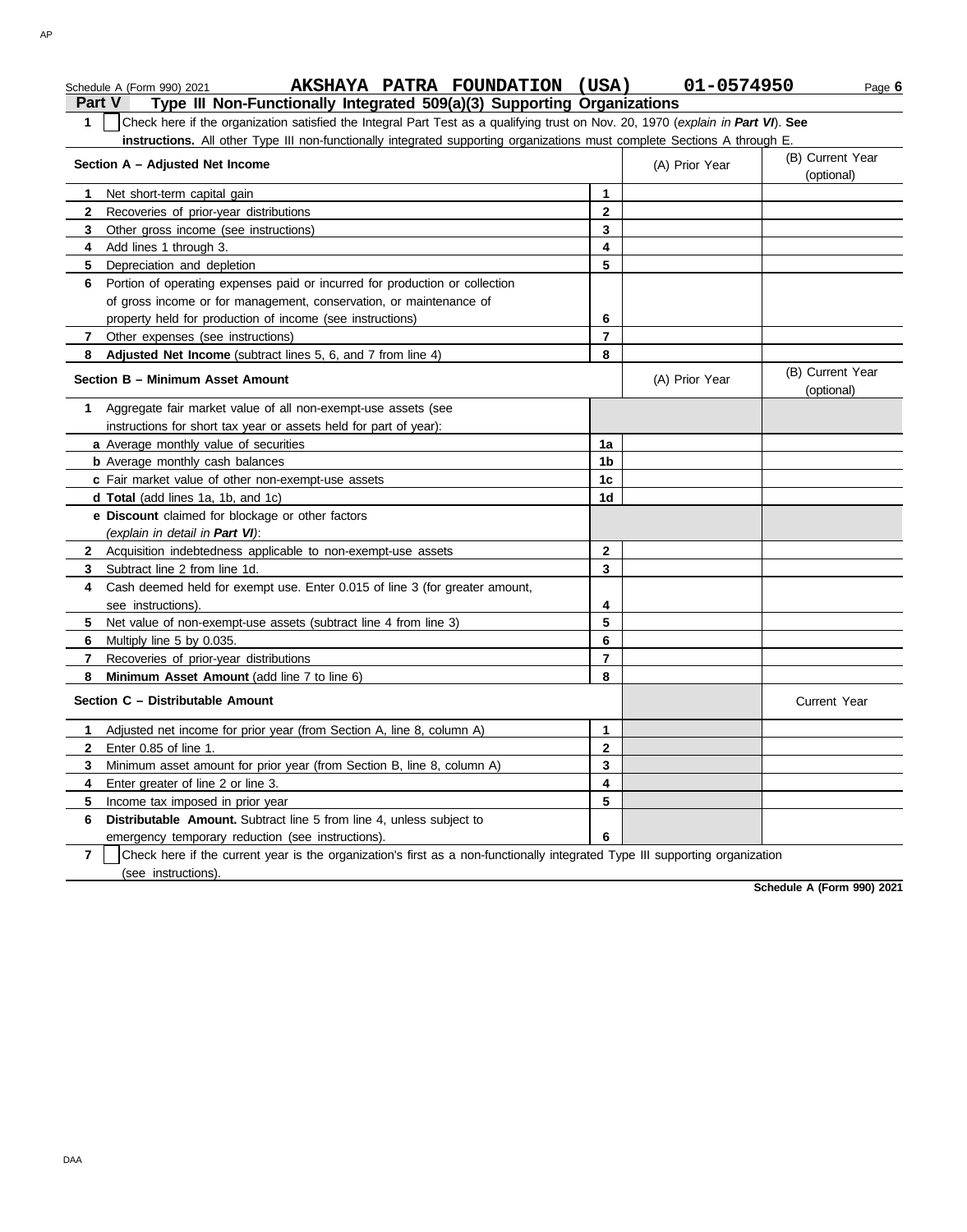### Schedule A (Form 990) 2021 **AKSHAYA PATRA FOUNDATION (USA)** 01-0574950 Page 7 **AKSHAYA PATRA FOUNDATION (USA) 01-0574950**

## **Part V Type III Non-Functionally Integrated 509(a)(3) Supporting Organizations** *(continued)*

| Section D - Distributions | <b>Current Year</b>                                                                                                         |                                    |                                               |                                                  |  |  |  |
|---------------------------|-----------------------------------------------------------------------------------------------------------------------------|------------------------------------|-----------------------------------------------|--------------------------------------------------|--|--|--|
| 1                         |                                                                                                                             |                                    |                                               |                                                  |  |  |  |
| 2                         | Amounts paid to perform activity that directly furthers exempt purposes of supported                                        |                                    |                                               |                                                  |  |  |  |
|                           | organizations, in excess of income from activity                                                                            |                                    |                                               |                                                  |  |  |  |
| 3                         | Administrative expenses paid to accomplish exempt purposes of supported organizations                                       |                                    |                                               |                                                  |  |  |  |
| 4                         | Amounts paid to acquire exempt-use assets                                                                                   |                                    |                                               |                                                  |  |  |  |
| 5                         | Qualified set-aside amounts (prior IRS approval required— <i>provide details in Part VI</i> )                               |                                    |                                               |                                                  |  |  |  |
| 6                         | Other distributions ( <i>describe in Part VI</i> ). See instructions.                                                       |                                    |                                               |                                                  |  |  |  |
| 7                         | Total annual distributions. Add lines 1 through 6.                                                                          |                                    |                                               |                                                  |  |  |  |
| 8                         | Distributions to attentive supported organizations to which the organization is responsive                                  |                                    |                                               |                                                  |  |  |  |
|                           | (provide details in Part VI). See instructions.                                                                             |                                    |                                               |                                                  |  |  |  |
| 9                         | Distributable amount for 2021 from Section C, line 6                                                                        |                                    |                                               |                                                  |  |  |  |
| 10                        | Line 8 amount divided by line 9 amount                                                                                      |                                    |                                               |                                                  |  |  |  |
|                           | <b>Section E – Distribution Allocations (see instructions)</b>                                                              | (i)<br><b>Excess Distributions</b> | (ii)<br><b>Underdistributions</b><br>Pre-2021 | (iii)<br><b>Distributable</b><br>Amount for 2021 |  |  |  |
| 1                         | Distributable amount for 2021 from Section C, line 6                                                                        |                                    |                                               |                                                  |  |  |  |
| $\mathbf{2}$              | Underdistributions, if any, for years prior to 2021<br>(reasonable cause required-explain in Part VI). See<br>instructions. |                                    |                                               |                                                  |  |  |  |
| 3                         | Excess distributions carryover, if any, to 2021                                                                             |                                    |                                               |                                                  |  |  |  |
|                           |                                                                                                                             |                                    |                                               |                                                  |  |  |  |
|                           |                                                                                                                             |                                    |                                               |                                                  |  |  |  |
|                           | <b>c</b> From 2018                                                                                                          |                                    |                                               |                                                  |  |  |  |
|                           |                                                                                                                             |                                    |                                               |                                                  |  |  |  |
|                           |                                                                                                                             |                                    |                                               |                                                  |  |  |  |
|                           | f Total of lines 3a through 3e                                                                                              |                                    |                                               |                                                  |  |  |  |
|                           | g Applied to underdistributions of prior years                                                                              |                                    |                                               |                                                  |  |  |  |
|                           | h Applied to 2021 distributable amount                                                                                      |                                    |                                               |                                                  |  |  |  |
|                           | i Carryover from 2016 not applied (see instructions)                                                                        |                                    |                                               |                                                  |  |  |  |
|                           | Remainder. Subtract lines 3g, 3h, and 3i from line 3f.                                                                      |                                    |                                               |                                                  |  |  |  |
| 4                         | Distributions for 2021 from                                                                                                 |                                    |                                               |                                                  |  |  |  |
|                           | Section D, line 7:<br>\$                                                                                                    |                                    |                                               |                                                  |  |  |  |
|                           | a Applied to underdistributions of prior years                                                                              |                                    |                                               |                                                  |  |  |  |
|                           | <b>b</b> Applied to 2021 distributable amount                                                                               |                                    |                                               |                                                  |  |  |  |
|                           | c Remainder. Subtract lines 4a and 4b from line 4.<br>Remaining underdistributions for years prior to 2021, if              |                                    |                                               |                                                  |  |  |  |
|                           | any. Subtract lines 3g and 4a from line 2. For result                                                                       |                                    |                                               |                                                  |  |  |  |
|                           | greater than zero, explain in Part VI. See instructions.                                                                    |                                    |                                               |                                                  |  |  |  |
| 6                         | Remaining underdistributions for 2021 Subtract lines 3h                                                                     |                                    |                                               |                                                  |  |  |  |
|                           | and 4b from line 1. For result greater than zero, explain in                                                                |                                    |                                               |                                                  |  |  |  |
|                           | Part VI. See instructions.                                                                                                  |                                    |                                               |                                                  |  |  |  |
| $\mathbf{7}$              | Excess distributions carryover to 2022. Add lines 3j                                                                        |                                    |                                               |                                                  |  |  |  |
|                           | and 4c.                                                                                                                     |                                    |                                               |                                                  |  |  |  |
| 8                         | Breakdown of line 7:                                                                                                        |                                    |                                               |                                                  |  |  |  |
|                           |                                                                                                                             |                                    |                                               |                                                  |  |  |  |
|                           | <b>b</b> Excess from 2018                                                                                                   |                                    |                                               |                                                  |  |  |  |
|                           | <b>c</b> Excess from 2019                                                                                                   |                                    |                                               |                                                  |  |  |  |
|                           | d Excess from 2020                                                                                                          |                                    |                                               |                                                  |  |  |  |
|                           | e Excess from 2021                                                                                                          |                                    |                                               |                                                  |  |  |  |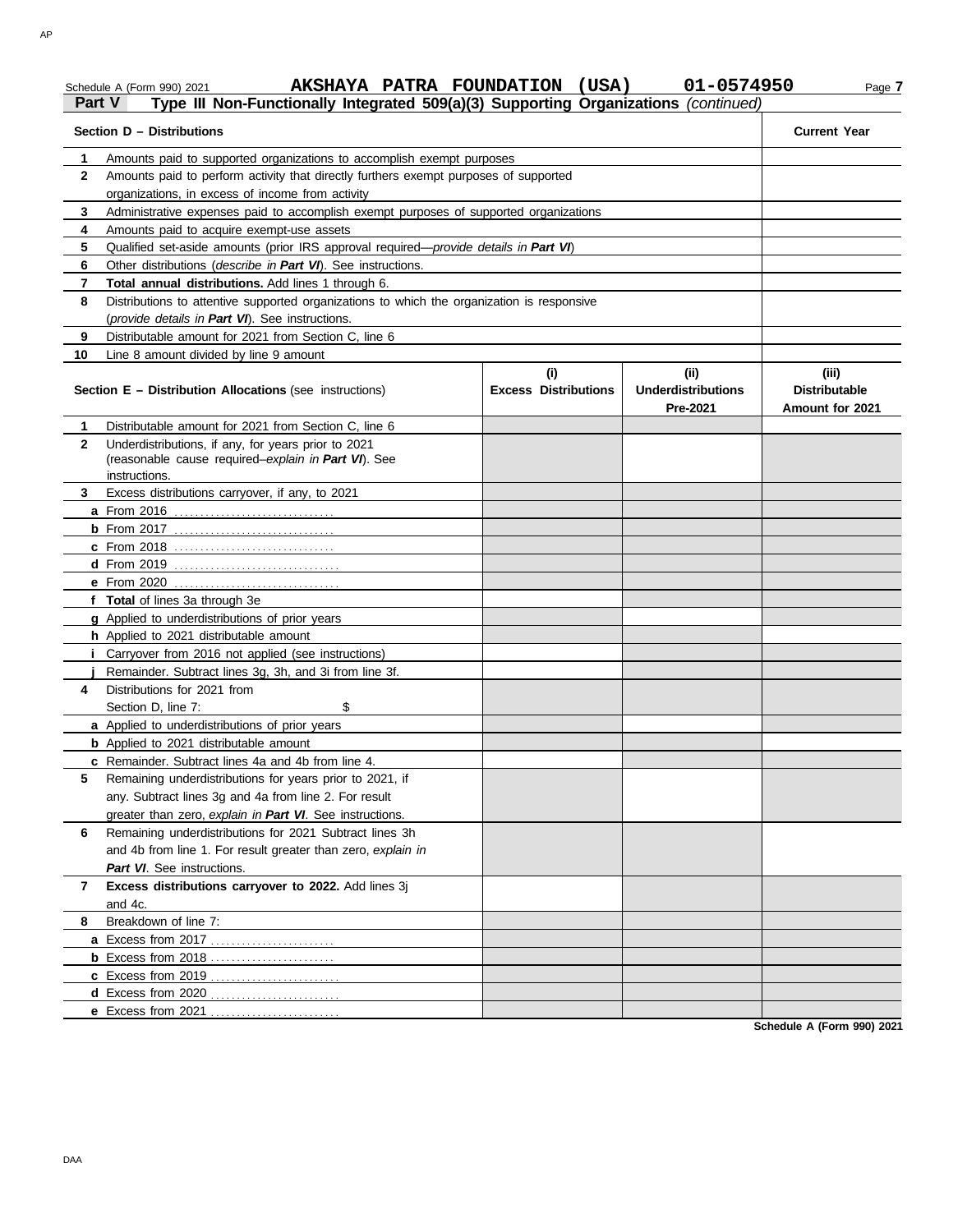| Schedule A (Form 990) 2021 |              |                                                                                                |    |           | AKSHAYA PATRA FOUNDATION (USA) 01-0574950                                                                                                                                                                                                                                                                                                                                                                                                                                                 | Page 8 |
|----------------------------|--------------|------------------------------------------------------------------------------------------------|----|-----------|-------------------------------------------------------------------------------------------------------------------------------------------------------------------------------------------------------------------------------------------------------------------------------------------------------------------------------------------------------------------------------------------------------------------------------------------------------------------------------------------|--------|
| Part VI                    |              | lines 2, 5, and 6. Also complete this part for any additional information. (See instructions.) |    |           | Supplemental Information. Provide the explanations required by Part II, line 10; Part II, line 17a or 17b; Part<br>III, line 12; Part IV, Section A, lines 1, 2, 3b, 3c, 4b, 4c, 5a, 6, 9a, 9b, 9c, 11a, 11b, and 11c; Part IV, Section<br>B, lines 1 and 2; Part IV, Section C, line 1; Part IV, Section D, lines 2 and 3; Part IV, Section E, lines 1c, 2a, 2b,<br>3a, and 3b; Part V, line 1; Part V, Section B, line 1e; Part V, Section D, lines 5, 6, and 8; and Part V, Section E, |        |
|                            |              |                                                                                                |    |           |                                                                                                                                                                                                                                                                                                                                                                                                                                                                                           |        |
|                            |              | PART II, LINE 10 - OTHER INCOME DETAIL                                                         |    |           |                                                                                                                                                                                                                                                                                                                                                                                                                                                                                           |        |
|                            | OTHER INCOME |                                                                                                | \$ | 5,009,526 |                                                                                                                                                                                                                                                                                                                                                                                                                                                                                           |        |
|                            |              |                                                                                                |    |           |                                                                                                                                                                                                                                                                                                                                                                                                                                                                                           |        |
|                            |              |                                                                                                |    |           |                                                                                                                                                                                                                                                                                                                                                                                                                                                                                           |        |
|                            |              |                                                                                                |    |           |                                                                                                                                                                                                                                                                                                                                                                                                                                                                                           |        |
|                            |              |                                                                                                |    |           |                                                                                                                                                                                                                                                                                                                                                                                                                                                                                           |        |
|                            |              |                                                                                                |    |           |                                                                                                                                                                                                                                                                                                                                                                                                                                                                                           |        |
|                            |              |                                                                                                |    |           |                                                                                                                                                                                                                                                                                                                                                                                                                                                                                           |        |
|                            |              |                                                                                                |    |           |                                                                                                                                                                                                                                                                                                                                                                                                                                                                                           |        |
|                            |              |                                                                                                |    |           |                                                                                                                                                                                                                                                                                                                                                                                                                                                                                           |        |
|                            |              |                                                                                                |    |           |                                                                                                                                                                                                                                                                                                                                                                                                                                                                                           |        |
|                            |              |                                                                                                |    |           |                                                                                                                                                                                                                                                                                                                                                                                                                                                                                           |        |
|                            |              |                                                                                                |    |           |                                                                                                                                                                                                                                                                                                                                                                                                                                                                                           |        |
|                            |              |                                                                                                |    |           |                                                                                                                                                                                                                                                                                                                                                                                                                                                                                           |        |
|                            |              |                                                                                                |    |           |                                                                                                                                                                                                                                                                                                                                                                                                                                                                                           |        |
|                            |              |                                                                                                |    |           |                                                                                                                                                                                                                                                                                                                                                                                                                                                                                           |        |
|                            |              |                                                                                                |    |           |                                                                                                                                                                                                                                                                                                                                                                                                                                                                                           |        |
|                            |              |                                                                                                |    |           |                                                                                                                                                                                                                                                                                                                                                                                                                                                                                           |        |
|                            |              |                                                                                                |    |           |                                                                                                                                                                                                                                                                                                                                                                                                                                                                                           |        |
|                            |              |                                                                                                |    |           |                                                                                                                                                                                                                                                                                                                                                                                                                                                                                           |        |
|                            |              |                                                                                                |    |           |                                                                                                                                                                                                                                                                                                                                                                                                                                                                                           |        |
|                            |              |                                                                                                |    |           |                                                                                                                                                                                                                                                                                                                                                                                                                                                                                           |        |
|                            |              |                                                                                                |    |           |                                                                                                                                                                                                                                                                                                                                                                                                                                                                                           |        |
|                            |              |                                                                                                |    |           |                                                                                                                                                                                                                                                                                                                                                                                                                                                                                           |        |
|                            |              |                                                                                                |    |           |                                                                                                                                                                                                                                                                                                                                                                                                                                                                                           |        |
|                            |              |                                                                                                |    |           |                                                                                                                                                                                                                                                                                                                                                                                                                                                                                           |        |
|                            |              |                                                                                                |    |           |                                                                                                                                                                                                                                                                                                                                                                                                                                                                                           |        |
|                            |              |                                                                                                |    |           |                                                                                                                                                                                                                                                                                                                                                                                                                                                                                           |        |
|                            |              |                                                                                                |    |           |                                                                                                                                                                                                                                                                                                                                                                                                                                                                                           |        |
|                            |              |                                                                                                |    |           |                                                                                                                                                                                                                                                                                                                                                                                                                                                                                           |        |
|                            |              |                                                                                                |    |           |                                                                                                                                                                                                                                                                                                                                                                                                                                                                                           |        |
|                            |              |                                                                                                |    |           |                                                                                                                                                                                                                                                                                                                                                                                                                                                                                           |        |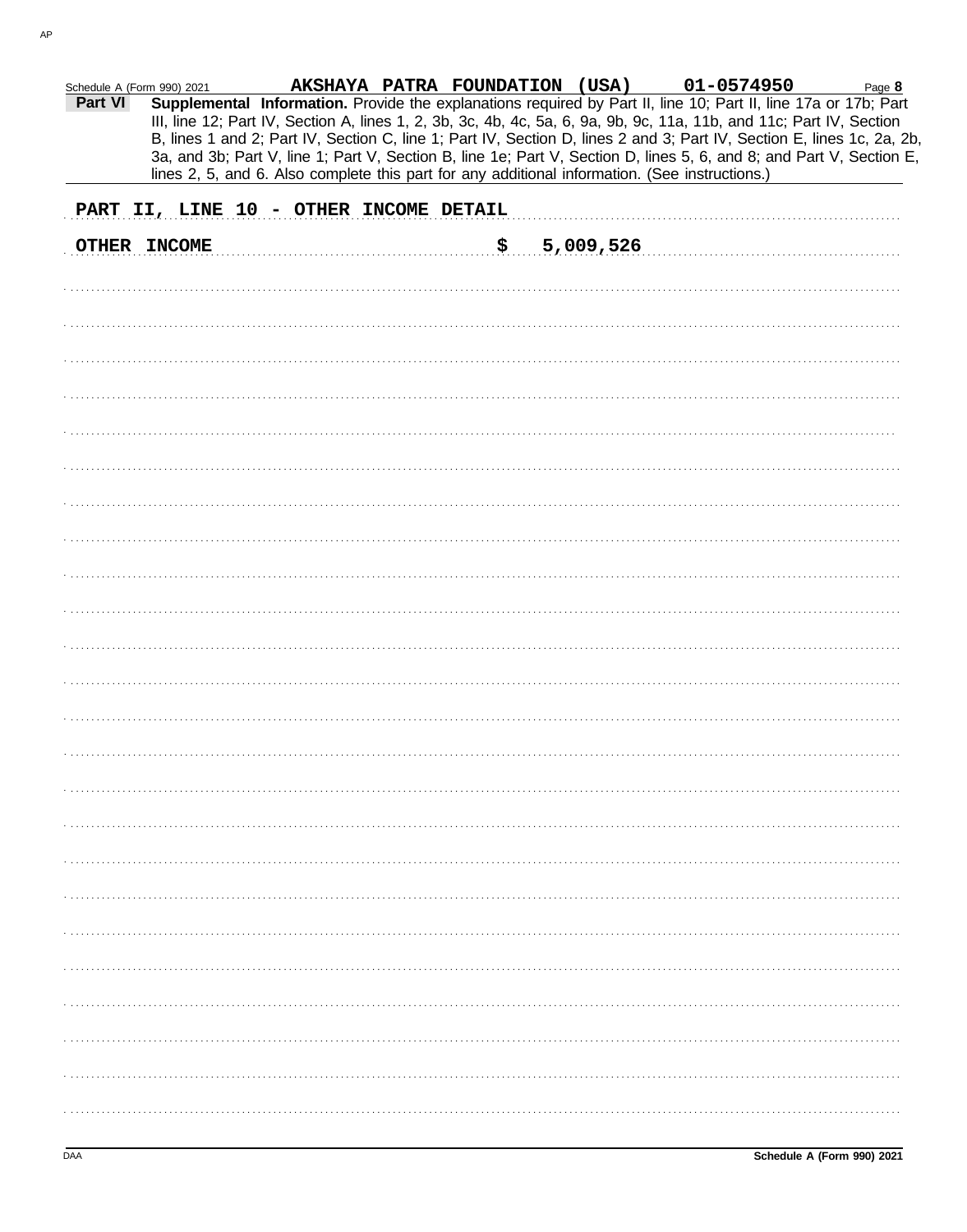|              | <b>SCHEDULE D</b>                         | Supplemental Financial Statements                                                                                                         |                     |                                                    |                | OMB No. 1545-0047               |
|--------------|-------------------------------------------|-------------------------------------------------------------------------------------------------------------------------------------------|---------------------|----------------------------------------------------|----------------|---------------------------------|
|              | (Form 990)                                | Complete if the organization answered "Yes" on Form 990,<br>Part IV, line 6, 7, 8, 9, 10, 11a, 11b, 11c, 11d, 11e, 11f, 12a, or 12b.      |                     |                                                    |                |                                 |
|              | Department of the Treasury                |                                                                                                                                           | Attach to Form 990. |                                                    |                | <b>Open to Public</b>           |
|              | Internal Revenue Service                  | Go to www.irs.gov/Form990 for instructions and the latest information.                                                                    |                     |                                                    |                | <b>Inspection</b>               |
|              | Name of the organization                  |                                                                                                                                           |                     |                                                    |                | Employer identification number  |
|              |                                           |                                                                                                                                           |                     |                                                    |                |                                 |
|              | Part I                                    | AKSHAYA PATRA FOUNDATION (USA)<br>Organizations Maintaining Donor Advised Funds or Other Similar Funds or Accounts.                       |                     |                                                    | 01-0574950     |                                 |
|              |                                           | Complete if the organization answered "Yes" on Form 990, Part IV, line 6.                                                                 |                     |                                                    |                |                                 |
|              |                                           |                                                                                                                                           |                     | (a) Donor advised funds                            |                | (b) Funds and other accounts    |
| 1            |                                           |                                                                                                                                           |                     |                                                    |                |                                 |
| 2            |                                           | Aggregate value of contributions to (during year)                                                                                         |                     |                                                    |                |                                 |
| 3            |                                           |                                                                                                                                           |                     |                                                    |                |                                 |
| 4            |                                           |                                                                                                                                           |                     |                                                    |                |                                 |
| 5            |                                           | Did the organization inform all donors and donor advisors in writing that the assets held in donor advised                                |                     |                                                    |                |                                 |
|              |                                           |                                                                                                                                           |                     |                                                    |                | Yes<br>No                       |
| 6            |                                           | Did the organization inform all grantees, donors, and donor advisors in writing that grant funds can be used                              |                     |                                                    |                |                                 |
|              |                                           | only for charitable purposes and not for the benefit of the donor or donor advisor, or for any other purpose                              |                     |                                                    |                |                                 |
|              |                                           |                                                                                                                                           |                     |                                                    |                | <b>Yes</b><br>No                |
|              | Part II                                   | <b>Conservation Easements.</b><br>Complete if the organization answered "Yes" on Form 990, Part IV, line 7.                               |                     |                                                    |                |                                 |
|              |                                           | Purpose(s) of conservation easements held by the organization (check all that apply).                                                     |                     |                                                    |                |                                 |
|              |                                           | Preservation of land for public use (for example, recreation or education                                                                 |                     | Preservation of a historically important land area |                |                                 |
|              | Protection of natural habitat             |                                                                                                                                           |                     | Preservation of a certified historic structure     |                |                                 |
|              | Preservation of open space                |                                                                                                                                           |                     |                                                    |                |                                 |
| $\mathbf{2}$ |                                           | Complete lines 2a through 2d if the organization held a qualified conservation contribution in the form of a conservation                 |                     |                                                    |                |                                 |
|              | easement on the last day of the tax year. |                                                                                                                                           |                     |                                                    |                | Held at the End of the Tax Year |
| a            |                                           |                                                                                                                                           |                     |                                                    | 2a             |                                 |
|              |                                           |                                                                                                                                           |                     |                                                    | 2 <sub>b</sub> |                                 |
|              |                                           | Number of conservation easements on a certified historic structure included in (a) [[[[[[[[[[[[[[[[[[[[[[[[[]]                            |                     |                                                    | 2c             |                                 |
|              |                                           | d Number of conservation easements included in (c) acquired after 7/25/06, and not on a                                                   |                     |                                                    |                |                                 |
|              |                                           |                                                                                                                                           |                     |                                                    | 2d             |                                 |
| 3            |                                           | Number of conservation easements modified, transferred, released, extinguished, or terminated by the organization during the              |                     |                                                    |                |                                 |
|              | tax year $\blacktriangleright$            |                                                                                                                                           |                     |                                                    |                |                                 |
|              |                                           | Number of states where property subject to conservation easement is located $\blacktriangleright$                                         |                     |                                                    |                |                                 |
|              |                                           | Does the organization have a written policy regarding the periodic monitoring, inspection, handling of                                    |                     |                                                    |                |                                 |
|              |                                           |                                                                                                                                           |                     |                                                    |                | <b>Yes</b><br>No                |
|              |                                           | Staff and volunteer hours devoted to monitoring, inspecting, handling of violations, and enforcing conservation easements during the year |                     |                                                    |                |                                 |
|              |                                           |                                                                                                                                           |                     |                                                    |                |                                 |
| 7            |                                           | Amount of expenses incurred in monitoring, inspecting, handling of violations, and enforcing conservation easements during the year       |                     |                                                    |                |                                 |
|              | ▶ \$                                      | Does each conservation easement reported on line 2(d) above satisfy the requirements of section 170(h)(4)(B)(i)                           |                     |                                                    |                |                                 |
| 8            |                                           |                                                                                                                                           |                     |                                                    |                | Yes<br>No                       |
| 9            |                                           | In Part XIII, describe how the organization reports conservation easements in its revenue and expense statement and                       |                     |                                                    |                |                                 |
|              |                                           | balance sheet, and include, if applicable, the text of the footnote to the organization's financial statements that describes the         |                     |                                                    |                |                                 |
|              |                                           | organization's accounting for conservation easements.                                                                                     |                     |                                                    |                |                                 |
|              | Part III                                  | Organizations Maintaining Collections of Art, Historical Treasures, or Other Similar Assets.                                              |                     |                                                    |                |                                 |
|              |                                           | Complete if the organization answered "Yes" on Form 990, Part IV, line 8.                                                                 |                     |                                                    |                |                                 |
|              |                                           | 1a If the organization elected, as permitted under FASB ASC 958, not to report in its revenue statement and balance sheet works           |                     |                                                    |                |                                 |
|              |                                           | of art, historical treasures, or other similar assets held for public exhibition, education, or research in furtherance of public         |                     |                                                    |                |                                 |
|              |                                           | service, provide in Part XIII the text of the footnote to its financial statements that describes these items.                            |                     |                                                    |                |                                 |
|              |                                           | <b>b</b> If the organization elected, as permitted under FASB ASC 958, to report in its revenue statement and balance sheet works of      |                     |                                                    |                |                                 |
|              |                                           | art, historical treasures, or other similar assets held for public exhibition, education, or research in furtherance of public service,   |                     |                                                    |                |                                 |
|              |                                           | provide the following amounts relating to these items:                                                                                    |                     |                                                    |                |                                 |
|              |                                           |                                                                                                                                           |                     |                                                    |                |                                 |
|              |                                           |                                                                                                                                           |                     |                                                    |                |                                 |
| $\mathbf{2}$ |                                           | If the organization received or held works of art, historical treasures, or other similar assets for financial gain, provide the          |                     |                                                    |                |                                 |
|              |                                           | following amounts required to be reported under FASB ASC 958 relating to these items:<br>Revenue included on Form 990, Part VIII, line 1  |                     |                                                    |                |                                 |
| a<br>b       |                                           |                                                                                                                                           |                     |                                                    |                |                                 |
|              |                                           | For Paperwork Reduction Act Notice, see the Instructions for Form 990.                                                                    |                     |                                                    |                | Schedule D (Form 990) 2021      |
| DAA          |                                           |                                                                                                                                           |                     |                                                    |                |                                 |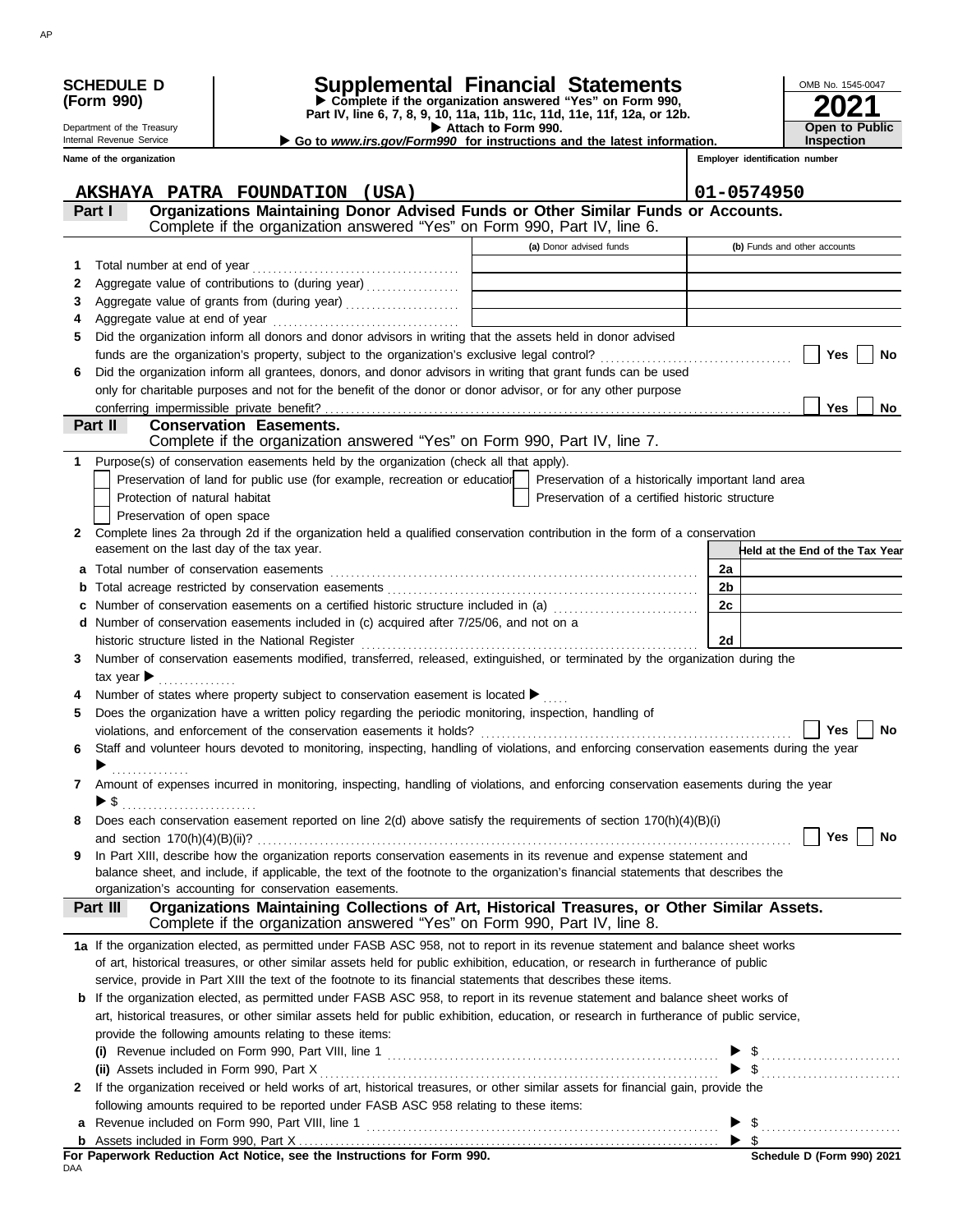|   | Schedule D (Form 990) 2021 AKSHAYA PATRA FOUNDATION (USA)                                                                                                                                                                      |                  |                                         |                          |         |                         | 01-0574950                      |                      |  |                     | Page 2      |
|---|--------------------------------------------------------------------------------------------------------------------------------------------------------------------------------------------------------------------------------|------------------|-----------------------------------------|--------------------------|---------|-------------------------|---------------------------------|----------------------|--|---------------------|-------------|
|   | Organizations Maintaining Collections of Art, Historical Treasures, or Other Similar Assets (continued)<br>Part III                                                                                                            |                  |                                         |                          |         |                         |                                 |                      |  |                     |             |
| 3 | Using the organization's acquisition, accession, and other records, check any of the following that make significant use of its<br>collection items (check all that apply):                                                    |                  |                                         |                          |         |                         |                                 |                      |  |                     |             |
| a | Public exhibition                                                                                                                                                                                                              |                  | d                                       | Loan or exchange program |         |                         |                                 |                      |  |                     |             |
| b | Scholarly research                                                                                                                                                                                                             |                  | е                                       |                          |         |                         |                                 |                      |  |                     |             |
| c | Preservation for future generations                                                                                                                                                                                            |                  |                                         |                          |         |                         |                                 |                      |  |                     |             |
|   | Provide a description of the organization's collections and explain how they further the organization's exempt purpose in Part                                                                                                 |                  |                                         |                          |         |                         |                                 |                      |  |                     |             |
|   | XIII.                                                                                                                                                                                                                          |                  |                                         |                          |         |                         |                                 |                      |  |                     |             |
| 5 | During the year, did the organization solicit or receive donations of art, historical treasures, or other similar                                                                                                              |                  |                                         |                          |         |                         |                                 |                      |  |                     |             |
|   |                                                                                                                                                                                                                                |                  |                                         |                          |         |                         |                                 |                      |  | Yes                 | No          |
|   | <b>Escrow and Custodial Arrangements.</b><br><b>Part IV</b>                                                                                                                                                                    |                  |                                         |                          |         |                         |                                 |                      |  |                     |             |
|   | Complete if the organization answered "Yes" on Form 990, Part IV, line 9, or reported an amount on Form<br>990, Part X, line 21.                                                                                               |                  |                                         |                          |         |                         |                                 |                      |  |                     |             |
|   | 1a Is the organization an agent, trustee, custodian or other intermediary for contributions or other assets not                                                                                                                |                  |                                         |                          |         |                         |                                 |                      |  |                     |             |
|   | included on Form 990, Part X?                                                                                                                                                                                                  |                  |                                         |                          |         |                         |                                 |                      |  | Yes                 | No          |
|   | <b>b</b> If "Yes," explain the arrangement in Part XIII and complete the following table:                                                                                                                                      |                  |                                         |                          |         |                         |                                 |                      |  | Amount              |             |
|   |                                                                                                                                                                                                                                |                  |                                         |                          |         |                         |                                 |                      |  |                     |             |
|   | c Beginning balance                                                                                                                                                                                                            |                  |                                         |                          |         |                         |                                 | 1с.                  |  |                     |             |
|   |                                                                                                                                                                                                                                |                  |                                         |                          |         |                         |                                 | 1d<br>1e             |  |                     |             |
|   | e Distributions during the year manufactured contains and the year manufactured with the set of the set of the set of the set of the set of the set of the set of the set of the set of the set of the set of the set of the s |                  |                                         |                          |         |                         |                                 | 1f                   |  |                     |             |
|   | 2a Did the organization include an amount on Form 990, Part X, line 21, for escrow or custodial account liability?                                                                                                             |                  |                                         |                          |         |                         |                                 |                      |  | Yes                 | <b>No</b>   |
|   |                                                                                                                                                                                                                                |                  |                                         |                          |         |                         |                                 |                      |  |                     |             |
|   | <b>Part V</b><br><b>Endowment Funds.</b>                                                                                                                                                                                       |                  |                                         |                          |         |                         |                                 |                      |  |                     |             |
|   | Complete if the organization answered "Yes" on Form 990, Part IV, line 10.                                                                                                                                                     |                  |                                         |                          |         |                         |                                 |                      |  |                     |             |
|   |                                                                                                                                                                                                                                | (a) Current year |                                         | (b) Prior year           |         | (c) Two years back      |                                 | (d) Three years back |  | (e) Four years back |             |
|   | 1a Beginning of year balance                                                                                                                                                                                                   |                  |                                         |                          |         |                         |                                 |                      |  |                     |             |
|   | <b>b</b> Contributions                                                                                                                                                                                                         |                  |                                         |                          |         |                         |                                 |                      |  |                     |             |
|   | c Net investment earnings, gains, and                                                                                                                                                                                          |                  |                                         |                          |         |                         |                                 |                      |  |                     |             |
|   | losses                                                                                                                                                                                                                         |                  |                                         |                          |         |                         |                                 |                      |  |                     |             |
|   | d Grants or scholarships                                                                                                                                                                                                       |                  |                                         |                          |         |                         |                                 |                      |  |                     |             |
|   | e Other expenditures for facilities and                                                                                                                                                                                        |                  |                                         |                          |         |                         |                                 |                      |  |                     |             |
|   |                                                                                                                                                                                                                                |                  |                                         |                          |         |                         |                                 |                      |  |                     |             |
|   | f Administrative expenses                                                                                                                                                                                                      |                  |                                         |                          |         |                         |                                 |                      |  |                     |             |
|   | End of year balance                                                                                                                                                                                                            |                  |                                         |                          |         |                         |                                 |                      |  |                     |             |
|   | Provide the estimated percentage of the current year end balance (line 1g, column (a)) held as:                                                                                                                                |                  |                                         |                          |         |                         |                                 |                      |  |                     |             |
|   | a Board designated or quasi-endowment metal metal metal metal metal metal metal metal metal metal metal metal                                                                                                                  |                  |                                         |                          |         |                         |                                 |                      |  |                     |             |
|   | <b>b</b> Permanent endowment $\blacktriangleright$<br>$\sim$ %                                                                                                                                                                 |                  |                                         |                          |         |                         |                                 |                      |  |                     |             |
|   | c Term endowment $\blacktriangleright$<br>$\%$                                                                                                                                                                                 |                  |                                         |                          |         |                         |                                 |                      |  |                     |             |
|   | The percentages on lines 2a, 2b, and 2c should equal 100%.                                                                                                                                                                     |                  |                                         |                          |         |                         |                                 |                      |  |                     |             |
|   | 3a Are there endowment funds not in the possession of the organization that are held and administered for the                                                                                                                  |                  |                                         |                          |         |                         |                                 |                      |  |                     |             |
|   | organization by:                                                                                                                                                                                                               |                  |                                         |                          |         |                         |                                 |                      |  |                     | Yes l<br>No |
|   |                                                                                                                                                                                                                                |                  |                                         |                          |         |                         |                                 |                      |  | 3a(i)               |             |
|   | (ii) Related organizations                                                                                                                                                                                                     |                  |                                         |                          |         |                         |                                 |                      |  | 3a(ii)              |             |
|   |                                                                                                                                                                                                                                |                  |                                         |                          |         |                         |                                 |                      |  | 3b                  |             |
|   | Describe in Part XIII the intended uses of the organization's endowment funds.                                                                                                                                                 |                  |                                         |                          |         |                         |                                 |                      |  |                     |             |
|   | Part VI<br>Land, Buildings, and Equipment.                                                                                                                                                                                     |                  |                                         |                          |         |                         |                                 |                      |  |                     |             |
|   | Complete if the organization answered "Yes" on Form 990, Part IV, line 11a. See Form 990, Part X, line 10.                                                                                                                     |                  |                                         |                          |         |                         |                                 |                      |  |                     |             |
|   | Description of property                                                                                                                                                                                                        |                  | (a) Cost or other basis<br>(investment) |                          | (other) | (b) Cost or other basis | (c) Accumulated<br>depreciation |                      |  | (d) Book value      |             |
|   |                                                                                                                                                                                                                                |                  |                                         |                          |         |                         |                                 |                      |  |                     |             |
|   |                                                                                                                                                                                                                                |                  |                                         |                          |         |                         |                                 |                      |  |                     |             |
|   | c Leasehold improvements                                                                                                                                                                                                       |                  |                                         |                          |         |                         |                                 |                      |  |                     |             |
|   |                                                                                                                                                                                                                                |                  |                                         |                          |         | 40,985                  |                                 | 40,985               |  |                     |             |
|   |                                                                                                                                                                                                                                |                  |                                         |                          |         |                         |                                 |                      |  |                     |             |
|   |                                                                                                                                                                                                                                |                  |                                         |                          |         |                         |                                 | ▶                    |  |                     |             |
|   |                                                                                                                                                                                                                                |                  |                                         |                          |         |                         |                                 |                      |  |                     |             |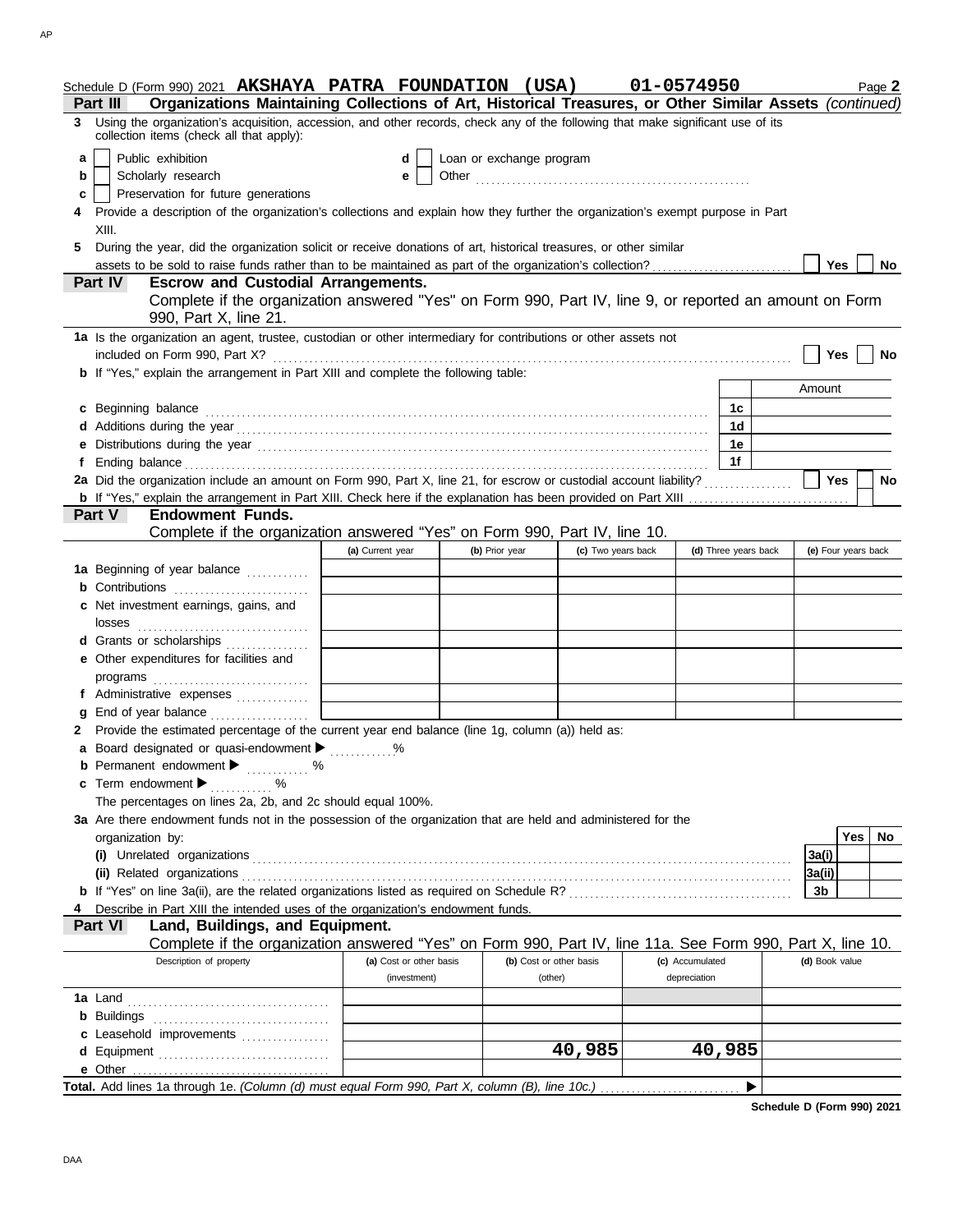|                           | Schedule D (Form 990) 2021 AKSHAYA PATRA FOUNDATION                                                                                                                                                                                 |                | (USA) | 01-0574950                       | Page 3         |
|---------------------------|-------------------------------------------------------------------------------------------------------------------------------------------------------------------------------------------------------------------------------------|----------------|-------|----------------------------------|----------------|
| Part VII                  | <b>Investments - Other Securities.</b>                                                                                                                                                                                              |                |       |                                  |                |
|                           | Complete if the organization answered "Yes" on Form 990, Part IV, line 11b. See Form 990, Part X, line 12.                                                                                                                          |                |       |                                  |                |
|                           | (a) Description of security or category                                                                                                                                                                                             | (b) Book value |       | (c) Method of valuation:         |                |
|                           | (including name of security)                                                                                                                                                                                                        |                |       | Cost or end-of-year market value |                |
| (1) Financial derivatives |                                                                                                                                                                                                                                     |                |       |                                  |                |
|                           |                                                                                                                                                                                                                                     |                |       |                                  |                |
| $(3)$ Other               |                                                                                                                                                                                                                                     |                |       |                                  |                |
|                           |                                                                                                                                                                                                                                     |                |       |                                  |                |
|                           |                                                                                                                                                                                                                                     |                |       |                                  |                |
|                           | (C)                                                                                                                                                                                                                                 |                |       |                                  |                |
|                           |                                                                                                                                                                                                                                     |                |       |                                  |                |
|                           |                                                                                                                                                                                                                                     |                |       |                                  |                |
| $\Gamma$ (F)              | $\overline{E}$ (E) and the contract of the contract of the contract of the contract of the contract of the contract of the contract of the contract of the contract of the contract of the contract of the contract of the contract |                |       |                                  |                |
|                           |                                                                                                                                                                                                                                     |                |       |                                  |                |
| (G)<br>(H)                |                                                                                                                                                                                                                                     |                |       |                                  |                |
|                           |                                                                                                                                                                                                                                     |                |       |                                  |                |
|                           | Total. (Column (b) must equal Form 990, Part X, col. (B) line 12.)                                                                                                                                                                  |                |       |                                  |                |
| <b>Part VIII</b>          | Investments - Program Related.                                                                                                                                                                                                      |                |       |                                  |                |
|                           | Complete if the organization answered "Yes" on Form 990, Part IV, line 11c. See Form 990, Part X, line 13.                                                                                                                          |                |       |                                  |                |
|                           | (a) Description of investment                                                                                                                                                                                                       | (b) Book value |       | (c) Method of valuation:         |                |
|                           |                                                                                                                                                                                                                                     |                |       | Cost or end-of-year market value |                |
| (1)                       |                                                                                                                                                                                                                                     |                |       |                                  |                |
| (2)                       |                                                                                                                                                                                                                                     |                |       |                                  |                |
| (3)                       |                                                                                                                                                                                                                                     |                |       |                                  |                |
| (4)                       |                                                                                                                                                                                                                                     |                |       |                                  |                |
| (5)                       |                                                                                                                                                                                                                                     |                |       |                                  |                |
| (6)                       |                                                                                                                                                                                                                                     |                |       |                                  |                |
| (7)                       |                                                                                                                                                                                                                                     |                |       |                                  |                |
| (8)                       |                                                                                                                                                                                                                                     |                |       |                                  |                |
| (9)                       |                                                                                                                                                                                                                                     |                |       |                                  |                |
|                           | Total. (Column (b) must equal Form 990, Part X, col. (B) line 13.)                                                                                                                                                                  |                |       |                                  |                |
| Part IX                   | <b>Other Assets.</b>                                                                                                                                                                                                                |                |       |                                  |                |
|                           | Complete if the organization answered "Yes" on Form 990, Part IV, line 11d. See Form 990, Part X, line 15.                                                                                                                          |                |       |                                  |                |
|                           | (a) Description                                                                                                                                                                                                                     |                |       |                                  | (b) Book value |
| (1)                       |                                                                                                                                                                                                                                     |                |       |                                  |                |
| (2)                       |                                                                                                                                                                                                                                     |                |       |                                  |                |
| (3)                       |                                                                                                                                                                                                                                     |                |       |                                  |                |
| (4)                       |                                                                                                                                                                                                                                     |                |       |                                  |                |
| (5)                       |                                                                                                                                                                                                                                     |                |       |                                  |                |
| (6)                       |                                                                                                                                                                                                                                     |                |       |                                  |                |
| (7)                       |                                                                                                                                                                                                                                     |                |       |                                  |                |
| (8)                       |                                                                                                                                                                                                                                     |                |       |                                  |                |
| (9)                       |                                                                                                                                                                                                                                     |                |       |                                  |                |
|                           | Total. (Column (b) must equal Form 990, Part X, col. (B) line 15.)                                                                                                                                                                  |                |       |                                  |                |
| Part X                    | <b>Other Liabilities.</b>                                                                                                                                                                                                           |                |       |                                  |                |
|                           | Complete if the organization answered "Yes" on Form 990, Part IV, line 11e or 11f. See Form 990, Part X,                                                                                                                            |                |       |                                  |                |
|                           | line $25$ .                                                                                                                                                                                                                         |                |       |                                  |                |
| 1.                        | (a) Description of liability                                                                                                                                                                                                        |                |       |                                  | (b) Book value |
| (1)                       | Federal income taxes                                                                                                                                                                                                                |                |       |                                  |                |
|                           |                                                                                                                                                                                                                                     |                |       |                                  |                |
| (2)                       |                                                                                                                                                                                                                                     |                |       |                                  |                |
| (3)                       |                                                                                                                                                                                                                                     |                |       |                                  |                |
| (4)                       |                                                                                                                                                                                                                                     |                |       |                                  |                |
| (5)                       |                                                                                                                                                                                                                                     |                |       |                                  |                |
| (6)                       |                                                                                                                                                                                                                                     |                |       |                                  |                |
| (7)                       |                                                                                                                                                                                                                                     |                |       |                                  |                |
| (8)                       |                                                                                                                                                                                                                                     |                |       |                                  |                |
| (9)                       |                                                                                                                                                                                                                                     |                |       |                                  |                |
|                           | Total. (Column (b) must equal Form 990, Part X, col. (B) line 25.)                                                                                                                                                                  |                |       |                                  |                |
|                           | 2. Liability for uncertain tax positions. In Part XIII, provide the text of the footnote to the organization's financial statements that reports the                                                                                |                |       |                                  |                |

organization's liability for uncertain tax positions under FASB ASC 740. Check here if the text of the footnote has been provided in Part XIII . . . . . . .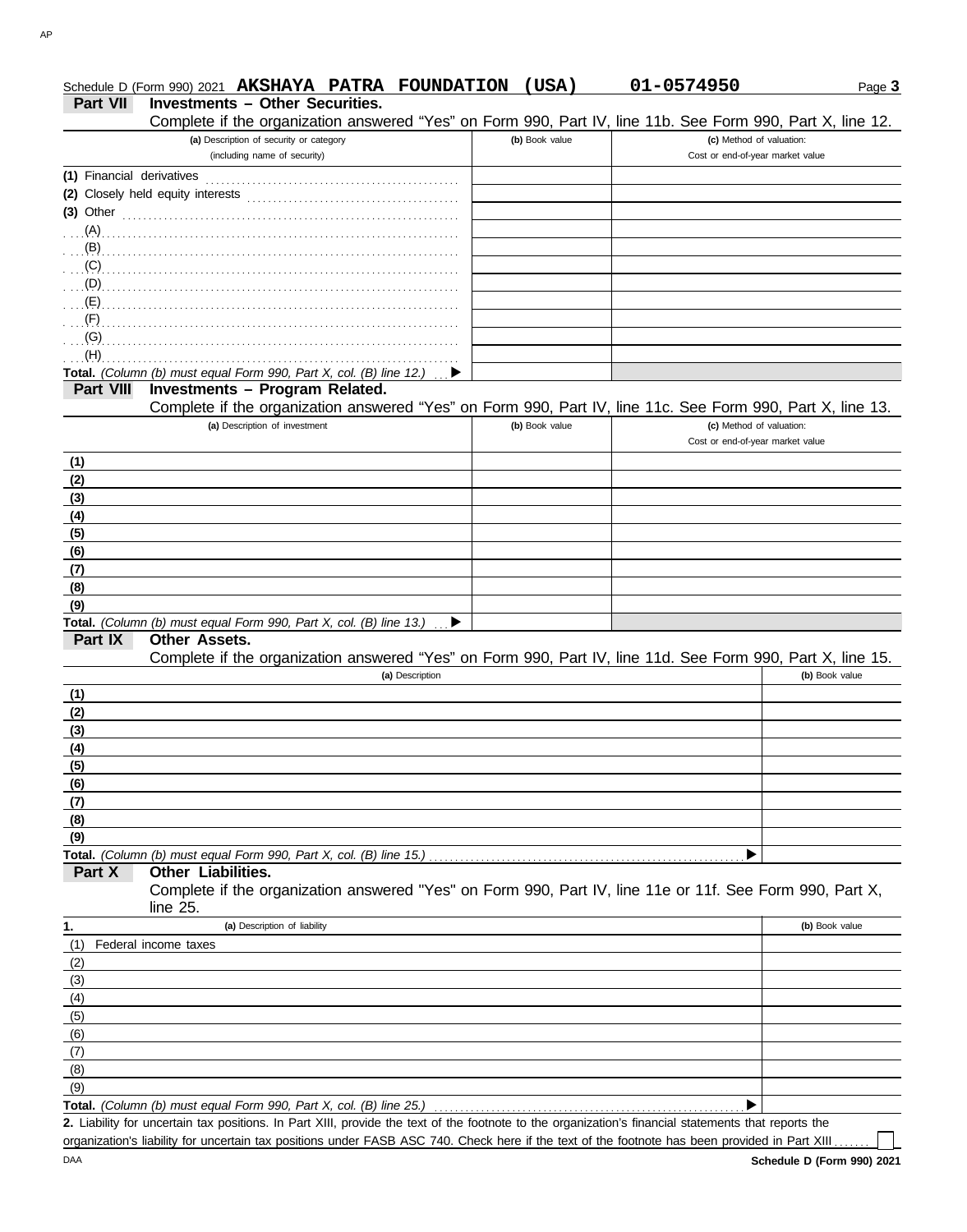|   | Schedule D (Form 990) 2021 AKSHAYA PATRA FOUNDATION (USA) 01-0574950<br>Part XI Reconciliation of Revenue per Audited Financial Statements With Revenue per Return.                                                            |                |    |    |
|---|--------------------------------------------------------------------------------------------------------------------------------------------------------------------------------------------------------------------------------|----------------|----|----|
|   | Complete if the organization answered "Yes" on Form 990, Part IV, line 12a.                                                                                                                                                    |                |    |    |
| 1 | Total revenue, gains, and other support per audited financial statements [111] [11] Total revenue, [11] Total revenue of the statements [11] Total revenue of the statements [11] Total revenue of the statements in the state |                |    | 12 |
| 2 | Amounts included on line 1 but not on Form 990, Part VIII, line 12:                                                                                                                                                            |                |    |    |
|   |                                                                                                                                                                                                                                | 2a             |    |    |
|   |                                                                                                                                                                                                                                | 2 <sub>b</sub> |    |    |
|   |                                                                                                                                                                                                                                | 2c             |    |    |
|   |                                                                                                                                                                                                                                | 2d             |    |    |
|   |                                                                                                                                                                                                                                |                | 2е |    |
| 3 |                                                                                                                                                                                                                                |                | 3  | 12 |
| 4 | Amounts included on Form 990, Part VIII, line 12, but not on line 1:                                                                                                                                                           |                |    |    |
|   | a Investment expenses not included on Form 990, Part VIII, line 7b                                                                                                                                                             | 4a             |    |    |
|   |                                                                                                                                                                                                                                | 4b.            |    |    |
|   | c Add lines 4a and 4b                                                                                                                                                                                                          |                | 4c |    |
|   |                                                                                                                                                                                                                                |                | 5  | 12 |
|   | Part XII Reconciliation of Expenses per Audited Financial Statements With Expenses per Return.                                                                                                                                 |                |    |    |

| Complete if the organization answered "Yes" on Form 990, Part IV, line 12a.                                                                                                                                                                                            |    |    |              |
|------------------------------------------------------------------------------------------------------------------------------------------------------------------------------------------------------------------------------------------------------------------------|----|----|--------------|
| 1 Total expenses and losses per audited financial statements                                                                                                                                                                                                           |    |    | 12, 146, 797 |
| 2 Amounts included on line 1 but not on Form 990, Part IX, line 25:                                                                                                                                                                                                    |    |    |              |
| a Donated services and use of facilities                                                                                                                                                                                                                               | 2a |    |              |
|                                                                                                                                                                                                                                                                        | 2b |    |              |
| c Other losses <b>contracts</b> of the losses <b>contracts</b> of the losses <b>contracts</b> of the losses <b>contracts</b> of the losses <b>contracts</b> of the losses <b>contracts</b> of the losses <b>contracts</b> of the losses <b>contracts</b> of the losses | 2c |    |              |
|                                                                                                                                                                                                                                                                        | 2d |    |              |
|                                                                                                                                                                                                                                                                        |    | 2e |              |
|                                                                                                                                                                                                                                                                        |    |    | 12, 146, 797 |
| 4 Amounts included on Form 990, Part IX, line 25, but not on line 1:                                                                                                                                                                                                   |    |    |              |
| a Investment expenses not included on Form 990, Part VIII, line 7b                                                                                                                                                                                                     | 4а |    |              |
| <b>b</b> Other (Describe in Part XIII.) <b>CONSIDENT Description Description Description Description Description Description Description Description Description Description Description Description Descri</b>                                                        | 4b |    |              |
| c Add lines 4a and 4b                                                                                                                                                                                                                                                  |    | 4c |              |
|                                                                                                                                                                                                                                                                        |    |    |              |

**Part XIII Supplemental Information.** Provide the descriptions required for Part II, lines 3, 5, and 9; Part III, lines 1a and 4; Part IV, lines 1b and 2b; Part V, line 4; Part X, line 2; Part XI, lines 2d and 4b; and Part XII, lines 2d and 4b. Also complete this part to provide any additional information.

**5** Total expenses. Add lines **3** and **4c.** *(This must equal Form 990, Part I, line 18.)* . . . . . . . . . . . . . . . . . . . . . . . . . . . . . . . . . .

PART XIII - SUPPLEMENTAL FINANCIAL INFORMATION

FOR THE YEAR ENDED DECEMBER 31, 2021, THE BOARD OF DIRECTORS APPROVED TO ACCRUED THE CHANGES IN NET ASSETS OF \$57,466 AS GRANTS TO INDIA, AND THEREBY THE CHANGES IN NET ASSETS FOR 2021 IS \$0. THE AMOUNT IS NOT TO BE TRANSFERRED TO INDIA UNTIL FURTHER APPROVAL BY THE BOARD.

. . . . . . . . . . . . . . . . . . . . . . . . . . . . . . . . . . . . . . . . . . . . . . . . . . . . . . . . . . . . . . . . . . . . . . . . . . . . . . . . . . . . . . . . . . . . . . . . . . . . . . . . . . . . . . . . . . . . . . . . . . . . . . . . . . . . . . . . . . . . . . . . . . . . . . . . . . . . . . . . .

. . . . . . . . . . . . . . . . . . . . . . . . . . . . . . . . . . . . . . . . . . . . . . . . . . . . . . . . . . . . . . . . . . . . . . . . . . . . . . . . . . . . . . . . . . . . . . . . . . . . . . . . . . . . . . . . . . . . . . . . . . . . . . . . . . . . . . . . . . . . . . . . . . . . . . . . . . . . . . . . . . . . . . . . . . . . . . . . . . . . . . . . . . . . . . . . . . . . . . . . . . . . . . . . . . . . . . . . . . . . . . . . . . . . . . . . . . . . . . . . . . . . . . . . . . . . . . . . . . . . . . . . . . . . . . . . . . . . . . . . . . . . . . . . . . . . . . . . . . . . . . . . . . . . . . . . . . . . . . . . . . . . . . . . . . . . . . . . . . . . . . . . . . . . . . . . . . . . . . . . . . . . . . . . . . . . . . . . . . . . . . . . . . . . . . . . . . . . . . . . . . . . . . . . . . . . . . . . . . . . . . . . . . . . . . . . . . . . . . . . . . . . . . . . . . . . . . . . . . . . . . . . . . . . . . . . . . . . . . . . . . . . . . . . . . . . . . . . . . . . . . . . . . . . . . . . . . . . . . . . . . . . . . . . . . . . . . . . . . . . . . . . . . . . . . . . . . . . . . . . . . . . . . . . . . . . . . . . . . . . . . . . . . . . . . . . . . . . . . . . . . . . . . . . . . . . . . . . . . . . . . . . . . . . . . . . . . . . . . . . . . . . . . . . . . . . . . . . . . . . . . . . . . . . . . . . . . . . . . . . . . . . . . . . . . . . . . . . . . . . . . . . . . . . . . . . . . . . . . . . . . . . . . . . . . . . . . . . . . . . . . . . . . . . . . . . . . . . . . . . . . . . . . . . . . . . . . . . . . . . . . . . . . . . . . . . . . . . . . . . . . . . . . . . . . . . . . . . . . . . . . . . . . . . . . . . . . . . . . . . . . . . . . . . . . . . . . . . . . . . . . . . . . . . . . . . . . . . . . . . . . . . . . . . . . . . . . . . . . . . . . . . . . . . . . . . . . . . . . . . . . . . . . . . . . . . . . . . . . . . . . . . . . . . . . . . . . . . . . . . . . . . . .

**5 12,146,797**

Page **4**

**12,146,797**

**12,146,797**

**12,146,797**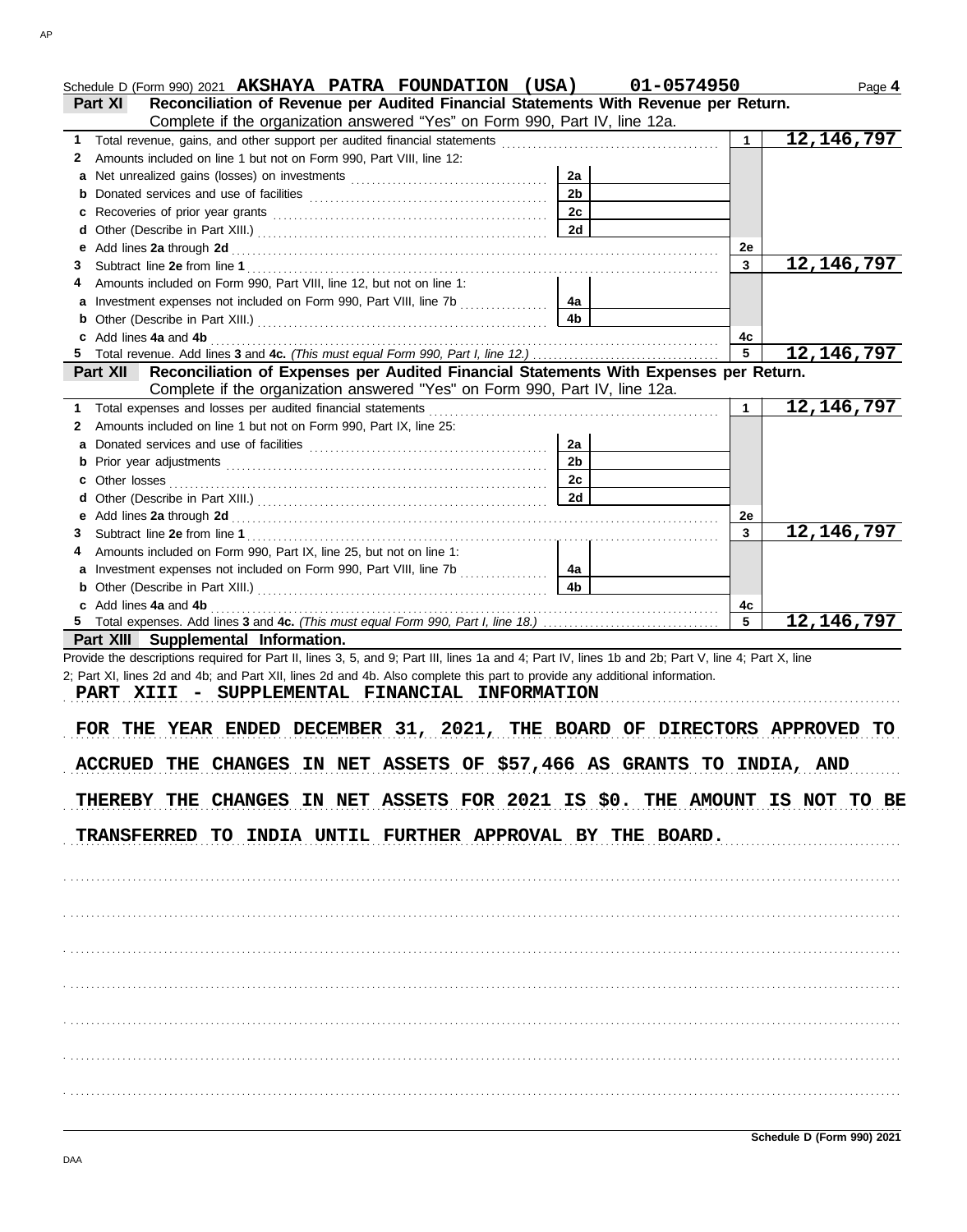|                                                |  | Schedule D (Form 990) 2021 AKSHAYA PATRA FOUNDATION (USA) | 01-0574950 | Page 5 |
|------------------------------------------------|--|-----------------------------------------------------------|------------|--------|
| Part XIII Supplemental Information (continued) |  |                                                           |            |        |
|                                                |  |                                                           |            |        |
|                                                |  |                                                           |            |        |
|                                                |  |                                                           |            |        |
|                                                |  |                                                           |            |        |
|                                                |  |                                                           |            |        |
|                                                |  |                                                           |            |        |
|                                                |  |                                                           |            |        |
|                                                |  |                                                           |            |        |
|                                                |  |                                                           |            |        |
|                                                |  |                                                           |            |        |
|                                                |  |                                                           |            |        |
|                                                |  |                                                           |            |        |
|                                                |  |                                                           |            |        |
|                                                |  |                                                           |            |        |
|                                                |  |                                                           |            |        |
|                                                |  |                                                           |            |        |
|                                                |  |                                                           |            |        |
|                                                |  |                                                           |            |        |
|                                                |  |                                                           |            |        |
|                                                |  |                                                           |            |        |
|                                                |  |                                                           |            |        |
|                                                |  |                                                           |            |        |
|                                                |  |                                                           |            |        |
|                                                |  |                                                           |            |        |
|                                                |  |                                                           |            |        |
|                                                |  |                                                           |            |        |
|                                                |  |                                                           |            |        |
|                                                |  |                                                           |            |        |
|                                                |  |                                                           |            |        |
|                                                |  |                                                           |            |        |
|                                                |  |                                                           |            |        |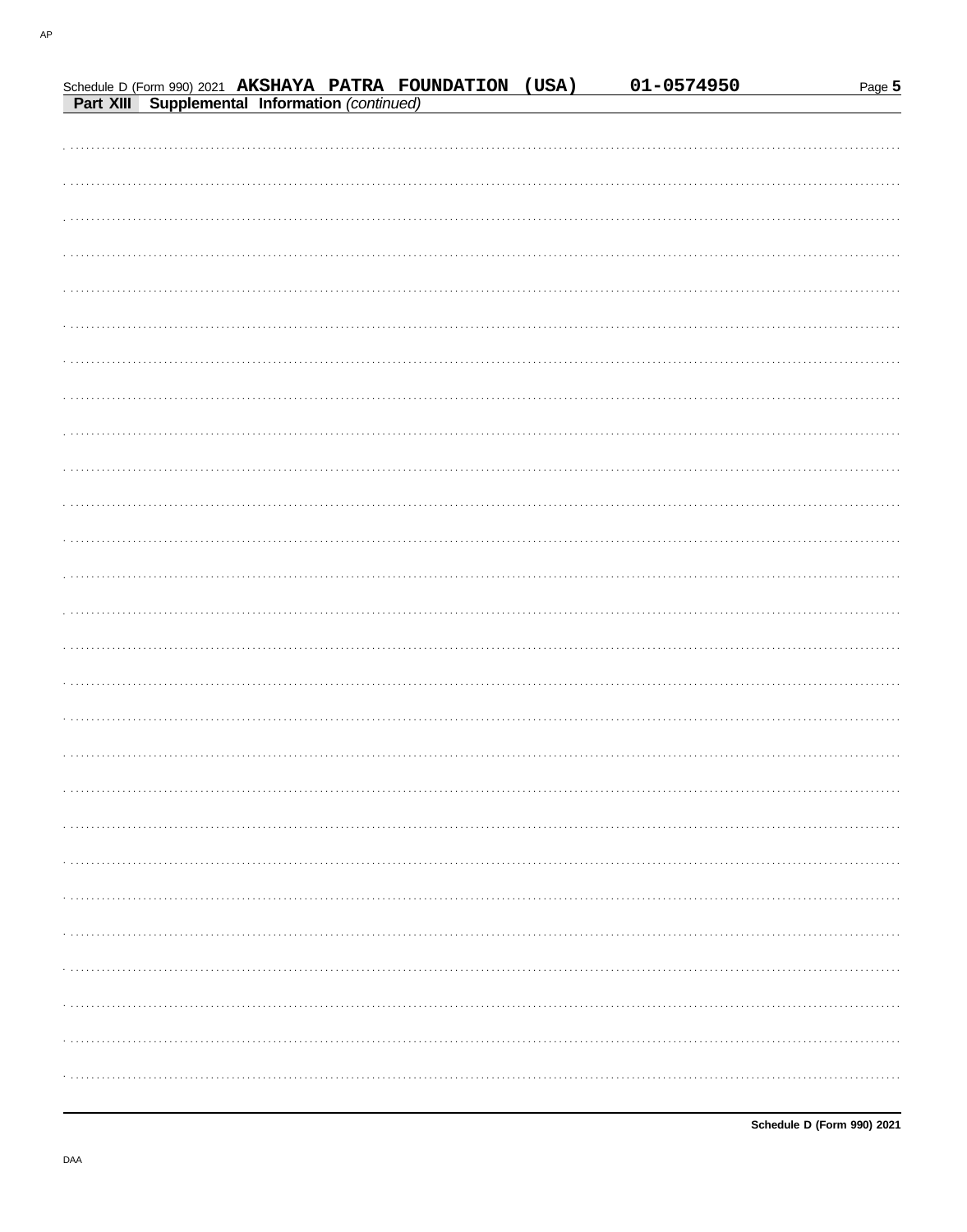| <b>SCHEDULE F</b><br>(Form 990)                      |                                           |                                                                                           | <b>Statement of Activities Outside the United States</b><br>> Complete if the organization answered "Yes" on Form 990, Part IV, line 14b, 15, or 16.                                                                 |                                                                                                                 |                                | OMB No. 1545-0047                                                 |
|------------------------------------------------------|-------------------------------------------|-------------------------------------------------------------------------------------------|----------------------------------------------------------------------------------------------------------------------------------------------------------------------------------------------------------------------|-----------------------------------------------------------------------------------------------------------------|--------------------------------|-------------------------------------------------------------------|
| Department of the Treasury                           |                                           |                                                                                           | Attach to Form 990.                                                                                                                                                                                                  |                                                                                                                 |                                | <b>Open to Public</b>                                             |
| Internal Revenue Service<br>Name of the organization |                                           |                                                                                           | Go to www.irs.gov/Form990 for instructions and the latest information.                                                                                                                                               |                                                                                                                 | Employer identification number | <b>Inspection</b>                                                 |
| Part I                                               |                                           |                                                                                           | AKSHAYA PATRA FOUNDATION (USA)<br>General Information on Activities Outside the United States. Complete if the organization answered "Yes" on                                                                        |                                                                                                                 | 01-0574950                     |                                                                   |
|                                                      | Form 990, Part IV, line 14b.              |                                                                                           |                                                                                                                                                                                                                      |                                                                                                                 |                                |                                                                   |
| 1.                                                   |                                           |                                                                                           | For grantmakers. Does the organization maintain records to substantiate the amount of its grants and<br>other assistance, the grantees' eligibility for the grants or assistance, and the selection criteria used to |                                                                                                                 |                                | $ X $ Yes $ $<br>No                                               |
| outside the United States.                           |                                           |                                                                                           | 2 For grantmakers. Describe in Part V the organization's procedures for monitoring the use of its grants and other assistance                                                                                        |                                                                                                                 |                                |                                                                   |
| 3                                                    |                                           |                                                                                           | Activities per Region. (The following Part I, line 3 table can be duplicated if additional space is needed.)                                                                                                         |                                                                                                                 |                                |                                                                   |
| (a) Region                                           | (b) Number<br>of offices in<br>the region | (c) Number of<br>employees,<br>agents, and<br>independent<br>contractors<br>in the region | (d) Activities conducted in the<br>region (by type) (such as,<br>fundraising, program services,<br>investments, grants to recipients<br>located in the region)                                                       | (e) If activity listed in (d) is<br>a program service,<br>describe specific type of<br>service(s) in the region |                                | (f) Total<br>expenditures for<br>and investments<br>in the region |
| SOUTH ASIA<br>(1)                                    |                                           |                                                                                           | PROGRAM SERVICE                                                                                                                                                                                                      | <b>FOOD FOR CHILDREN</b>                                                                                        |                                | 10,689,899                                                        |
| (2)                                                  |                                           |                                                                                           |                                                                                                                                                                                                                      |                                                                                                                 |                                |                                                                   |
| (3)                                                  |                                           |                                                                                           |                                                                                                                                                                                                                      |                                                                                                                 |                                |                                                                   |
| (4)                                                  |                                           |                                                                                           |                                                                                                                                                                                                                      |                                                                                                                 |                                |                                                                   |
| (5)                                                  |                                           |                                                                                           |                                                                                                                                                                                                                      |                                                                                                                 |                                |                                                                   |
| (6)                                                  |                                           |                                                                                           |                                                                                                                                                                                                                      |                                                                                                                 |                                |                                                                   |
| (7)                                                  |                                           |                                                                                           |                                                                                                                                                                                                                      |                                                                                                                 |                                |                                                                   |
| (8)                                                  |                                           |                                                                                           |                                                                                                                                                                                                                      |                                                                                                                 |                                |                                                                   |
|                                                      |                                           |                                                                                           |                                                                                                                                                                                                                      |                                                                                                                 |                                |                                                                   |
| <u>(9)</u>                                           |                                           |                                                                                           |                                                                                                                                                                                                                      |                                                                                                                 |                                |                                                                   |
| (10)                                                 |                                           |                                                                                           |                                                                                                                                                                                                                      |                                                                                                                 |                                |                                                                   |
| (11)                                                 |                                           |                                                                                           |                                                                                                                                                                                                                      |                                                                                                                 |                                |                                                                   |
| (12)                                                 |                                           |                                                                                           |                                                                                                                                                                                                                      |                                                                                                                 |                                |                                                                   |
| (13)                                                 |                                           |                                                                                           |                                                                                                                                                                                                                      |                                                                                                                 |                                |                                                                   |
| (14)                                                 |                                           |                                                                                           |                                                                                                                                                                                                                      |                                                                                                                 |                                |                                                                   |
| (15)                                                 |                                           |                                                                                           |                                                                                                                                                                                                                      |                                                                                                                 |                                |                                                                   |
| (16)                                                 |                                           |                                                                                           |                                                                                                                                                                                                                      |                                                                                                                 |                                |                                                                   |
| (17)<br>3a Subtotal                                  |                                           |                                                                                           |                                                                                                                                                                                                                      |                                                                                                                 |                                | 10,689,899                                                        |
| <b>b</b> Total from continuation<br>sheets to Part I |                                           |                                                                                           |                                                                                                                                                                                                                      |                                                                                                                 |                                |                                                                   |
| c Totals (add<br>lines 3a and 3b)                    |                                           |                                                                                           |                                                                                                                                                                                                                      |                                                                                                                 |                                | 10,689,899                                                        |

For Paperwork Reduction Act Notice, see the Instructions for Form 990. DAA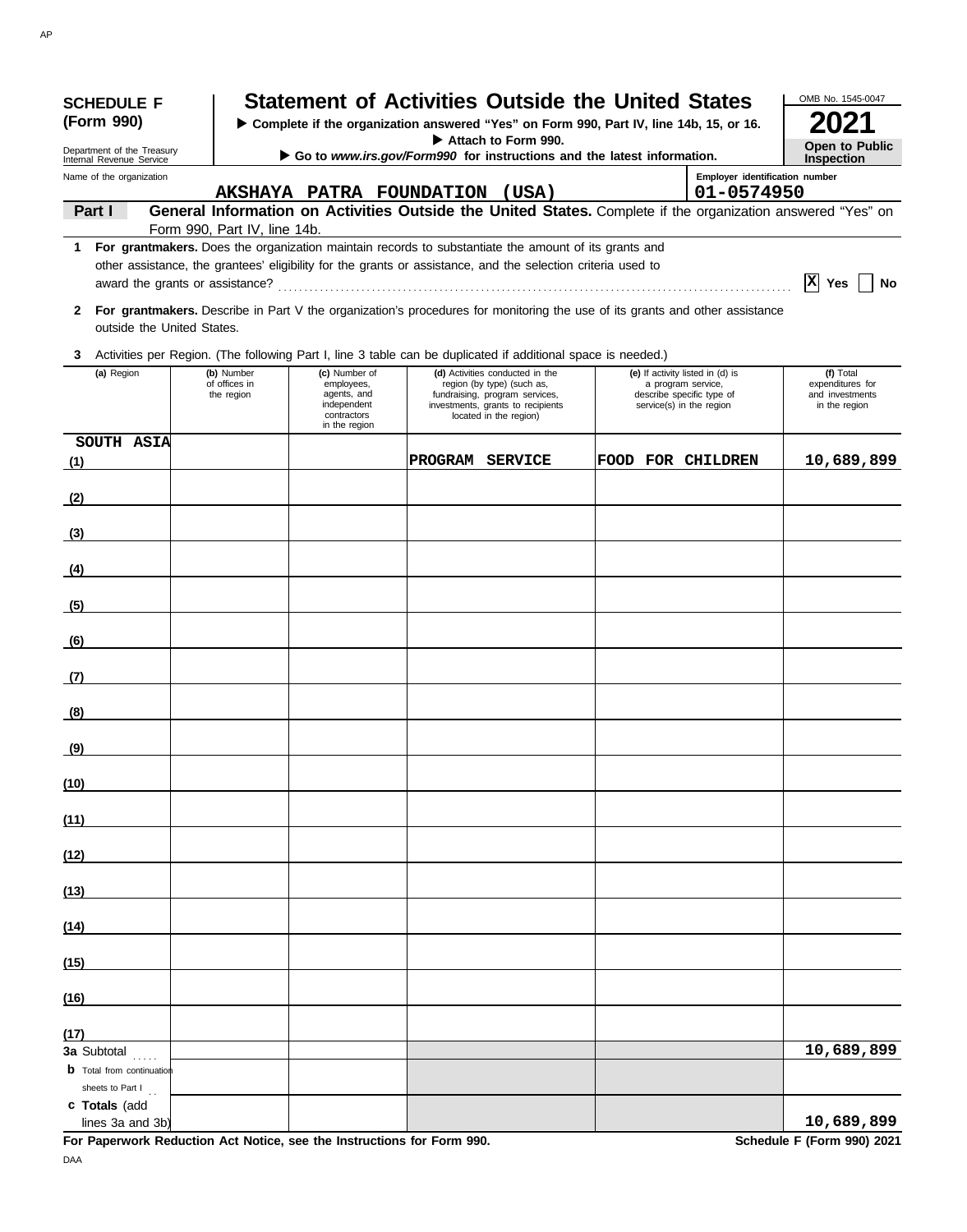## Schedule F (Form 990) 2021 Page **2 AKSHAYA PATRA FOUNDATION (USA) 01-0574950**

**Part II Grants and Other Assistance to Organizations or Entities Outside the United States.** Complete if the organization answered "Yes" on Form 990, Part IV, line 15, for any recipient who received more than \$5,000. Part II can be duplicated if additional space is needed.

| (i) Method of<br>valuation<br>$\mathbf 1$<br>(a) Name of<br>(b) IRS code<br>(c) Region<br>(d) Purpose of<br>(e) Amount of<br>(f) Manner of<br>(h) Description<br>(g) Amount of<br>(book, FMV,<br>organization<br>section and EIN<br>cash grant<br>cash<br>noncash<br>of noncash assistance<br>grant<br>appraisal, other)<br>(if applicable)<br>disbursement<br>assistance<br>10,689,899<br><b>GRANT</b><br>WIRE<br><b>FMV</b><br>(1) |  |
|--------------------------------------------------------------------------------------------------------------------------------------------------------------------------------------------------------------------------------------------------------------------------------------------------------------------------------------------------------------------------------------------------------------------------------------|--|
|                                                                                                                                                                                                                                                                                                                                                                                                                                      |  |
|                                                                                                                                                                                                                                                                                                                                                                                                                                      |  |
|                                                                                                                                                                                                                                                                                                                                                                                                                                      |  |
| (2)                                                                                                                                                                                                                                                                                                                                                                                                                                  |  |
| (3)                                                                                                                                                                                                                                                                                                                                                                                                                                  |  |
| (4)                                                                                                                                                                                                                                                                                                                                                                                                                                  |  |
| (5)                                                                                                                                                                                                                                                                                                                                                                                                                                  |  |
| (6)                                                                                                                                                                                                                                                                                                                                                                                                                                  |  |
| (7)                                                                                                                                                                                                                                                                                                                                                                                                                                  |  |
|                                                                                                                                                                                                                                                                                                                                                                                                                                      |  |
| (8)                                                                                                                                                                                                                                                                                                                                                                                                                                  |  |
| (9)                                                                                                                                                                                                                                                                                                                                                                                                                                  |  |
| (10)                                                                                                                                                                                                                                                                                                                                                                                                                                 |  |
| (11)                                                                                                                                                                                                                                                                                                                                                                                                                                 |  |
| (12)                                                                                                                                                                                                                                                                                                                                                                                                                                 |  |
| (13)                                                                                                                                                                                                                                                                                                                                                                                                                                 |  |
| (14)                                                                                                                                                                                                                                                                                                                                                                                                                                 |  |
| (15)                                                                                                                                                                                                                                                                                                                                                                                                                                 |  |
|                                                                                                                                                                                                                                                                                                                                                                                                                                      |  |
| (16)<br>2 Enter total number of recipient organizations listed above that are recognized as charities by the foreign country, recognized as a tax                                                                                                                                                                                                                                                                                    |  |
| $\mathbf{1}$                                                                                                                                                                                                                                                                                                                                                                                                                         |  |
|                                                                                                                                                                                                                                                                                                                                                                                                                                      |  |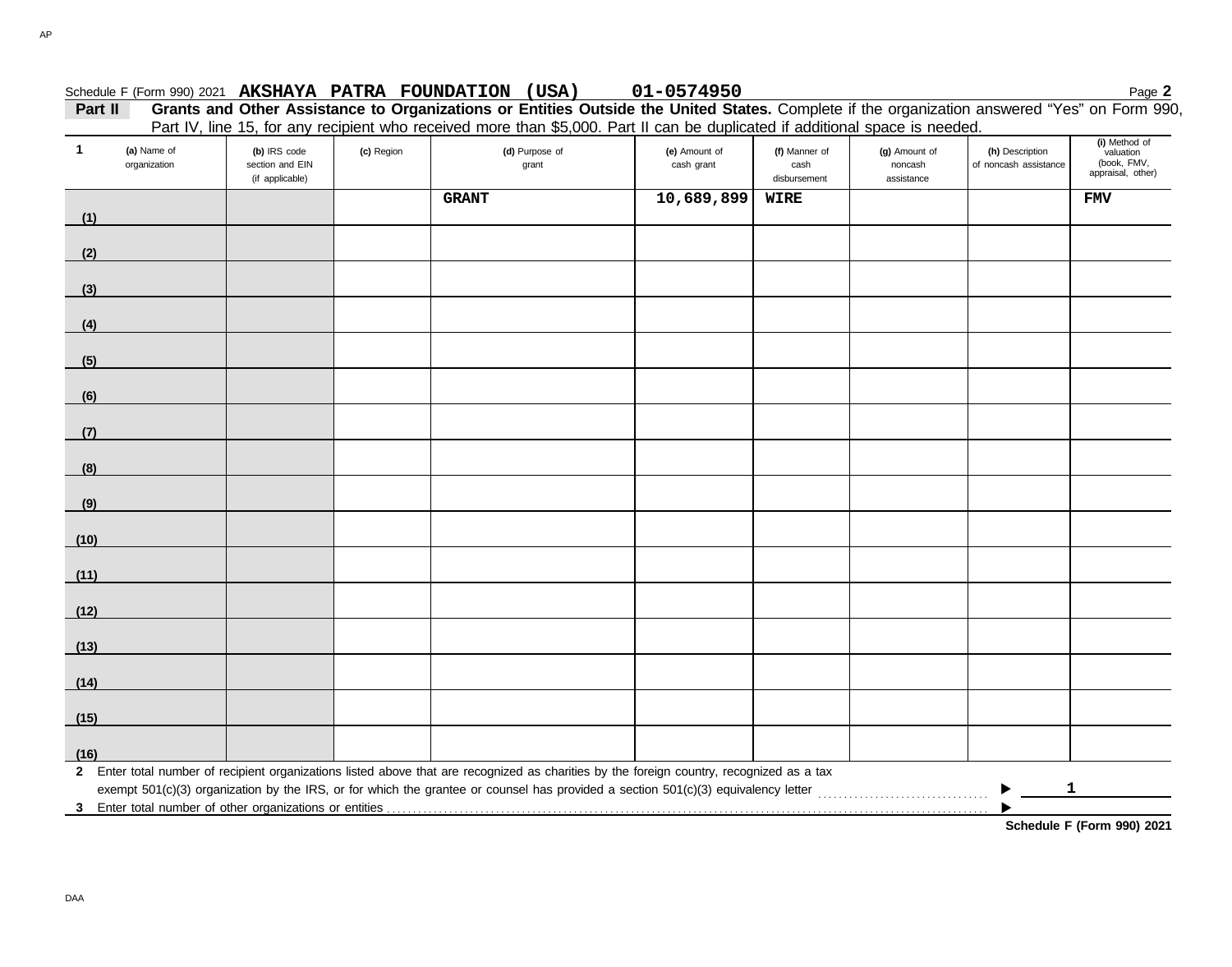## Schedule F (Form 990) 2021 Page **3 AKSHAYA PATRA FOUNDATION (USA) 01-0574950**

**Part III Grants and Other Assistance to Individuals Outside the United States.** Complete if the organization answered "Yes" on Form 990, Part IV, line 16. Part III can be duplicated if additional space is needed.

|      | Part in can be duplicated if additional space is needed.                                                             |            |                             |                             |                                       |                                        |                                          |                                                                |
|------|----------------------------------------------------------------------------------------------------------------------|------------|-----------------------------|-----------------------------|---------------------------------------|----------------------------------------|------------------------------------------|----------------------------------------------------------------|
|      | (a) Type of grant or assistance                                                                                      | (b) Region | (c) Number of<br>recipients | (d) Amount of<br>cash grant | (e) Manner of<br>cash<br>disbursement | (f) Amount of<br>noncash<br>assistance | (g) Description<br>of noncash assistance | (h) Method of<br>valuation<br>(book, FMV,<br>appraisal, other) |
| (1)  |                                                                                                                      |            |                             |                             |                                       |                                        |                                          |                                                                |
| (2)  | <u> 1980 - Johann Barbara, martxa al</u>                                                                             |            |                             |                             |                                       |                                        |                                          |                                                                |
| (3)  |                                                                                                                      |            |                             |                             |                                       |                                        |                                          |                                                                |
| (4)  | <u> 1989 - Johann Barn, mars eta bat erroman erroman erroman erroman erroman erroman erroman erroman erroman err</u> |            |                             |                             |                                       |                                        |                                          |                                                                |
| (5)  |                                                                                                                      |            |                             |                             |                                       |                                        |                                          |                                                                |
| (6)  |                                                                                                                      |            |                             |                             |                                       |                                        |                                          |                                                                |
| (7)  | and the control of the control of the                                                                                |            |                             |                             |                                       |                                        |                                          |                                                                |
| (8)  |                                                                                                                      |            |                             |                             |                                       |                                        |                                          |                                                                |
|      |                                                                                                                      |            |                             |                             |                                       |                                        |                                          |                                                                |
| (9)  |                                                                                                                      |            |                             |                             |                                       |                                        |                                          |                                                                |
| (10) | <u> 1986 - Jan Stein Stein Stein Stein Stein Stein Stein Stein Stein Stein Stein Stein Stein Stein Stein Stein S</u> |            |                             |                             |                                       |                                        |                                          |                                                                |
| (11) |                                                                                                                      |            |                             |                             |                                       |                                        |                                          |                                                                |
| (12) |                                                                                                                      |            |                             |                             |                                       |                                        |                                          |                                                                |
| (13) |                                                                                                                      |            |                             |                             |                                       |                                        |                                          |                                                                |
| (14) |                                                                                                                      |            |                             |                             |                                       |                                        |                                          |                                                                |
| (15) |                                                                                                                      |            |                             |                             |                                       |                                        |                                          |                                                                |
| (16) |                                                                                                                      |            |                             |                             |                                       |                                        |                                          |                                                                |
| (17) |                                                                                                                      |            |                             |                             |                                       |                                        |                                          |                                                                |
| (18) |                                                                                                                      |            |                             |                             |                                       |                                        |                                          |                                                                |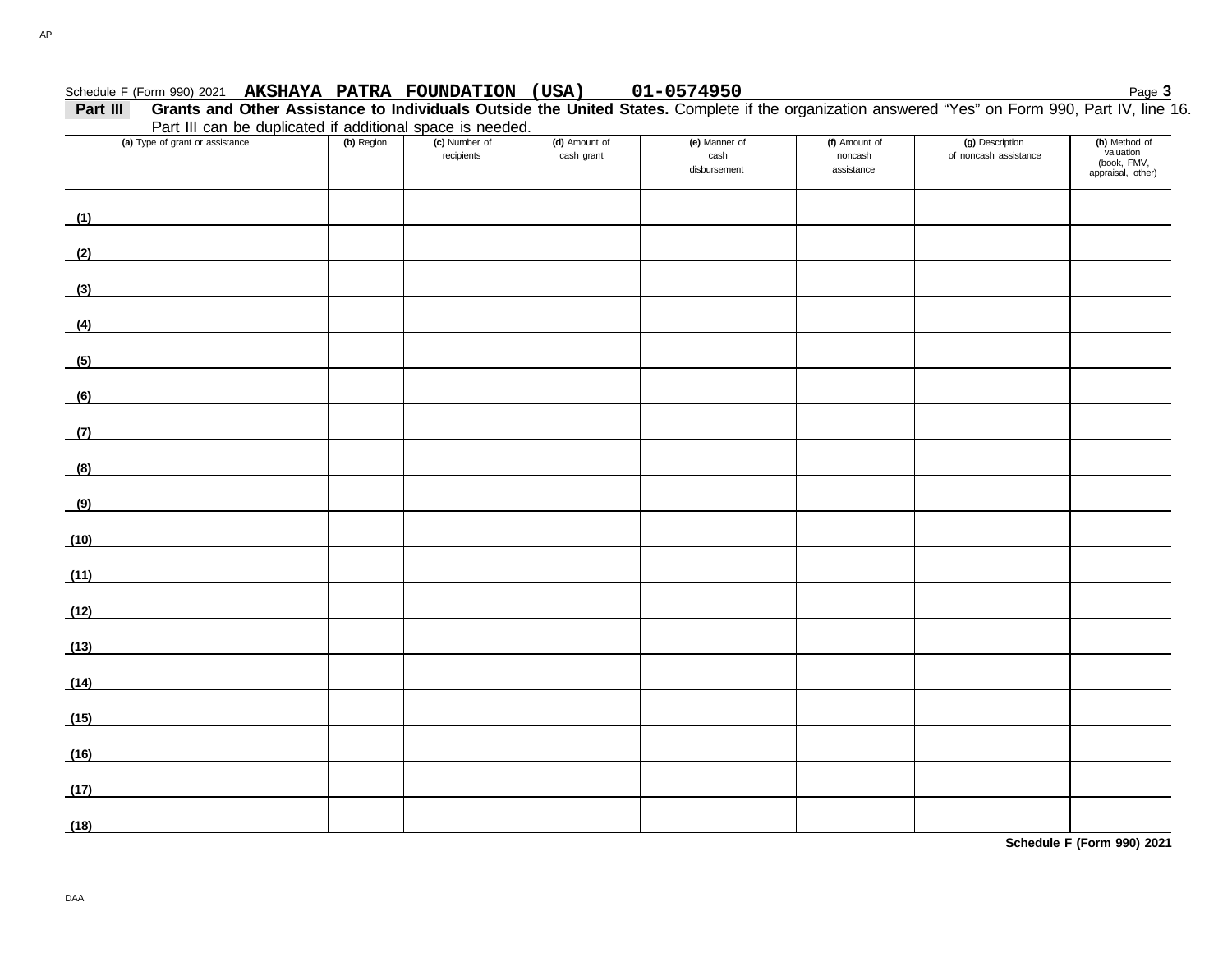| Schedule F (Form 990) 2021             |  | AKSHAYA PATRA FOUNDATION | (USA, | 01-0574950 | Page |
|----------------------------------------|--|--------------------------|-------|------------|------|
| <b>Part IV</b><br><b>Foreign Forms</b> |  |                          |       |            |      |

|   | Was the organization a U.S. transferor of property to a foreign corporation during the tax year? If "Yes,"<br>the organization may be required to file Form 926, Return by a U.S. Transferor of Property to a Foreign<br>Corporation (see Instructions for Form 926) Material Corporation (see Instruction of See Instructions for Form 926)                                                                                                        | Yes | No |
|---|-----------------------------------------------------------------------------------------------------------------------------------------------------------------------------------------------------------------------------------------------------------------------------------------------------------------------------------------------------------------------------------------------------------------------------------------------------|-----|----|
| 2 | Did the organization have an interest in a foreign trust during the tax year? If "Yes," the organization may<br>be required to separately file Form 3520, Annual Return To Report Transactions With Foreign Trusts and<br>Receipt of Certain Foreign Gifts, and/or Form 3520-A, Annual Information Return of Foreign Trust With a<br>U.S. Owner (see Instructions for Forms 3520 and 3520-A; don't file with Form 990) [[[[[[[[[[[[[[[[[[[[[[[[[[[[ | Yes | No |
| 3 | Did the organization have an ownership interest in a foreign corporation during the tax year? If "Yes,"<br>the organization may be required to file Form 5471, Information Return of U.S. Persons With Respect to<br>Certain Foreign Corporations (see Instructions for Form 5471) [[20] Cartain Corporation Corporations (see Instructions for Form 5471) [[20] Cartain Corporations Corporations (see Instructions of Termin 2011 of Termin 2012  | Yes | No |
| 4 | Was the organization a direct or indirect shareholder of a passive foreign investment company or a<br>qualified electing fund during the tax year? If "Yes," the organization may be required to file Form 8621,<br>Information Return by a Shareholder of a Passive Foreign Investment Company or Qualified Electing                                                                                                                               | Yes | No |
| 5 | Did the organization have an ownership interest in a foreign partnership during the tax year? If "Yes,"<br>the organization may be required to file Form 8865, Return of U.S. Persons With Respect to Certain<br>Foreign Partnerships (see Instructions for Form 8865) [11] Conserved Conserved Partners Partnerships (see Instructions for Form 8865)                                                                                              | Yes | No |
| 6 | Did the organization have any operations in or related to any boycotting countries during the tax year? If<br>"Yes," the organization may be required to separately file Form 5713, International Boycott Report (see                                                                                                                                                                                                                               | Yes | Nο |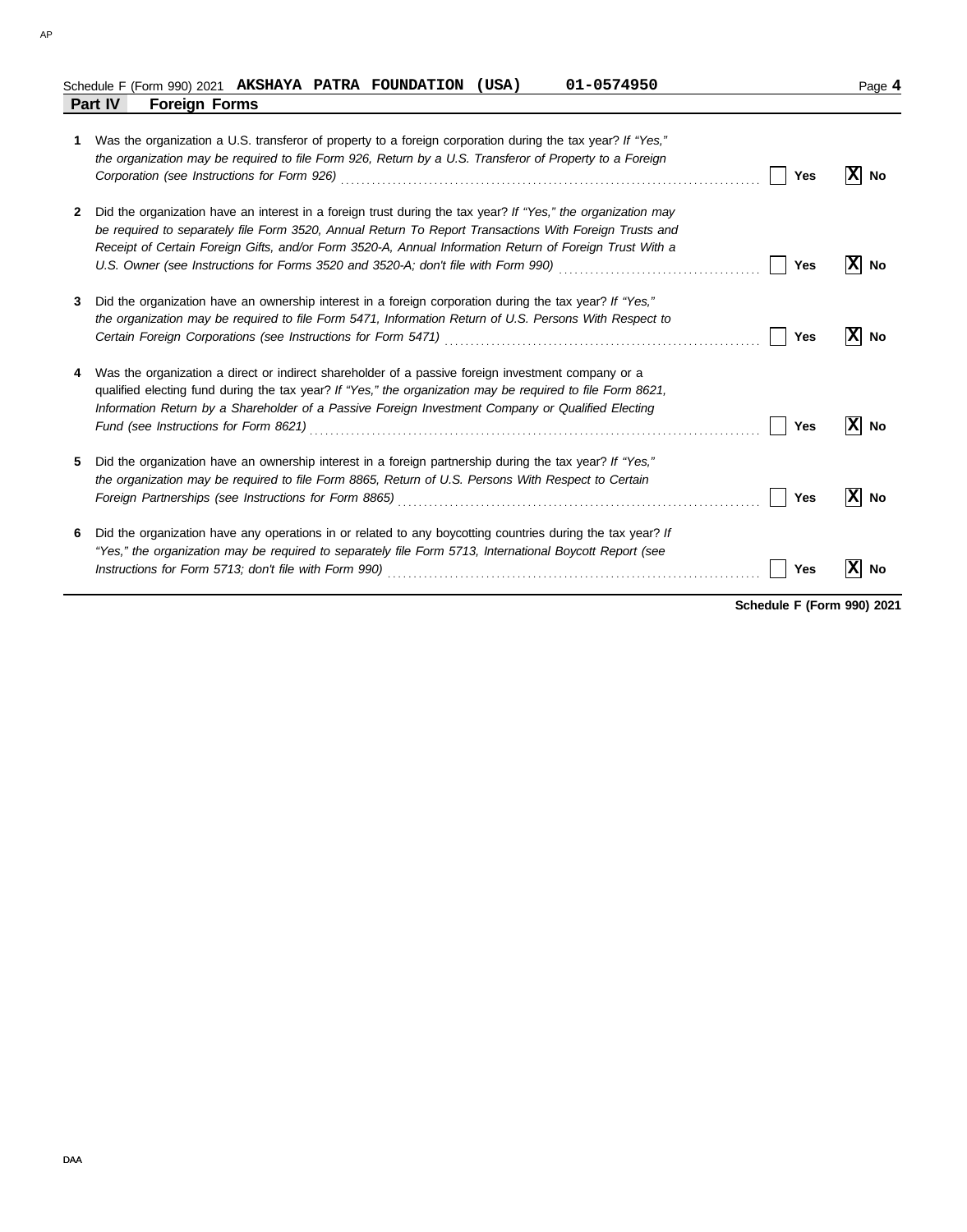Part V

**REGION** 

SOUTH ASIA

Schedule F (Form 990) 2021 AKSHAYA PATRA FOUNDATION (USA)

Supplemental Information

information. See instructions.

|   |  |  |                         | PART V - ADDITIONAL INFORMATION |  |                                                                           |  |  |  |
|---|--|--|-------------------------|---------------------------------|--|---------------------------------------------------------------------------|--|--|--|
|   |  |  |                         |                                 |  | PURPOSE OF GRANT: TO CONSTRUCT FACILITIES, PURCHASE EQUIPMENT AND FOOD IN |  |  |  |
|   |  |  | ORDER TO FEED CHILDREN. |                                 |  |                                                                           |  |  |  |
|   |  |  |                         |                                 |  |                                                                           |  |  |  |
|   |  |  |                         |                                 |  |                                                                           |  |  |  |
|   |  |  |                         |                                 |  |                                                                           |  |  |  |
|   |  |  |                         |                                 |  |                                                                           |  |  |  |
|   |  |  |                         |                                 |  |                                                                           |  |  |  |
|   |  |  |                         |                                 |  |                                                                           |  |  |  |
|   |  |  |                         |                                 |  |                                                                           |  |  |  |
|   |  |  |                         |                                 |  |                                                                           |  |  |  |
|   |  |  |                         |                                 |  |                                                                           |  |  |  |
|   |  |  |                         |                                 |  |                                                                           |  |  |  |
|   |  |  |                         |                                 |  |                                                                           |  |  |  |
|   |  |  |                         |                                 |  |                                                                           |  |  |  |
|   |  |  |                         |                                 |  |                                                                           |  |  |  |
|   |  |  |                         |                                 |  |                                                                           |  |  |  |
|   |  |  |                         |                                 |  |                                                                           |  |  |  |
|   |  |  |                         |                                 |  |                                                                           |  |  |  |
|   |  |  |                         |                                 |  |                                                                           |  |  |  |
| . |  |  |                         |                                 |  |                                                                           |  |  |  |

01-0574950

 $$10,689,899$  \$

Provide the information required by Part I, line 2 (monitoring of funds); Part I, line 3, column (f) (accounting method; amounts of investments vs. expenditures per region); Part II, line 1 (accounting method); Part III (accounting method); and Part III, column (c) (estimated number of recipients), as applicable. Also complete this part to provide any additional

PART I, LINE 3 - ACTIVITIES PER REGION

EXPENDITURES

 $\overline{0}$ 

**INVESTMENTS**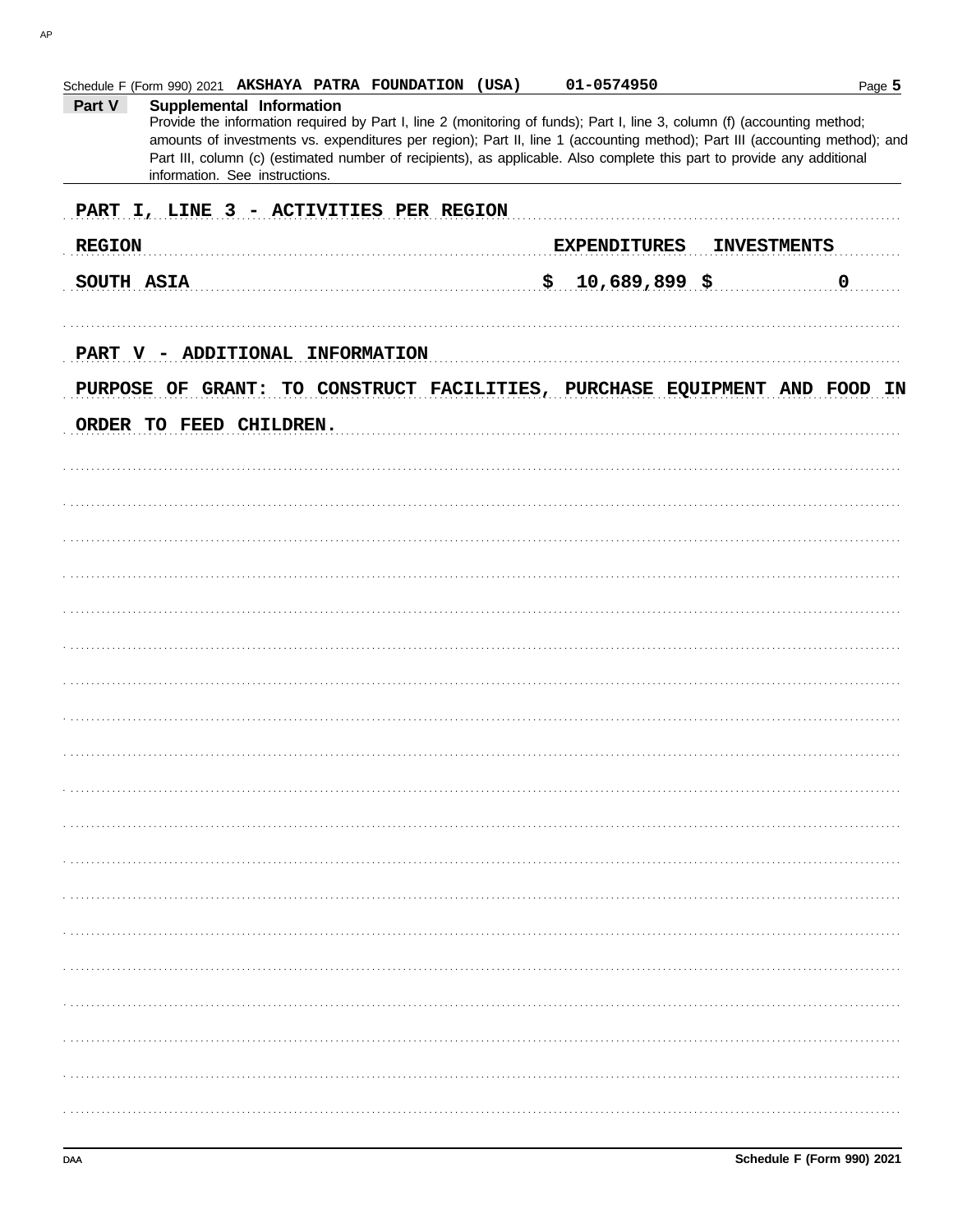| <b>SCHEDULE G</b>                                    | Supplemental Information Regarding Fundraising or Gaming Activities                                                                                                                                                                      |                                    |                                            |                                                                               |                                                      | OMB No. 1545-0047                |
|------------------------------------------------------|------------------------------------------------------------------------------------------------------------------------------------------------------------------------------------------------------------------------------------------|------------------------------------|--------------------------------------------|-------------------------------------------------------------------------------|------------------------------------------------------|----------------------------------|
| (Form 990)                                           | Complete if the organization answered "Yes" on Form 990, Part IV, line 17, 18, or 19, or if the                                                                                                                                          |                                    |                                            | organization entered more than \$15,000 on Form 990-EZ, line 6a.              |                                                      |                                  |
| Department of the Treasury                           |                                                                                                                                                                                                                                          | Attach to Form 990 or Form 990-EZ. |                                            |                                                                               |                                                      | Open to Public                   |
| Internal Revenue Service<br>Name of the organization | AKSHAYA PATRA FOUNDATION                                                                                                                                                                                                                 |                                    | (USA)                                      | Go to <i>www.irs.gov/Form990</i> for instructions and the latest information. | Employer identification number<br>01-0574950         | Inspection                       |
| Part I                                               | Fundraising Activities. Complete if the organization answered "Yes" on Form 990, Part IV, line 17.                                                                                                                                       |                                    |                                            |                                                                               |                                                      |                                  |
|                                                      | Form 990-EZ filers are not required to complete this part.                                                                                                                                                                               |                                    |                                            |                                                                               |                                                      |                                  |
|                                                      | 1 Indicate whether the organization raised funds through any of the following activities. Check all that apply.                                                                                                                          |                                    |                                            |                                                                               |                                                      |                                  |
| Mail solicitations<br>a                              |                                                                                                                                                                                                                                          | e                                  |                                            | Solicitation of non-government grants                                         |                                                      |                                  |
| Internet and email solicitations<br>b                |                                                                                                                                                                                                                                          |                                    |                                            | Solicitation of government grants                                             |                                                      |                                  |
| Phone solicitations<br>c                             |                                                                                                                                                                                                                                          | Special fundraising events<br>g    |                                            |                                                                               |                                                      |                                  |
| In-person solicitations<br>d                         |                                                                                                                                                                                                                                          |                                    |                                            |                                                                               |                                                      |                                  |
|                                                      | 2a Did the organization have a written or oral agreement with any individual (including officers, directors, trustees,<br>or key employees listed in Form 990, Part VII) or entity in connection with professional fundraising services? |                                    |                                            |                                                                               |                                                      | No<br>Yes                        |
|                                                      | <b>b</b> If "Yes," list the 10 highest paid individuals or entities (fundraisers) pursuant to agreements under which the fundraiser is to be<br>compensated at least \$5,000 by the organization.                                        |                                    |                                            |                                                                               |                                                      |                                  |
|                                                      |                                                                                                                                                                                                                                          |                                    | (iii) Did fund-<br>raiser have             |                                                                               | (v) Amount paid to                                   | (vi) Amount paid to              |
|                                                      | (i) Name and address of individual<br>or entity (fundraiser)                                                                                                                                                                             | (ii) Activity                      | custody or<br>control of<br>contributions? | (iv) Gross receipts<br>from activity                                          | (or retained by)<br>fundraiser listed in<br>col. (i) | (or retained by)<br>organization |
|                                                      |                                                                                                                                                                                                                                          |                                    | Yes No                                     |                                                                               |                                                      |                                  |
|                                                      |                                                                                                                                                                                                                                          |                                    |                                            |                                                                               |                                                      |                                  |
| $\mathbf{2}$                                         |                                                                                                                                                                                                                                          |                                    |                                            |                                                                               |                                                      |                                  |
| 3                                                    |                                                                                                                                                                                                                                          |                                    |                                            |                                                                               |                                                      |                                  |
|                                                      |                                                                                                                                                                                                                                          |                                    |                                            |                                                                               |                                                      |                                  |
| 4                                                    |                                                                                                                                                                                                                                          |                                    |                                            |                                                                               |                                                      |                                  |
| 5                                                    |                                                                                                                                                                                                                                          |                                    |                                            |                                                                               |                                                      |                                  |
|                                                      |                                                                                                                                                                                                                                          |                                    |                                            |                                                                               |                                                      |                                  |
|                                                      |                                                                                                                                                                                                                                          |                                    |                                            |                                                                               |                                                      |                                  |
| 7                                                    |                                                                                                                                                                                                                                          |                                    |                                            |                                                                               |                                                      |                                  |
| 8                                                    |                                                                                                                                                                                                                                          |                                    |                                            |                                                                               |                                                      |                                  |
| 9                                                    |                                                                                                                                                                                                                                          |                                    |                                            |                                                                               |                                                      |                                  |
|                                                      |                                                                                                                                                                                                                                          |                                    |                                            |                                                                               |                                                      |                                  |
| 10                                                   |                                                                                                                                                                                                                                          |                                    |                                            |                                                                               |                                                      |                                  |
| Total                                                |                                                                                                                                                                                                                                          |                                    |                                            |                                                                               |                                                      |                                  |
| 3<br>registration or licensing.                      | List all states in which the organization is registered or licensed to solicit contributions or has been notified it is exempt from                                                                                                      |                                    |                                            |                                                                               |                                                      |                                  |
|                                                      |                                                                                                                                                                                                                                          |                                    |                                            |                                                                               |                                                      |                                  |
|                                                      |                                                                                                                                                                                                                                          |                                    |                                            |                                                                               |                                                      |                                  |
|                                                      |                                                                                                                                                                                                                                          |                                    |                                            |                                                                               |                                                      |                                  |
|                                                      |                                                                                                                                                                                                                                          |                                    |                                            |                                                                               |                                                      |                                  |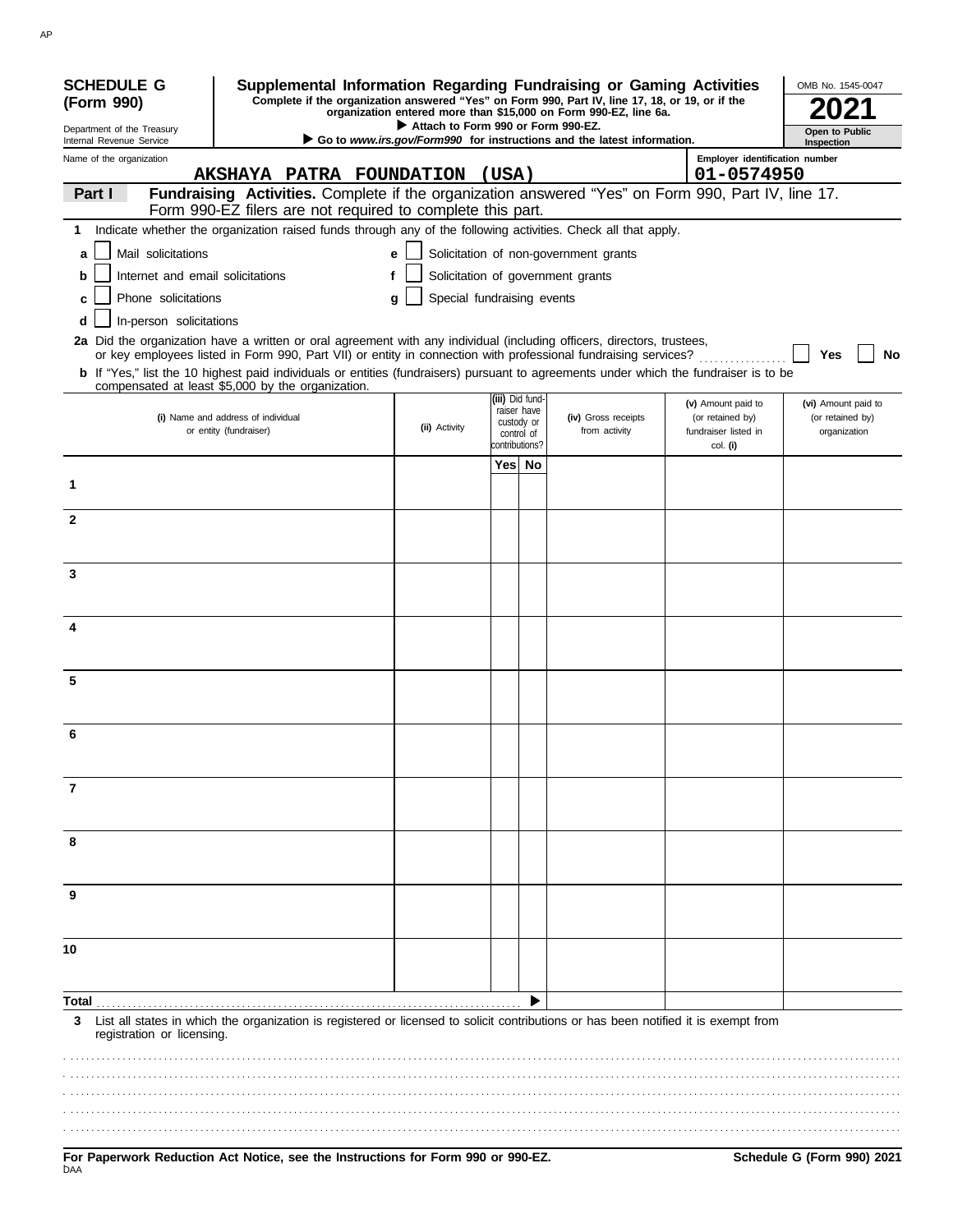|          | gross receipts greater than \$5,000.             | (a) Event #1                                                                                                                                                                                                                   | (b) Event $#2$          | (c) Other events              |                                   |
|----------|--------------------------------------------------|--------------------------------------------------------------------------------------------------------------------------------------------------------------------------------------------------------------------------------|-------------------------|-------------------------------|-----------------------------------|
|          |                                                  |                                                                                                                                                                                                                                |                         |                               | (d) Total events                  |
|          |                                                  | SPECIAL EVENT<br>(event type)                                                                                                                                                                                                  | (event type)            | <b>NONE</b><br>(total number) | (add col. (a) through<br>col. (c) |
|          |                                                  |                                                                                                                                                                                                                                |                         |                               |                                   |
|          | 1 Gross receipts                                 | 6,258,358                                                                                                                                                                                                                      |                         |                               | 6,258,358                         |
|          | 2 Less: Contributions                            |                                                                                                                                                                                                                                |                         |                               |                                   |
|          | 3 Gross income (line 1 minus                     |                                                                                                                                                                                                                                |                         |                               |                                   |
|          | line 2) . $\dots$ . $\dots$ . $\dots$ . $\qquad$ | 6,258,358                                                                                                                                                                                                                      |                         |                               | 6,258,358                         |
|          | 4 Cash prizes                                    |                                                                                                                                                                                                                                |                         |                               |                                   |
|          | 5 Noncash prizes                                 |                                                                                                                                                                                                                                |                         |                               |                                   |
|          |                                                  |                                                                                                                                                                                                                                |                         |                               |                                   |
|          | 6 Rent/facility costs                            |                                                                                                                                                                                                                                |                         |                               |                                   |
|          | 7 Food and beverages                             |                                                                                                                                                                                                                                |                         |                               |                                   |
|          | 8 Entertainment                                  |                                                                                                                                                                                                                                |                         |                               |                                   |
|          | 9 Other direct expenses                          | 320,269                                                                                                                                                                                                                        |                         |                               | 320,269                           |
|          |                                                  |                                                                                                                                                                                                                                |                         |                               |                                   |
|          |                                                  |                                                                                                                                                                                                                                |                         |                               |                                   |
|          |                                                  |                                                                                                                                                                                                                                |                         |                               |                                   |
|          |                                                  |                                                                                                                                                                                                                                |                         |                               | <u>320,269</u><br>5,938,089       |
|          |                                                  | Gaming. Complete if the organization answered "Yes" on Form 990, Part IV, line 19, or reported more than<br>\$15,000 on Form 990-EZ, line 6a.                                                                                  |                         |                               |                                   |
|          |                                                  | (a) Bingo                                                                                                                                                                                                                      | (b) Pull tabs/instant   | (c) Other gaming              | (d) Total gaming (add             |
|          |                                                  |                                                                                                                                                                                                                                | bingo/progressive bingo |                               | col. (a) through col. (c))        |
|          |                                                  |                                                                                                                                                                                                                                |                         |                               |                                   |
|          | 1 Gross revenue                                  |                                                                                                                                                                                                                                |                         |                               |                                   |
|          | 2 Cash prizes                                    |                                                                                                                                                                                                                                |                         |                               |                                   |
|          | 3 Noncash prizes                                 |                                                                                                                                                                                                                                |                         |                               |                                   |
|          | 4 Rent/facility costs                            |                                                                                                                                                                                                                                |                         |                               |                                   |
|          |                                                  |                                                                                                                                                                                                                                |                         |                               |                                   |
|          | 5 Other direct expenses                          | Yes $%$                                                                                                                                                                                                                        | Yes $%$                 | <b>Yes</b> ____________<br>%  |                                   |
|          | 6 Volunteer labor                                | No                                                                                                                                                                                                                             | No                      | No                            |                                   |
|          |                                                  | 7 Direct expense summary. Add lines 2 through 5 in column (d) [1] contently contently contently contently contently contently contently contently contently contently contently contently contently contently contently conten |                         | ▶                             |                                   |
|          |                                                  |                                                                                                                                                                                                                                |                         |                               |                                   |
|          |                                                  |                                                                                                                                                                                                                                |                         |                               |                                   |
| Part III |                                                  |                                                                                                                                                                                                                                |                         |                               |                                   |
|          |                                                  |                                                                                                                                                                                                                                |                         |                               |                                   |
|          |                                                  |                                                                                                                                                                                                                                |                         |                               | Yes   No                          |

. . . . . . . . . . . . . . . . . . . . . . . . . . . . . . . . . . . . . . . . . . . . . . . . . . . . . . . . . . . . . . . . . . . . . . . . . . . . . . . . . . . . . . . . . . . . . . . . . . . . . . . . . . . . . . . . . . . . . . . . . . . . . . . . . . . . . . . . . . . . . . . . . . . . . . . . . . .

Schedule G (Form 990) 2021 **AKSHAYA PATRA FOUNDATION (USA)** 01-0574950 **1998 1999** 2

DAA **Schedule G (Form 990) 2021**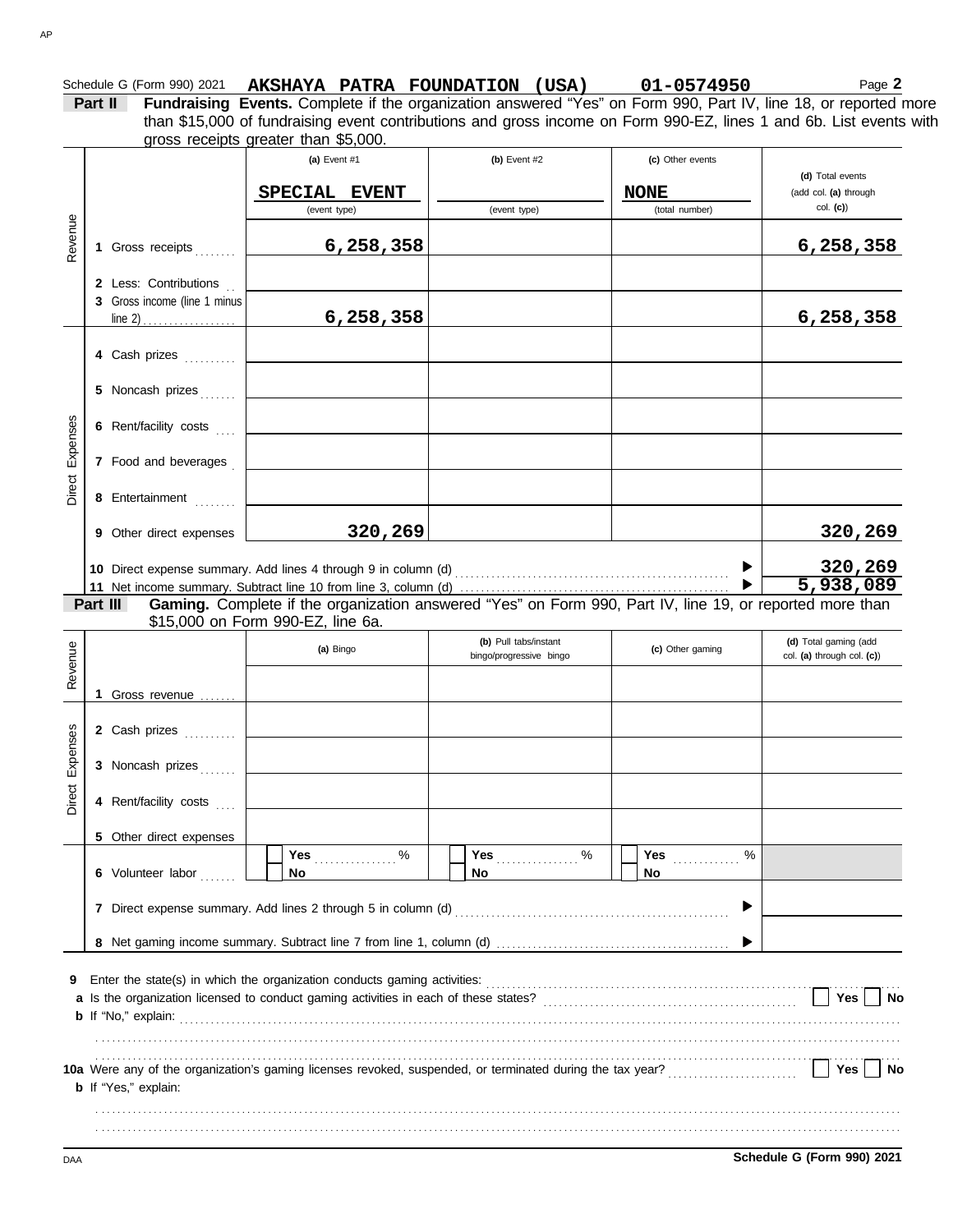|         | Schedule G (Form 990) 2021 AKSHAYA PATRA FOUNDATION (USA) 01-0574950                                                                  |          |                        |                                                                                                                                                                                                                                |                            |     | Page 3 |
|---------|---------------------------------------------------------------------------------------------------------------------------------------|----------|------------------------|--------------------------------------------------------------------------------------------------------------------------------------------------------------------------------------------------------------------------------|----------------------------|-----|--------|
| 11      |                                                                                                                                       |          |                        |                                                                                                                                                                                                                                |                            | Yes | No     |
| 12      | Is the organization a grantor, beneficiary or trustee of a trust, or a member of a partnership or other entity                        |          |                        |                                                                                                                                                                                                                                |                            |     |        |
|         |                                                                                                                                       |          |                        |                                                                                                                                                                                                                                |                            | Yes | ∣ No   |
| 13      | Indicate the percentage of gaming activity conducted in:                                                                              |          |                        |                                                                                                                                                                                                                                |                            |     |        |
| a       |                                                                                                                                       |          |                        |                                                                                                                                                                                                                                | 13a                        |     | %      |
| b       |                                                                                                                                       |          |                        | An outside facility encourance and account of the contract of the contract of the contract of the contract of the contract of the contract of the contract of the contract of the contract of the contract of the contract of  | 13 <sub>b</sub>            |     | %      |
| 14      | Enter the name and address of the person who prepares the organization's gaming/special events books and<br>records:                  |          |                        |                                                                                                                                                                                                                                |                            |     |        |
|         |                                                                                                                                       |          |                        |                                                                                                                                                                                                                                |                            |     |        |
|         |                                                                                                                                       |          |                        | Address > www.communications.com/www.communications.com/www.communications.com/www.com/www.com/www.com/www.com/                                                                                                                |                            |     |        |
|         | 15a Does the organization have a contract with a third party from whom the organization receives gaming                               |          |                        |                                                                                                                                                                                                                                |                            | Yes | No     |
|         |                                                                                                                                       |          |                        |                                                                                                                                                                                                                                |                            |     |        |
|         |                                                                                                                                       |          |                        |                                                                                                                                                                                                                                |                            |     |        |
|         | c If "Yes," enter name and address of the third party:                                                                                |          |                        |                                                                                                                                                                                                                                |                            |     |        |
|         |                                                                                                                                       |          |                        |                                                                                                                                                                                                                                |                            |     |        |
|         |                                                                                                                                       |          |                        |                                                                                                                                                                                                                                |                            |     |        |
|         |                                                                                                                                       |          |                        |                                                                                                                                                                                                                                |                            |     |        |
|         |                                                                                                                                       |          |                        | Address > the contract of the contract of the contract of the contract of the contract of the contract of the contract of the contract of the contract of the contract of the contract of the contract of the contract of the  |                            |     |        |
| 16      | Gaming manager information:                                                                                                           |          |                        |                                                                                                                                                                                                                                |                            |     |        |
|         |                                                                                                                                       |          |                        |                                                                                                                                                                                                                                |                            |     |        |
|         |                                                                                                                                       |          |                        |                                                                                                                                                                                                                                |                            |     |        |
|         |                                                                                                                                       |          |                        |                                                                                                                                                                                                                                |                            |     |        |
|         |                                                                                                                                       |          |                        |                                                                                                                                                                                                                                |                            |     |        |
|         |                                                                                                                                       |          |                        |                                                                                                                                                                                                                                |                            |     |        |
|         |                                                                                                                                       |          |                        | Description of services provided successive contract contract contract contract contract contract contract contract contract contract contract contract contract contract contract contract contract contract contract contrac |                            |     |        |
|         |                                                                                                                                       |          |                        |                                                                                                                                                                                                                                |                            |     |        |
|         | Director/officer                                                                                                                      | Employee | Independent contractor |                                                                                                                                                                                                                                |                            |     |        |
|         |                                                                                                                                       |          |                        |                                                                                                                                                                                                                                |                            |     |        |
| 17<br>a | Mandatory distributions:<br>Is the organization required under state law to make charitable distributions from the gaming proceeds to |          |                        |                                                                                                                                                                                                                                |                            |     |        |
|         |                                                                                                                                       |          |                        |                                                                                                                                                                                                                                |                            | Yes | No     |
| b       | Enter the amount of distributions required under state law to be distributed to other exempt organizations or                         |          |                        |                                                                                                                                                                                                                                |                            |     |        |
|         | spent in the organization's own exempt activities during the tax year S                                                               |          |                        |                                                                                                                                                                                                                                |                            |     |        |
|         | Part IV                                                                                                                               |          |                        | Supplemental Information. Provide the explanations required by Part I, line 2b, columns (iii) and (v); and                                                                                                                     |                            |     |        |
|         | See instructions.                                                                                                                     |          |                        | Part III, lines 9, 9b, 10b, 15b, 15c, 16, and 17b, as applicable. Also provide any additional information.                                                                                                                     |                            |     |        |
|         |                                                                                                                                       |          |                        |                                                                                                                                                                                                                                |                            |     |        |
|         |                                                                                                                                       |          |                        |                                                                                                                                                                                                                                |                            |     |        |
|         |                                                                                                                                       |          |                        |                                                                                                                                                                                                                                |                            |     |        |
|         |                                                                                                                                       |          |                        |                                                                                                                                                                                                                                |                            |     |        |
|         |                                                                                                                                       |          |                        |                                                                                                                                                                                                                                |                            |     |        |
|         |                                                                                                                                       |          |                        |                                                                                                                                                                                                                                |                            |     |        |
|         |                                                                                                                                       |          |                        |                                                                                                                                                                                                                                |                            |     |        |
|         |                                                                                                                                       |          |                        |                                                                                                                                                                                                                                |                            |     |        |
|         |                                                                                                                                       |          |                        |                                                                                                                                                                                                                                |                            |     |        |
|         |                                                                                                                                       |          |                        |                                                                                                                                                                                                                                |                            |     |        |
|         |                                                                                                                                       |          |                        |                                                                                                                                                                                                                                |                            |     |        |
|         |                                                                                                                                       |          |                        |                                                                                                                                                                                                                                |                            |     |        |
|         |                                                                                                                                       |          |                        |                                                                                                                                                                                                                                | Schedule G (Form 990) 2021 |     |        |